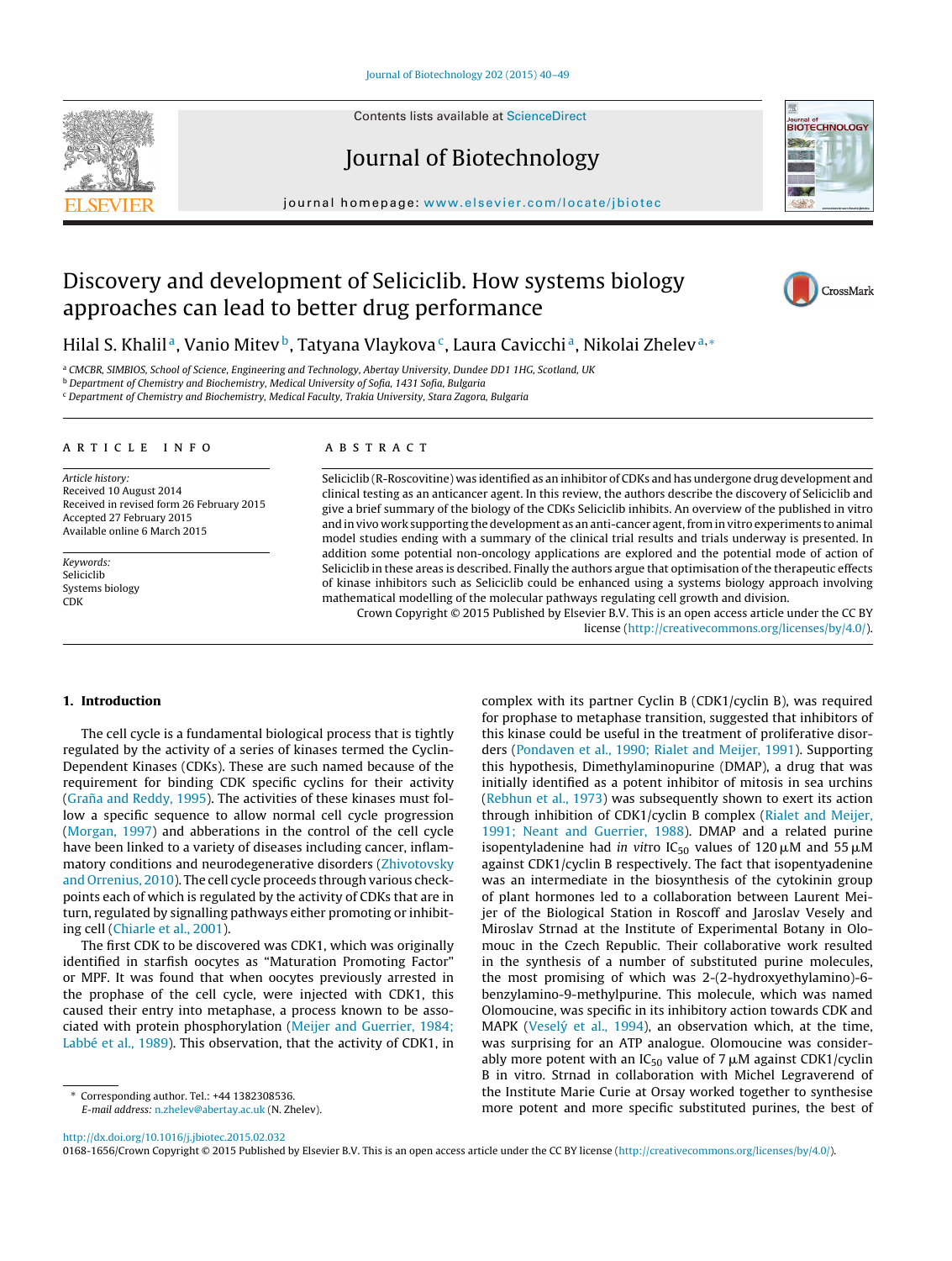#### **Table 1**

Studies demonstrating CDK inhibition by Roscovitine in vitro and in vivo.

| CDK/Cyclin type  | Studied model                | Reference               |
|------------------|------------------------------|-------------------------|
| CDK1             | Lung cancer cell line        | Schutte et al. (1997)   |
| CDK1             | Human Colorectal cancer      | Abal et al. (2004)      |
|                  | cell line                    |                         |
| CDK1/Cyclin B    | Xenopus oocytes              | Meijer et al. (1997)    |
| CDK1/Cyclin B    | In vitro kinase assay        | Meijer et al. (1997).   |
|                  |                              | Raynaud et al. (2005)   |
| CDK1/Cyclin B    | In vitro kinase assay        | Meijer et al. (1997),   |
|                  |                              | Raynaud et al. (2005)   |
| CDK1, CDK2       | Human Gastric cell lines     | Iseki et al. (1997)     |
| CDK <sub>2</sub> | Human Pancreatic cell line   | Iseki et al. (1998)     |
| CDK <sub>2</sub> | Human Osteosarcoma.          | Zhang et al. (2004a,b)  |
|                  | Cervical, Lung carcinoma     |                         |
|                  | cell lines                   |                         |
| CDK2/Cyclin A, E | In vitro kinase assay        | Meijer et al. (1997),   |
| & B              |                              | Havlícek et al. (1997), |
|                  |                              | Biglione et al. (2007), |
|                  |                              | Raynaud et al. (2005)   |
| CDK2/Cyclin B    | Mouse lymphocytic            | Meijer et al. (1997)    |
|                  | leukaemia cell line          |                         |
| CDK2, Cyclin E   | In vitro kinase assay,       | McClue et al. (2002)    |
|                  | human tumour cell lines,     |                         |
|                  | mouse model                  |                         |
| CDK2/Cyclin B    | HCT116 colon cancer cell     | Raynaud et al. (2005)   |
|                  | line                         |                         |
| CDK2/Cyclin D1,  | Human breast cancer cell     | Nair et al. (2011)      |
| Cyclin A2        | lines                        |                         |
| CDK4/Cyclin D1   | In vitro kinase assay        | Meijer et al. (1997),   |
|                  |                              | Raynaud et al. (2005)   |
| CDK4/Cyclin D1   | HCT116 colon cancer cell     | Raynaud et al. (2005)   |
|                  | line                         |                         |
| <b>CDK5/P35</b>  | In vitro kinase assay        | Meijer et al. (1997)    |
| CDK6/Cyclin D3   | In vitro kinase assay        | Meijer et al. (1997).   |
|                  |                              | Raynaud et al. (2005)   |
| CDK7/Cyclin H    | Invitro kinase assay         | Raynaud et al. (2005)   |
| CDK9/Cyclin T1   | In vitro kinase assay & Hela | Biglione et al. (2007), |
|                  | cells                        | Raynaud et al. (2005)   |

which, 6-(benzylamino)-2(R)-[[1-(hydroxymethyl)propyl]amino]- 9-isopropylpurine, termed Roscovitine, had an in vitro  $IC_{50}$  value of 0.45 μM against the CDK1/cylin B complex ([Havlícek](#page-7-0) et [al.,](#page-7-0) [1997\).](#page-7-0) Roscovitine and olomoucine were subsequently co-crystallised with CDK2 and these structures were used as the basis of molecular models for guiding further medicinal chemistry programmes ([De](#page-7-0) [Azevedo](#page-7-0) et [al.,](#page-7-0) [1997\).](#page-7-0)

Roscovitine has been demonstrated to be a potent inhibitor of a number of CDKs including CDK1/cyclin B (0.65  $\mu$ M), CDK2/cyclin A (0.7 μM), CDK2/cyclin E (0.7 μM), CDK5/p35 (0.2 μM), CDK7/cyclin H (0.49 µM), and CDK9/cyclin H (0.79 µM). However, because Roscovitine is an ATP competitive molecule, the precise  $IC_{50}$  values reported vary depending on the concentration of ATP used in the in vitro assay ([Wang](#page-9-0) [and](#page-9-0) [Fischer,](#page-9-0) [2008;](#page-9-0) [Meijer](#page-9-0) et [al.,](#page-9-0) [1997;](#page-9-0) [McClue](#page-9-0) et [al.,](#page-9-0) [2002;](#page-9-0) [Biglione](#page-9-0) et [al.,](#page-9-0) [2007\).](#page-9-0) CDK4/cyclin D1, CDK6/cyclin D3 and over 80 other kinases tested were all insensitive or only weakly inhibited by Roscovitine [\(Bain](#page-7-0) et [al.,](#page-7-0) [2003,](#page-7-0) [2007\).](#page-7-0)

As an inhibitor of CDKs 1, 2, 5, 7 and 9 Roscovitine can impact a variety of cellular functions in tissue dependent manner. A summary of studies, demonstrating CDK inhibition by Roscovitine is shown in Table 1. Thus, it is important to have knowledge of individual CDK functions especially while employing a broad spectrum CDK inhibitor. Here, we will briefly examine the biology of different CDKs in an effort to ascertain which therapeutic areas inhibitors of these kinases could impact upon.

As an inhibitor of the CDK family roscovitine can potentially impact upon a number offundamental processes in cellular biology. Cell division has to be highly regulated and is an area of cellular biology in which the CDK family is heavily involved. Roscovitinetarget CDKs 1 and 2 are involved in the control of the transition of cells from G2 to M and G1 to S respectively and as the activity of these kinases is required for initiation and progression of cellular division chemical inhibition of the CDKs has the potential to be useful in proliferative diseases such as cancer.

## **2. CDK1**

CDK1, also referred to as the mitotic kinase, forms a complex with cyclin B [\(Malumbres](#page-8-0) [and](#page-8-0) [Barbacid,](#page-8-0) [2007\)](#page-8-0) At 297 amino acids in length and with a molecular weight of 34 kDa its activity is modulated by post-translational modification, being activated or inhibited by site-specific phosphorylation by regulatory kinases including Wee1, Mik1 amd Myt1 on Threonine 161,Tyrosine 15 or Threonine 14 ([Schafer,](#page-8-0) [1998\).](#page-8-0) Hyperactivity of CDK1 either through overexpression of Cyclin B1 or hyperphosphoryation of CDK1 has been observed, observed in several tumours, including breast-, colon- and prostate carcinoma [\(Pérez](#page-8-0) [de](#page-8-0) [Castro](#page-8-0) et [al.,](#page-8-0) [2007\)](#page-8-0) this supporting the hypothesis that dysregulation of this kinases could cause uncontrolled cellular division.

## **3. CDK2**

Dysregulation of CDK2 activity has also been observed in a variety of malignancies further supporting the theory that inhibition of the CDKs be Roscovitine could be beneficial in the treatment of proliferative diseases. Although CDK2 is a key cell cycle regulator, critical for the transition into the S-phase of the cell cycle, mice lacking the kinase are viable, suggesting that there are other kinases which can compensate for any lack in CDK2 activity [\(Berthet](#page-7-0) et [al.,](#page-7-0) [2003\).](#page-7-0) CDK2 activity is controlled not just by phosphorylation events by complexation with inhibitory protein partners such as Cip/Kip and of course its cyclin partners Cyclin E and Cyclin A dysregulation of which has been observed in malignancies ([Pérez](#page-8-0) [de](#page-8-0) [Castro](#page-8-0) et [al.,](#page-8-0) [2007\).](#page-8-0)

## **4. CDK5**

CDK5 is required for central and peripheral nervous system function ([Cruz](#page-7-0) [and](#page-7-0) [Tsai,](#page-7-0) [2004\)](#page-7-0) and has been implicated in numerous neuronal functions including cytoarchitecture in the brain, neuronal migration, synaptic plasticity, learning and memory and may be involved in the development of neurodegenerative disorders including Alzheimer's and Parkinson's Diseases [\(Angelo](#page-7-0) et [al.,](#page-7-0) [2006;](#page-7-0) [Cruz](#page-7-0) [and](#page-7-0) [Tsai,](#page-7-0) [2004;](#page-7-0) [Dhavan](#page-7-0) [and](#page-7-0) [Tsai,](#page-7-0) [2001\).](#page-7-0) Treatment of the lower eukaryote Dictyostelium discoideum with Roscovitine led to an inhibition not only of the single-cell growth phase of the organism but also arrested translocation of the protein between the nucleus and cytoplasm raising the possibility that at least part of the biological effects of Roscovitine may be due to secondary effects such as protein location [\(Huber](#page-7-0) [and](#page-7-0) [O'Day,](#page-7-0) [2012\).](#page-7-0) Inhibition of CDK5 in lower eukaryotes has also indicated a role for the kinase in development, cytoskeletal organisation and calcium channel function [\(Huber](#page-7-0) [and](#page-7-0) [O'Day,](#page-7-0) [2012;](#page-7-0) [Prithviraj](#page-7-0) et [al.,](#page-7-0) [2012;](#page-7-0) [Wen](#page-7-0) et [al.,](#page-7-0) [2013\).](#page-7-0) CDK5 has also been implicated in modulating the metastatic potential of breast and prostate carcinomas [\(Goodyear](#page-7-0) [and](#page-7-0) [Sharma,](#page-7-0) [2007;](#page-7-0) [Strock](#page-7-0) et [al.,](#page-7-0) [2006\).](#page-7-0) It is unusual in that it exhibits kinase activity only when bound to non-cyclin activators CDK5R1 and CDK5R2 although structural studies on these proteins have shown structural similarity with the cyclins [\(Cheung](#page-7-0) [and](#page-7-0) [Ip,](#page-7-0) [2012\).](#page-7-0)

These observations that CDK5, a kinase that is inhibited by Roscovitine broaden the therapeutic applications of the compound further beyond the less well documented areas of proliferative disease and virology. The potential of Roscovitine to treat neurological disorders such as Alzheimers and Parkinson's is very exciting given the paucity of treatments currently available for these treatments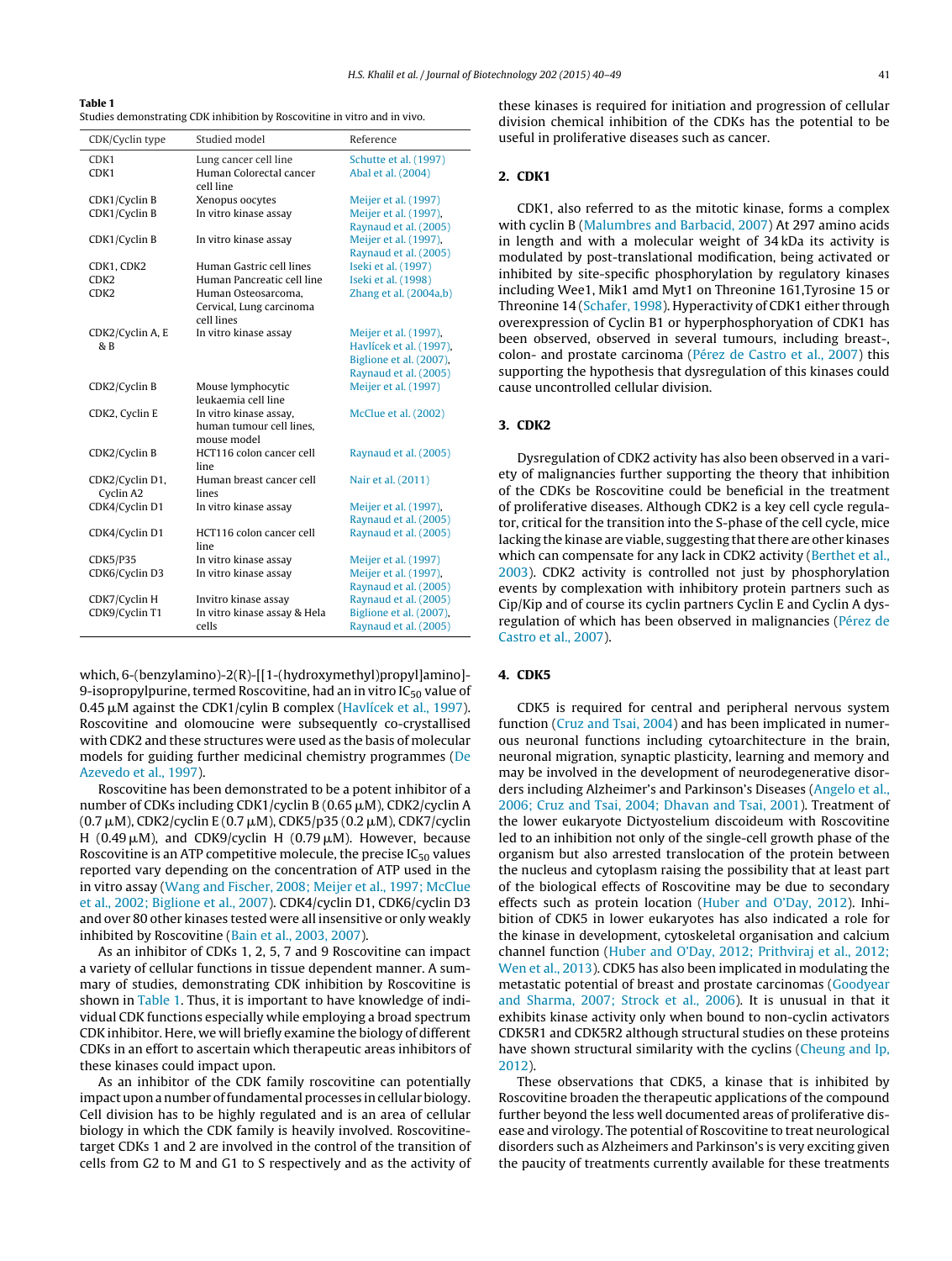and its low toxicity and excellent tolerability are surely plus points in this therapeutic area.

#### **5. CDK7**

CDK7 binds not only to its cyclin partner Cyclin H but also forms a trimer with a third partner, MAT1. Termed the Cyclin-dependent kinase Activating Kinase or CAK this trimer phosphorylates CDKs 1, 2, 4 and 6 on their key activating residues [\(Lolli](#page-8-0) [and](#page-8-0) [Johnson,](#page-8-0) [2005\).](#page-8-0) Arole in cell division has been observed in some eukaryotic systems including yeast, where loss of activity causes cell cycle arrest and drosophila in which mutations are lethal before or during pupation ([Larochelle](#page-8-0) et [al.,](#page-8-0) [1998;](#page-8-0) [Wallenfang](#page-8-0) [and](#page-8-0) [Seydoux,](#page-8-0) [2002\).](#page-8-0) In mammalian cells loss of MAT1 induces cellular arrestin G1 and cell death by apoptosis [\(Wu](#page-9-0) et [al.,](#page-9-0) [1999\).](#page-9-0) The cell-cycle role of CDK7 in cell death is less clear cut than some of the other CDKs due to the fact it is also involved in the control of transcriptional. CAK forms part of the large multimeric general transcription factor TFIIH where it phosphorylates the C-Terminal Domain (CTD) of RNA Polymerase II improving the efficiency of transcriptional initiation and elongation ([Maldonado](#page-8-0) [and](#page-8-0) [Reinberg,](#page-8-0) [1995\).](#page-8-0) As the kinase has multiple biological effects it is more difficult to define unambiguously which inhibition causes which effect.

#### **6. CDK9**

CDK9 with its partner Cyclins T or K also forms part of the transcriptional machinery being a core part of the multi-subunit positive transcription elongation factor b (p-TEFb) [\(Loyer](#page-8-0) et [al.,](#page-8-0) [2005;](#page-8-0) [Malumbres](#page-8-0) [and](#page-8-0) [Barbacid,](#page-8-0) [2005;](#page-8-0) [Romano](#page-8-0) [and](#page-8-0) [Giordano,](#page-8-0) [2008;](#page-8-0) [Yu](#page-8-0) [and](#page-8-0) [Cortez,](#page-8-0) [2011\)](#page-8-0) which is involved in improving the transcriptional elongation from RNA Pol II dependent promoters. This class of promoter drives expression of multiple key developmental and cellular response genes as well as the majority of protein encoding genes [\(Nechaev](#page-8-0) [and](#page-8-0) [Adelman,](#page-8-0) [2011\).](#page-8-0)

The discovery of role of the CDKs 7 and 9 in the control of gene transcription opened up new possibilities for roscovitine in new therapeutic areas, most importantly in virology where the importance of their activity has been recognised in the replication of Herpes Simplex Virus, Human Imunodeficiency Virus and Human Cytomegalovirus ([Boeing](#page-7-0) et [al.,](#page-7-0) [2010;](#page-7-0) [Durand](#page-7-0) [and](#page-7-0) [Roizman,](#page-7-0) [2008;](#page-7-0) [Schang](#page-7-0) et [al.,](#page-7-0) [1998;](#page-7-0) [Yang](#page-7-0) et [al.,](#page-7-0) [1997\)](#page-7-0)

#### **7. In vitro studies of Roscovitine as an anti cancer drug**

Although CDKs play pivotal roles in a range of cellular functions, studies with Roscovitine have focussed largely on its inhibitory effects on cell cycle progression, mainly with a view to its development as a potential anti-cancer agent. Roscovitine has been tested on more than 100 cell lines, including the NCI-60 panel of the United States' National Cancer Institute [\(Shoemaker,](#page-8-0) [2006\).](#page-8-0)

In 1997, Meijer et al. showed that constant exposure to Roscovitine over a 48 h period inhibited the growth of 60 different cell lines from 9 different tissue types when compared with non-exposed cells. The average IC<sub>50</sub> across all cell lines was 16  $\mu$ M ([Meijer](#page-8-0) et [al.,](#page-8-0) [1997\).](#page-8-0) In a separate study Raynaud and colleagues reported that Roscovitine inhibited the growth of 24 cell lines with an average IC<sub>50</sub> value of 14.6 $\mu$ M [\(Raynaud](#page-8-0) et [al.,](#page-8-0) [2005\).](#page-8-0) Other studies have shown that in the mouse leukaemia cell line L1210, Roscovitine led to an accumulation of the cells in G2/M cycle. This accumulation of cells in the G2/M phase was also observed in A549 human lung cancer cell lines in a detailed study by [McClue](#page-8-0) et [al.](#page-8-0) [\(2002\).](#page-8-0) This group demonstrated that 24 h of treatment with Roscovitine led to a significant increase in apoptosis. Schutte and colleagues examined the effects of both roscovitine and olomoucine on the

kinetics of the cell cycle in the human lung cancer cell line MR65 and the neuroblastoma line CHP212 ([Schutte](#page-8-0) et [al.,](#page-8-0) [1997\).](#page-8-0) In this study, cells exposed to either of the compounds showed delays in the transitions from G1 to S phase and from G2/M to G1 as well as a prolonged S phase. They also observed changes in cell morphology that were indicative of apoptosis in the treated cells. In a study using normal human fibroblasts, Alessi et al. reported a reversible block in G1 after Roscovitine or Olomoucine treatments [\(Alessi](#page-7-0) et [al.,](#page-7-0) [1998\)](#page-7-0) and reduced levels of hyper-phosphorylated Rb, indicating cell cycle arrest, but unchanged levels of Proliferating Cell Nuclear Antigen (PCNA) and Cyclins D1 and E. In another study, treatment of human gastric cell lines SIIA, AGS, MKN45- 630 and SNU-1, resulted in an increase in the proportion of cells in G2/M and S phases. In SIIA cells, treatment led to a reduction in levels of phosphorylated Histone H1, suggesting that the compound was inhibiting CDK1 and CDK2 ([Iseki](#page-7-0) et [al.,](#page-7-0) [1997\).](#page-7-0) A year later, same group also examined four human pancreatic cell lines with differing genetic lesions and showed that Roscovitine and Olomoucine inhibited CDK2 activity and cellular proliferation independent of the p53, K-Ras or p16 status ([Iseki](#page-8-0) et [al.,](#page-8-0) [1998\).](#page-8-0) During the same year, Mgbonyebi and colleagues investigated the effect of Roscovitine on the proliferation of immortal and neoplastic breast cancer cells and reported that Oestrogen Receptor (ER) positive and ER negative cell lines were sensitive to Roscovitine [\(Mgbonyebi](#page-8-0) et [al.,](#page-8-0) [1998\).](#page-8-0) In a further study, the same group reported that treatment of ER-ve MD-MB-231 cells with Roscovitine for between 1 and 10 days induced morphological changes in the cells consistent with the induction of apoptosis ([Mgbonyebi](#page-8-0) et [al.,](#page-8-0) [1999\).](#page-8-0)

Responses to Roscovitine have also been investigated in combination with a number of other chemotherapeutic agents in vitro. It has been shown to have potential synergistic relationships with camptothecin in the breast tumour line MCF7, the histone deacetylase inhibitor LAQ824 in leukaemic cell lines HL60, with doxorubicin in sarcoma cell lines and also with irinotecan in a p53 mutated colon cancer [\(Lu](#page-8-0) et [al.,](#page-8-0) [2001;](#page-8-0) [Lambert](#page-8-0) et [al.,](#page-8-0) [2008;](#page-8-0) [Abal](#page-8-0) et [al.,](#page-8-0) [2004\).](#page-8-0)

We have previously studied the effects of R-Roscovitine (CYC202) on the physiology of normal and transformed human cells. These studies revealed for the first time that at therapeutic doses, the drug is not toxic to normal keratinocytes, but at higher doses CYC202 can affect components of major signalling pathways, (e.g. p38), highlighting potential side-effects of the drug in vivo [\(Atanasova](#page-7-0) et [al.,](#page-7-0) [2005,](#page-7-0) [2007\).](#page-7-0) In addition to the induction of apoptosis and cell cycle effects, Roscovitine has been reported to inhibit DNA synthesis in primary human glioma samples by almost 90% [\(Yakisich](#page-9-0) et [al.,](#page-9-0) [1999\)](#page-9-0) as well as inducing mucinous differentiation in the human non-small cell lung cancer line NCI-H348 ([Lee](#page-8-0) et [al.,](#page-8-0) [1999\).](#page-8-0)

In summary Roscovitine has been reported to induce apoptosis in several cell lines independently of p53 status. Cell death has been detected in all phases of the cell cycle via a variety of potential mechanisms including inhibition of the cell cycle and effects on transcription due to reduced phosphorylation of the CTD of RNA polymerase II by CDK7 and CDK9 [\(Wesierska-](#page-9-0)Gadek et [al.,](#page-9-0) [2005,](#page-9-0) [2008\).](#page-9-0) However, treatment with Roscovitine had relatively little impact on global transcription with only a small number of transcripts found to be significantly reduced. It is worth noting that those proteins whose transcript level was found to be reduced by Roscovitine treatment were mostly prosurvival factors on which tumour cells may be more dependent than normal cells ([Meijer](#page-8-0) [and](#page-8-0) [Galons,](#page-8-0) [2006\).](#page-8-0) These observations suggest that cell death induced by Roscovitine may be due to the reduction in levels of a small number of survival factors such as Mcl-1, XIAP and survivin [\(Lacrima](#page-8-0) et [al.,](#page-8-0) [2005;](#page-8-0) [Mohapatra](#page-8-0) et [al.,](#page-8-0) [2005\).](#page-8-0)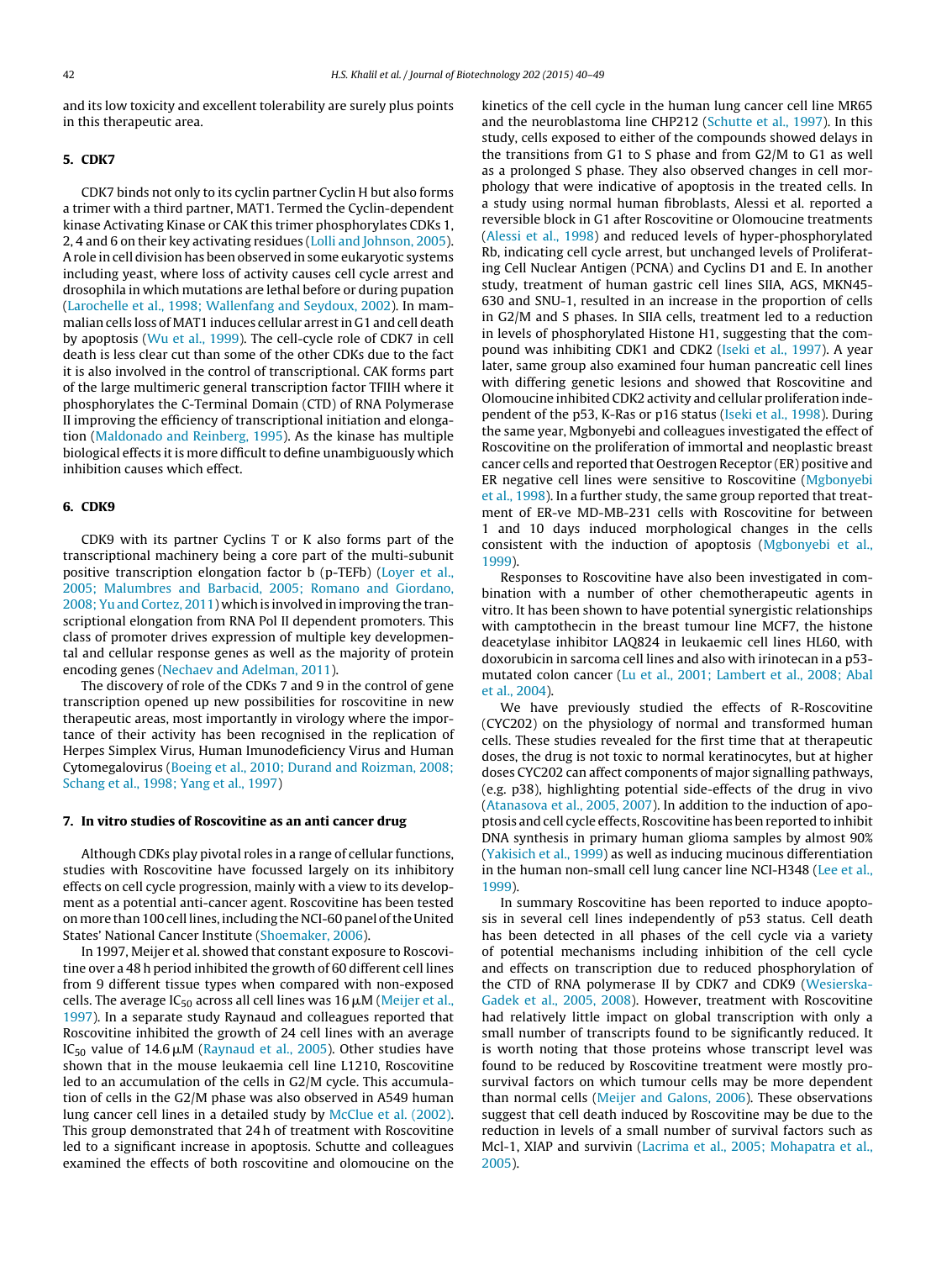#### **8. In vivo studies of Roscovitine as an anti cancer drug**

Roscovitine has been tested extensively in animal models, largely in xenograft models of various cancers, as part of its development as an anticancer agent. In addition it has been examined in all the standard toxicology tests required by regulatory authorities and although the authors are not aware of any toxicological issues, that data will not be discussed in this review.

In the xenograft models tested, Roscovitine has generally led to reductions in tumour growth rather than absolute reductions in tumour volume. The compound has been dosed both by oral gavage as well as by intra-peritoneal injection and a variety of dosing schedules have been employed in the studies. In a report originally published in 2002, McClue et al. studied mice bearing tumours derived from human uterine cell line MES-SA/Dx5 or the human colon cell line LOVO, both cell lines being sensitive to Roscovitine in in vitro studies [\(McClue](#page-8-0) et [al.,](#page-8-0) [2002\).](#page-8-0) Mice with established LOVO tumours were treated with Roscovitine at a dose of 100 mg/kg by intra-peritoneal injection three times per day for 5 days. Tumour volume was observed for 32 days following the initiation of treatment, over which period Roscovitine treated mice showed 55% of the tumour burden when compared to untreated control mice ([McClue](#page-8-0) et [al.,](#page-8-0) [2002\).](#page-8-0) Mice bearing MES-SA/Dx5 derived tumours were dosed intra-peritoneally three times per day either at a lower dose of 200 mg/kg for 10 days or higher dose of 500 mg/kg for 3 days. In both of the treatment regimes, tumour volumes were reduced compared to untreated control mice, to 65% of control at 200 mg/kg and to 38% of control in the mice treated at 500 mg/kg [\(McClue](#page-8-0) et [al.,](#page-8-0) [2002\).](#page-8-0)

The most striking result with xenografts models using Roscovitine as a single agent was seen in mice bearing A4573 Ewings Sarcoma derived tumours. In this study, mice dosed with Roscovitine once per day by intra-peritoneal injection at a dose of 50 mg/kg for 5 days showed an 85% reduction in tumour burden compared to untreated mice at the end of the dosing period ([Tirado](#page-9-0) et [al.,](#page-9-0) [2005\).](#page-9-0) Other studies have examined the effects of Roscovitine on mice bearing tumours of colon, lung, brain, breast and nasopharangeal origin. The effects of Roscovitine in these studies have slowed tumour growth resulting in reductions in tumour volume relative to control animals but has failed to cause reductions in absolute tumour volume ([Cheng](#page-7-0) et [al.,](#page-7-0) [2012;](#page-7-0) [Fleming](#page-7-0) et [al.,](#page-7-0) [2008;](#page-7-0) [Hui](#page-7-0) et [al.,](#page-7-0) [2009;](#page-7-0) [Nair](#page-7-0) et [al.,](#page-7-0) [2011;](#page-7-0) [Raynaud](#page-7-0) et [al.,](#page-7-0) [2005\).](#page-7-0)

Consistent with in vitro studies, Roscovitine has also been tested in combination with other anticancer agents or treatments in in vivo studies. Most impressive was a combination of Roscovitine with ionising radiation for the treatment of mice bearing tumours from two Epstein–Barr Virus (EBV) positive cell lines derived from nasopharangeal cancer patients ([Hui](#page-7-0) et [al.,](#page-7-0) [2009\).](#page-7-0) In this study, mice were dosed with Roscovitine by intra-peritoneal injection twice per day for 5 days followed by a break for two days and then 5 further days of Roscovitine dosing. During dosing period, the mice were treated twice with 6 Gy of ionising radiation. In a 30 day period following such treatments, treated mice developed only 20% of the tumour burden compared to untreated mice ([Hui](#page-7-0) et [al.,](#page-7-0) [2009\).](#page-7-0)

Fleming et al. examined the effects of a combination of Roscovitine and Erlotinib (a reversible Epidermal Growth Factor Receptor (EGFR) inhibitor) on tumour growth in mice bearing H358 nonsmall cell lung cancer tumours ([Fleming](#page-7-0) et [al.,](#page-7-0) [2008\).](#page-7-0) In a 28 day treatment window, Erlotinib was dosed orally every day at 100 mg/kg and Roscovitine was dosed twice per day by intraperitoneal injection at 50 mg/kg on a 5 day on/2 day off schedule. Seven weeks after the initiation of treatment, tumour volume in the treated animals was just 7% of that in the untreated animals. In the same study Roscovitine alone showed no significant reduction in tumour growth and Erlotinib alone reduced tumour growth by only 56% clearly showing that these two compounds act synergistically to reduce tumour growth [\(Fleming](#page-7-0) et [al.,](#page-7-0) [2008\).](#page-7-0)

In another study, Roscovitine was tested in a xenograft GBM43 glioma model in combination with an experimental PI-3 kinase inhibitor, PIK-90 ([Cheng](#page-7-0) et [al.,](#page-7-0) [2012\).](#page-7-0) Both drugs were dosed intraperitoneally four times per day for 12 days, Roscovitine at 50 mg/kg and PIK-90 at 40 mg/kg. At the end of the 12-day treatment period, mice treated with the combination of the drugs showed 75% reduction in tumour volume as compared to that in untreated animals. Treatment with Roscovitine or PIK-90 alone reduced tumour volumes by approximately 40% and 50% respectively indicating that the combination of the two drugs was not more than additive [\(Cheng](#page-7-0) et [al.,](#page-7-0) [2012\).](#page-7-0)

We have identified the specific CDK inhibitor, p27 and its substrate Rb, as biomarkers for CYC202 mediated cell growth inhibition, and demonstrated its usefulness for monitoring inhibition of its major target (CDK2) in cellulo and in vivo [\(Whittaker](#page-9-0) et [al.,](#page-9-0) [2001;](#page-9-0) [McClue](#page-9-0) et [al.,](#page-9-0) [2002;](#page-9-0) [Zhang](#page-9-0) et [al.,](#page-9-0) [2004a\).](#page-9-0)

In summary, the in vivo effects of Roscovitine as a single agent for the treatment of xenograft models of cancer are mild. The great advantage of the drug is that treatment is well tolerated making it ideal for use in combination with other drugs or treatments where tumour burden could be significantly reduced while still remaining well tolerated. Hence, it seems to the authors that the future of Roscovitine in cancer will be its use in combination with other anticancer agents.

#### **9. Clinical studies using Roscovitine as an anticancer agent**

Roscovitine (generic name Seliciclib) has been tested in a number of Phase I and II clinical trials sponsored by the biopharmaceutical company Cyclacel Pharmaceuticals Inc. The drug has been used to treat around 450 cancer patients and has shown a degree of anticancer activity in around half of those patients. In an initial Phase Itrial with patients suffering from refractory solid tumours, a schedule of oral dosing of twice per day for 7 days in a 21-day cycle was used. A maximum tolerated dose of 800 mg with dose limiting toxicities of fatigue, rash, hyponatremia and hypercalcemia was reached. Although no tumour reductions were observed, stable disease was recorded in 8 patients [\(Benson](#page-7-0) et [al.,](#page-7-0) [2007\).](#page-7-0) A subsequent Phase I trial in cancer patients was carried out using different dosing schedule and reached a maximum tolerated dose of 1800 mg twice per day when dosing twice daily for 3 days in a 2 week cycle. One hepatocellular cancer patient had a partial response to treatment and others had periods of stable disease. Dose limiting toxicities were similar to those observed in the initial trial [\(Le](#page-9-0) [Tourneau](#page-9-0) et [al.,](#page-9-0) [2010\).](#page-9-0) Roscovitine has also been tested in a Phase I trial in combination with Gemcitabine and Cisplatin in non-small cell lung cancer patients. The maximum tolerated dose of Roscovitine was 800 mg in combination with  $1000 \,\mathrm{mg/m^2}$  Gemcitabine and  $75 \text{ mg/m}^2$  Cisplatin. Interestingly, for this drug combination the level of haematological toxicity observed was relatively low [\(Siegel-Lakhai](#page-8-0) et [al.,](#page-8-0) [2005\).](#page-8-0)

Interim results from a Phase I trial of patients with nasopharangeal and other solid tumours, 7 of the 10 patients with nasopharangeal tumours and 4 of the 13 patients with other solid tumours had stable disease while on trial. Dosing in this trial was orally administered at either 400 mg or 800 mg of Roscovitine for 4 days in a 2-week cycle. Both dosing regimens were considered tolerable with results being positive enough to warrant further investigation in a randomised trial of patients with nasopharangeal cancer (NPC) ([Yeo](#page-9-0) et [al.,](#page-9-0) [2009\).](#page-9-0) Another NPC study reported that half of the evaluable patients showed signs of a reduction in tumour volume and tumour biopsies from before and after treatment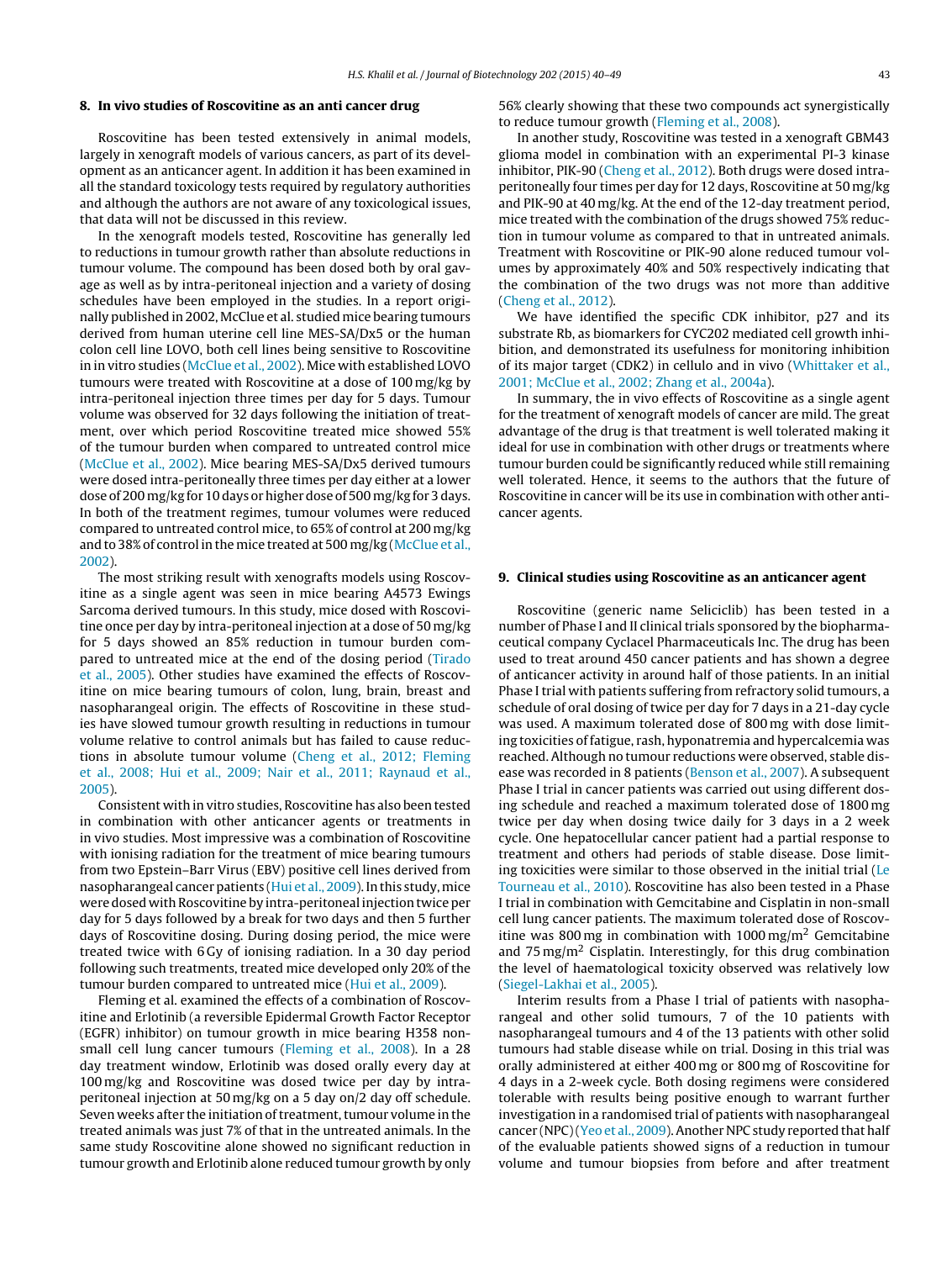suggesting that Roscovitine was inducing apoptosis and necrosis in the tumours ([Hsieh](#page-7-0) et [al.,](#page-7-0) [2009\).](#page-7-0)

Roscovitine has been evaluated in a Phase II trial in 187 patients suffering with Non-Small Cell Lung Cancer (NSCLC). The trial failed to meet the primary endpoint of improving progression free survival but patients treated with the drug did show longer median survival ([Cyclacel,](#page-7-0) [2010\).](#page-7-0) Roscovitine is also undergoing clinical testing as a combination treatment together with nucleoside analogue Sapacitabine (CYC682) in patients with advanced solid tumours ([Cyclacel,](#page-7-0) [2013a\),](#page-7-0) as well as in combination with EGFR inhibitor Erlotininb (Tarceva) in patients with advanced solid tumours markers ([Cyclacel,](#page-7-0) [2008\)](#page-7-0) and finally in the treatment of patients with rheumatoid arthritis, who have not responded to current conventional treatments [\(Cyclacel,](#page-7-0) [2013b\).](#page-7-0)

## **10. Beyond cancer; potential of Roscovitine as a therapeutic drug for other diseases**

#### 10.1. Kidney disease

Polycystic kidney disease (PKD) is one of the most common lifethreatening genetic diseases affecting some 12.5 million people across the globe [\(Anon,](#page-7-0) [2014\).](#page-7-0) The condition is normally inherited in a dominant Mendelian manner, but can also be passed on recessively, and causes the formation of multiple, fluid-filled cysts in the kidneys. This leads to massive enlargement of kidneys and in function [\(Martinez](#page-8-0) [and](#page-8-0) [Grantham,](#page-8-0) [1995\).](#page-8-0) Mutations in PKD genes are thought to disrupt localisation of ion channels and growth factor receptors and lead to fluid retention and cellular proliferation in the kidney. This increased renal cell proliferation has been targeted using roscovitine, an approach that has met with some success in mouse models of both indolent (jck) and aggressive (cpk) forms of the disease ([Bukanov](#page-7-0) et [al.,](#page-7-0) [2006\).](#page-7-0) Treatment with Roscovitine inhibited disease progression and improved renal function. Renal cells from treated mice showed reduced levels of phosphorylation on both Rb and Cyclin D, observations consistent with a block at the G1/S phase of the cell cycle [\(Bukanov](#page-7-0) et [al.,](#page-7-0) [2006\).](#page-7-0) Roscovitine has been examined in a number of animal models of various varieties of Glomerulonephritis and has been shown to help prevent or improve pre-existing disease and demonstrated reductions in inflammatory markers associated with the disease ([Milovanceva-](#page-8-0)Popovska et [al.,](#page-8-0) [2005;](#page-8-0) [Pippin](#page-8-0) et [al.,](#page-8-0) [1997;](#page-8-0) [Sheryanna](#page-8-0) et [al.,](#page-8-0) [2011;](#page-8-0) [Zoja](#page-8-0) et [al.,](#page-8-0) [2007\).](#page-8-0)

#### 10.2. Potential of Roscovitine to combat viral infections

The use of Roscovitine to combat viral infections is based on the rationale that viruses, such as papilloma- or adeno-virus, can replicate only in dividing cells and hence show a requirement for cellular CDK activity to drive the cell into and through the phase of the cell cycle.As such, inhibition of host cell's CDK activity may cause cessation of viral replication. Viruses, such as Human Immunodeficiency Virus (HIV) and Herpes Simplex Virus (HSV), which can replicate in non-dividing cells, have a less obvious requirement for CDK activity, although some studies have revealed that, at least in vitro, replication of many of these viruses can be inhibited roscovitine. Human Cytomegalovirus (HCMV) infection in healthy individuals is rare despite exposure being common. However in immune compromised patients, infection with HCMV is a significant issue and leads to increased levels of morbidity and mortality. Infection acts on cells and create an environment favourable to viral replication that can be disrupted by small molecule ATP mimics such as Roscovitine. In one such study, treatment of HCMV infected cells with Roscovitine reduced viral replication possibly by reducing phosphorylation of the key viral regulatory protein pUL69 by CDK9/cyclin T1 and

disruption of its localisation [\(Rechter](#page-8-0) et [al.,](#page-8-0) [2009;](#page-8-0) [Sanchez](#page-8-0) et [al.,](#page-8-0) [2003;](#page-8-0) [Schang](#page-8-0) et [al.,](#page-8-0) [2006\).](#page-8-0)

Efficient Human Immunodeficiency Virus-1 (HIV -1) gene expression relies on RNA Pol II CTD phosphorylating activity of CDK7 [\(Boeing](#page-7-0) et [al.,](#page-7-0) [2010\)](#page-7-0) and CDK9 [\(Yang](#page-9-0) et [al.,](#page-9-0) [1997\).](#page-9-0) Furthermore, cells latently infected with HIV-1 lose the proteinaceous CDK inhibitor p21/waf1 leading to increased CDK2/cyclin E activity [\(Clark](#page-7-0) et [al.,](#page-7-0) [2000\).](#page-7-0) These findings clearly provided a rationale for employing Roscovitine based therapies, which could theoretically have the potential to be an effective anti-HIV-1 agent. Indeed, In vitro Roscovitine treatment demonstrated reduction in viral titre of both wild-type and drug resistant strains of HIV-1 and with an induction in apoptosis in T-cells, monocytes and PBMCs irrespective of the phase of the cell cycle [\(Agbottah](#page-7-0) et [al.,](#page-7-0) [2005\).](#page-7-0)

Although Herpes SimplexViruses (HSVs) encode protein kinases within their genome, many still rely on host cell kinase activity for successful replication. Consistent with this CDK9 has been reported to enhance viral transcription by phosphorylating the CTD of RNA Pol II ([Durand](#page-7-0) [and](#page-7-0) [Roizman,](#page-7-0) [2008\).](#page-7-0) Roscovitine and Olomoucine have been shown to inhibit HSV replication via a non-cell cycle blocking mechanism [\(Schang](#page-8-0) et [al.,](#page-8-0) [1998,](#page-8-0) [1999\).](#page-8-0)

#### 10.3. Roscovitine as an anti-inflammatory drug

Roscovitine has recently been explored for its potential as an anti inflammatory agent. This is due to the observation that CDK inhibitors such as Roscovitine can induce neutrophil apoptosis as well as block lymphocyte proliferation ([Leitch](#page-8-0) et [al.,](#page-8-0) [2009\).](#page-8-0) Rossi et al. examined the effects of Roscovitine in a mouse carrageenaninduced pleurisy model and a mouse bleomycin-induced lung injury model. Their results showed that Roscovitine caused a reduction in oedema, levels of inflammatory markers and increased survival of treated mice relative to controls ([Rossi](#page-8-0) et [al.,](#page-8-0) [2006\).](#page-8-0) Furthermore, Leitch and colleagues have shown that the antiinflammatory action of Roscovitine in neutrophils is due to a reduction in RNA Pol II transcription and induction of apoptosis caused by inhibition of CDKs 7 and 9 ([Leitch](#page-8-0) et [al.,](#page-8-0) [2012\).](#page-8-0)

Pneumonia is a lung disease that kills about 4 million people per year worldwide and is typically caused by bacterial or viral infection. Streptococcus pneumonia is a common causative agent whose cell wall contains the pro-inflammatory molecule lipoteichoic acid (LTA). This chemical induces release of reactive oxygen, hydrolases, proteases, growth factors and cytotoxic cytokines from macrophages and neutrophils. It has been found that treatment of alveolar macrophages and respiratory epithelial cell lines with Roscovitine following exposure to LTA led to a reduction in the secretion of TNF- $\alpha$  and keratinocyte chemoattractant (KC) ([Hoogendijk](#page-7-0) et [al.,](#page-7-0) [2012\).](#page-7-0) In the same study it was also shown that Roscovitine reduced the number of Polymorphonuclear leukocytes in the lungs of mice with LTS-induced inflammation [\(Hoogendijk](#page-7-0) et [al.,](#page-7-0) [2012\).](#page-7-0)

## 10.4. Roscovitine in the prevention of ischaemia/stroke induced tissue damage

Ischaemic strokes cause tissue damage and loss of function to parts of the brain when blood flow to these areas is reduced. S-Roscovitine has been tested in models of ischaemia and was shown to cross the blood:brain barrier. Furthermore, it caused a reduction in CDK5/p25 activity and reduced brain damage when dosed after an experimentally induced ischaemic episode [\(Menn](#page-8-0) et [al.,](#page-8-0) [2010\).](#page-8-0)

During transplant or bypass surgery, stroke or myocardial infarction tissue is starved of blood flow, and hence oxygen, before flow is returned. This transient ischaemia can induce inflammation and oxidative stress and cause damage to the organ when blood flow is reinstated [\(Clavien](#page-7-0) et [al.,](#page-7-0) [1992;](#page-7-0) [Langdale](#page-7-0) et [al.,](#page-7-0) [1993\).](#page-7-0)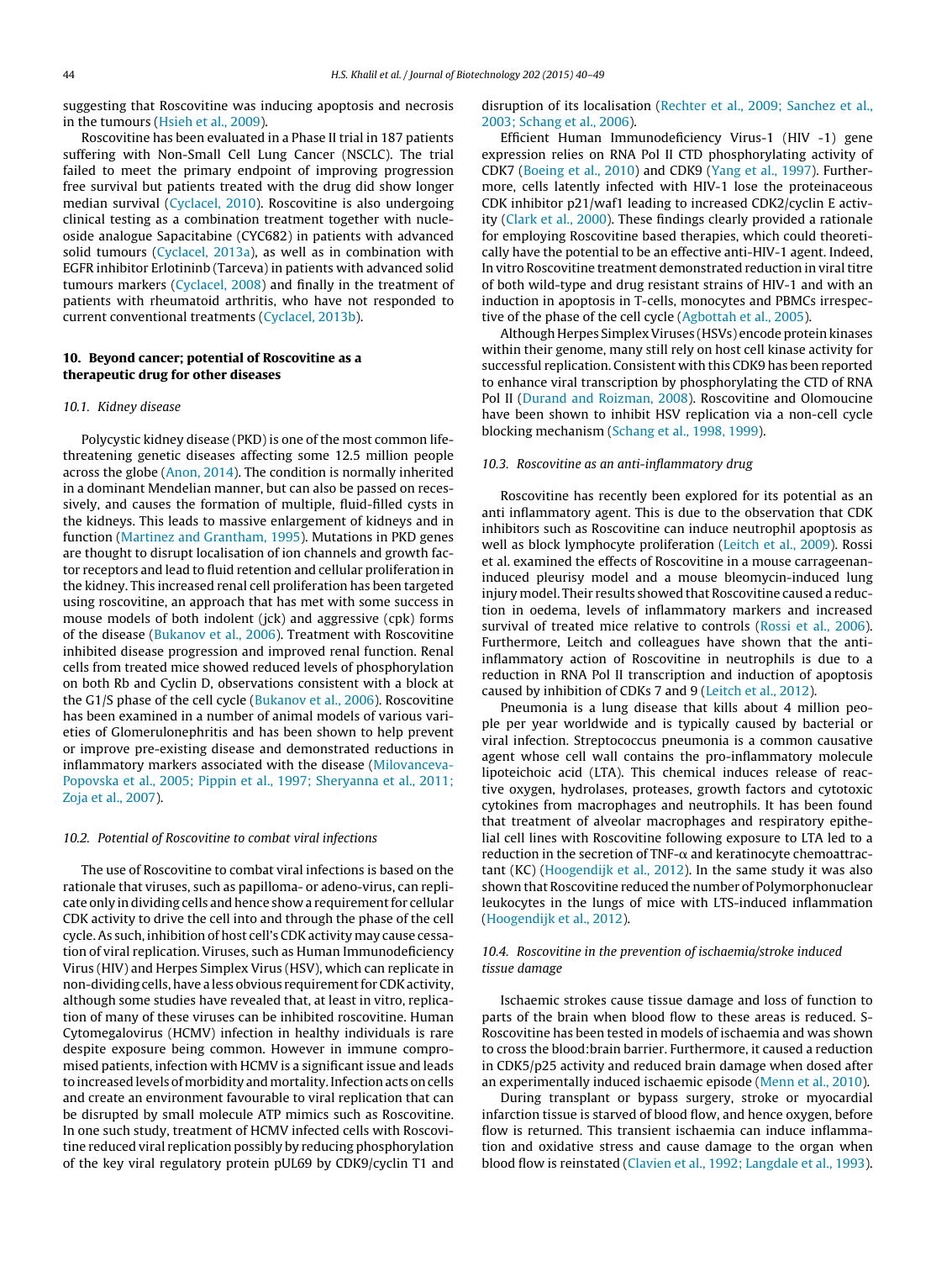In response to previously reported anti-inflammatory effects of Roscovitine, Aydemir and colleagues tested it in a rat model of renal ischaemia/reperfusion (IR). Upon treatment with Roscovitine, followed by assessment of circulating biomarkers and histopathological examination, the authors concluded that there was less renal damage in the disease model as compared to the untreated counterparts ([Aydemir](#page-7-0) et [al.,](#page-7-0) [2002\).](#page-7-0) Topaloglu et al. also concluded that pre-treatment with Roscovitine reduced the number of dead cells, apoptotic cells and leucocyte infiltration in the livers of rats that had induced-IR to the right hepatic lobe, consistent with a protective effect and reduced inflammation [\(Topaloglu](#page-9-0) et [al.,](#page-9-0) [2003\).](#page-9-0)

## 10.5. Roscovitine in anti fibrotic therapy

Scleroderma is a condition in which excess connective tissue is formed either cutaneously or systemically leading to changes in the vasculature. Roscovitine has been shown by Steinman and colleagues to reduce expression of collagen, fibronectin and connective tissue growth factor (CTGF) in systemic sclerosis fibroblasts. This was owing to the ability of Roscovitine to cause a reduction in transcription of the genes, an effect that could not be reversed by treatment with pro-fibrotic cytokines ([Steinman](#page-9-0) et [al.,](#page-9-0) [2012\).](#page-9-0) Given the lack of current therapies for Scleroderma, these observations certainly support further investigation and advocate the importance of Roscovitine as a therapy option for fibrosis

#### 10.6. Roscovitine in glaucoma

Glaucoma is a term used to describe a number of eye disorders caused by changes in intraocular pressure, most commonly associated with increased intraocular pressure. If left untreated, glaucoma can lead to irreversible retinal damage and blindness. Both R- and S-Roscovitine have been evaluated in a rabbit glaucoma model and have been shown to reduce intra-ocular pressure ([Kasai](#page-8-0) et [al.,](#page-8-0) [2013\).](#page-8-0)

#### 10.7. Roscovitine in controlling seizures

Paroxysmal attacks are short seizures that are associated with other disorders including multiple sclerosis, head injury, stroke and epilepsy amongst others ([Anon,](#page-7-0) [2007\).](#page-7-0) Gamma Amino Butyric Acid (GABA) is a mammalian neurotransmitter and plays a key role in the control of neuron excitability by binding and altering activity of its GABA receptor. Small molecules, such as Roscovitine, have also been shown to alter GABA receptor activity and thus represent an avenue that could be of potential benefit in the treatment of neurological conditions such as epilepsy. Ivanov et al. have shown that Roscovitine increases GABA mediated current in rat hippocampal neurons without modifying  $GABA_A$  receptors and suppresses "spiking" in hippocampal pyramidal cells. This activity may ultimately be of benefit in the treatment of paroxysmal activity and is certainly worthy of further research ([Ivanov](#page-8-0) et [al.,](#page-8-0) [2008\).](#page-8-0)

#### 10.8. Roscovitine in the treatment of neurodegenerative diseases

Given the association of aberrant CDK5 activity with neurological conditions such as Alzheimer's, Parkinson's, Niemann Pick Type C (NPC) and Amyotrophic Lateral Sclerosis (ALS). roscovitine has been tested in some disease-relevant animal models ([Kusakawa](#page-8-0) et [al.,](#page-8-0) [2000;](#page-8-0) [Hung](#page-8-0) et [al.,](#page-8-0) [2005;](#page-8-0) [Lopes](#page-8-0) et [al.,](#page-8-0) [2007\).](#page-8-0)

Zhang et al. have demonstrated that roscovitine decreased phosphorylation of tau and other neurofilament and mitotic proteins when dosed via the intracerebroventricular route in a mouse model of Niemann-Pick Type C disease. Importantly this effect on markers of CDK5 activity was accompanied by an improvementin motor defects typical in the condition and also had effects on Purkinje neuron lifespan and the formation of axonal spheroids [\(Zhang](#page-9-0) et [al.,](#page-9-0) [2004b\).](#page-9-0)

In a rat model of Parkinson's Disease (PD) Chagniel and colleagues investigated the effect of roscovitine and calpain inhibitors on abnormal involuntary movements (AIMS) associated with the condition. Intrastriatal infusion of roscovitine reduced the severity and amplitude of AIMS as well as reversing biomarkers associated with L-DOPA-induced dyskinesia (LID). The effect on the symptoms of PD by CDK5 inhibition by roscovitine was less marked than for the calpain inhibitor suggesting that inhibition in the formation of CDK5/p25 is more effective than inhibiting the aberrantly activated kinase itself ([Chagniel](#page-7-0) et [al.,](#page-7-0) [2012\).](#page-7-0)

Despite the evidence that CDK5 activity is implicated in the aetiology of Alzheimer's disease Sadleir and Vassar have reported that treatment of primary neurons with roscovitine could cause elevation of the  $\beta$ -secretase enzyme BACE-1 that initiates the formation of amyloid- $\beta$  peptide that comprises amyloid plaques in the brains of sufferers, a potentially negative effect [\(Sadleir](#page-8-0) [and](#page-8-0) [Vassar,](#page-8-0) [2012\).](#page-8-0)

## 10.9. Roscovitine treatment in preventing cardiac hypertrophy

Cardiac hypertrophy may represent a physiological or pathological condition in which cardiac myocytes expand in size giving rise to a hypertrophic heart. While the onset of heart hypertrophy may represent heart's physiological requirement in order to meet the blood pumping overload, persistent hypertrophic condition may cause detrimental effects on tissue and permanent damage [\(Krystof](#page-8-0) et [al.,](#page-8-0)  $2010$ ). The principle behind employing a Roscovitinebased therapy to prevent hypertrophy is that hypertrophic cells show elevated levels of transcription and translation demonstrating hyperactive CDK's, especially CDK9 that is involved in activation of RNA pol-II ([Trifonov](#page-9-0) et [al.,](#page-9-0) [2013\).](#page-9-0) To investigate drug effects on cardiovascular physiology, we firstly developed a 'mini-hearts' assay, consisting of organ cultures of human stem cell-derived cardiomyocytes. Using the organ culture model, our studies showed no evidence of any treatment-related effects on cardiomyocyte physiology.We then induced hypertrophic condition in our organ culture and finally demonstrated that R-Roscovitine (CYC-202) was able to prevent development of heart hypertrophy in vitro in vitro [\(Zhelev](#page-9-0) et [al.,](#page-9-0) [2013a,b\).](#page-9-0)

The above examples serve to demonstrate the promise of small molecule inhibitors, such as Roscovitine, in combating variety of disease phenotypes owing to the multifaceted roles of their targets; CDKs. However, the same also presents a challenge because of the general involvement of CDK function in numerous essential biochemical pathways. This not only mandates achieving specificity in action of the drug towards its target itself, but also in inhibition of its target in context dependent manner. This might warrant devising treatment regimes selective for their action in either specific tissue types, in cell cycle dependent manner or in threshold dependent manner (e.g. only inhibiting CDK with activity beyond a certain threshold). We believe that owing to the ubiquitous nature of CDK function, and the associated alteration of the complex biochemical signalling cascades resulting from their inhibition, a systematic approach is required that study pathway components globally. This warrants a Systems Biology approach for pathway analysis (next section).

## **11. Role of systems biology in drug discovery and development**

Over the last quarter of a century new techniques have allowed biological scientists to capture increasing quantities of data. Initially high-throughput screening (HTS) allowed scientists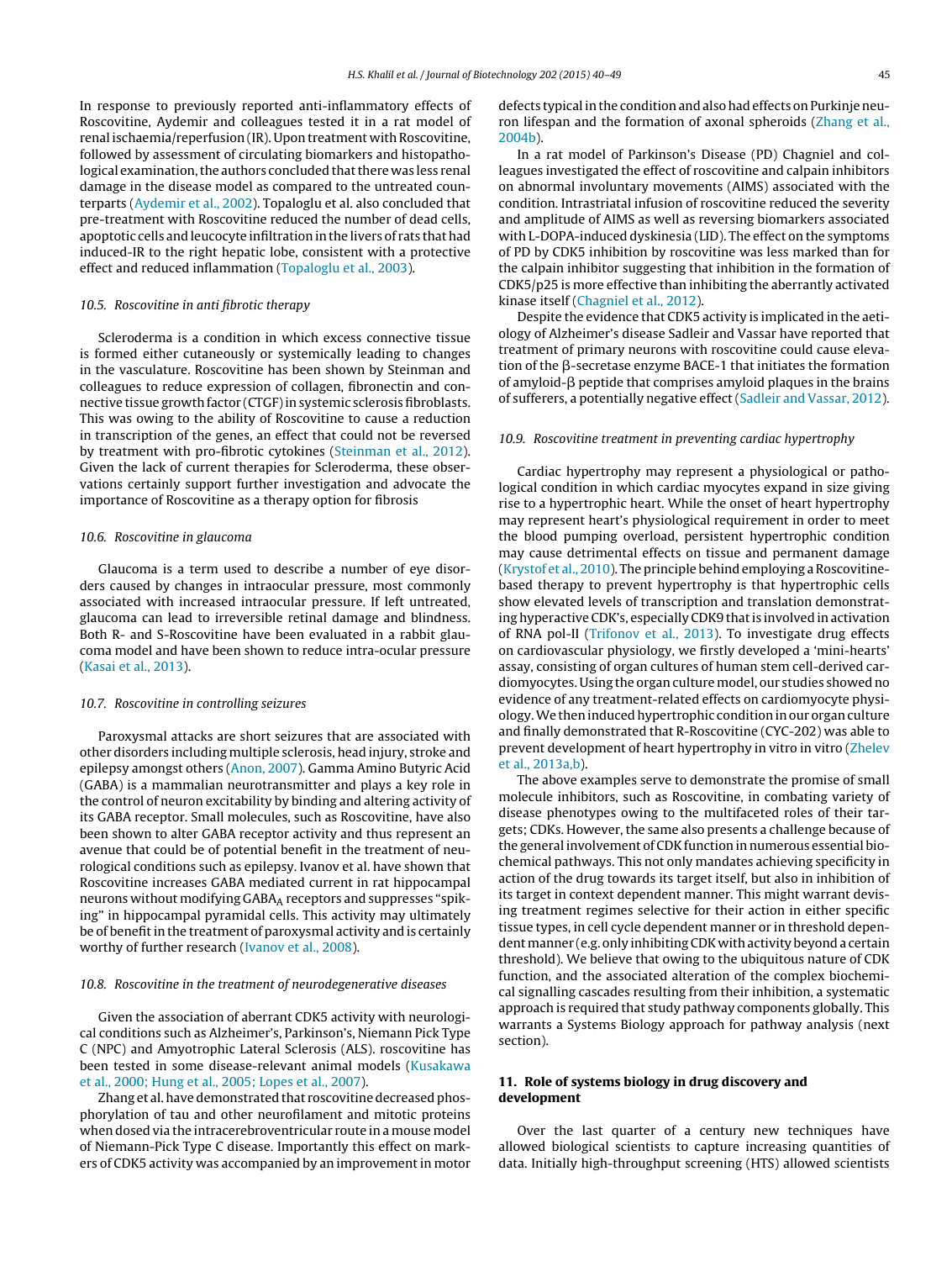to automate the testing of libraries of hundreds of thousands of different molecules allowing the identification of molecules that modulated very specific biological processes. In parallel the development of microarray technology quickly allowed biological scientists to measure the effect of a stimulus on the expression of all 30,000 plus genes in a cell simultaneously. More recently developments in next generation sequencing (NGS), proteomics and metabolomics have allowed scientists to rapidly sequence all 3 billion base pairs of the human genome and identify post-translational changes in proteins and in the levels of cellular metabolites on a scale that was unimaginable just a generation ago.

The massive increase in data available has increased the pressure to devise novel methods of interpreting the massive quantities of data now available. The new techniques have developed methods in isolation for analysing the data produced, for example in HTS robust methods now exist for the identification of the molecules which modulate a biological process and likewise with microarray experimentation, data analysis is robust in identifying the transcripts whose expression has been altered by a biological stimulus. The great challenge for the next generation of data scientists is to devise methods to analyse and cross-reference all the data from all the newly developed technologies and to allow its use in a truly integrated manner ([Clyde](#page-7-0) et [al.,](#page-7-0) [2011\).](#page-7-0) The biological sciences industry and allied industries such as the pharmaceutical have driven the development of these technologies and have invested billions of dollars to date but still the fruit of these labours are still to be seen in the development of new drugs which according to FDA statistics have declined over the period in which these new technologies have appeared [\(FDA,](#page-7-0) [2013\)](#page-7-0)

Systems biology is a powerful tool and its utilisation in drug discovery and design is an exciting and encouraging development ([Clyde](#page-7-0) et [al.,](#page-7-0) [2006\).](#page-7-0) The intrinsic properties and features of a systems biology approach make it particularly suitable for integration into the process of drug discovery and design. Firstly, by definition, systems biology is the quantitative characterisation of complex interrelationships of biological systems and how they communicate and interact to bring about a biological change. Following the initial steps of qualitative characterisation, the process of drug discovery requires establishment of multiple quantitative parameters, e.g. half life of drug, drug dose and time dependency, degree of inhibition and potency, all of which require quantitative analyses that form the basis of the systems biology approach. Secondly, characterisation of off-target effects of drugs is a central criterion on which drug effectiveness and efficacy is founded. System biology involves the analysis of the whole biological network of a given process. A key feature of dynamic modelling of biochemical pathways through systems biology is sensitivity analysis. This not only determines and underpins key nodes in the network of signalling which are critical to form the functional module, but also links that overall functional module with individual components of network ([Lebedeva](#page-8-0) et [al.,](#page-8-0) [2012;](#page-8-0) [Idowu](#page-8-0) et [al.,](#page-8-0) [2011\).](#page-8-0) Such information could be vital for drug discovery process for the characterisation of off target effects and the overall effect on physiology at the cellular and the whole organism level. Third is the growing realisation of the requirement for a holistic approach to drug discovery and for identifying druggable targets. This is due to the fact that the reductionist approach defined earlier for simpler systems (one protein, one function), does not take into account a fundamental property of biological systems, manifested as emergent behaviour. This emergent behaviour could only be accounted for through systems biology approach, which parameterises a particular biological process as a whole. This feature makes systems biology a vital tool for drug development and target validation. Furthermore, drugs based on simple, reductionist models limit the scope and space for wider target identification and unexpected effects, which using the global approach intrinsic to systems biology could be avoided. The fourth

aspect is related to economic and social implications. Using molecular modelling approaches, the early in silico determination of the properties of novel drugs could eliminate some aspects of biological testing. Robust predictive in silico modelling, based on many chemical structures, of half life and drug retention times, would be cheaper and could avoid or reduce animal and perhaps human testing.

As mentioned above, technological advancements and high throughput technologies have shifted the bottleneck from data generation to data interpretation. Mathematical modelling of complex biological systems and systems biology has previously exposed features of signalling not obvious from biological analysis alone ([Idowu](#page-7-0) et [al.,](#page-7-0) [2013\).](#page-7-0) This will be instrumental in delivering the benefits of employing systems biology in the drug discovery domain as scientists realise that the primary drug targets could be quite remote from the immediate signalling network implicated in a disease phenotype. Moreover, unless a drug candidate is absolutely specific, some degree of predictive power will be provided only if a systems biology approach is utilised.

An integrated approach for drug discovery via systems analysis could allow for the deciphering of complex biological networks and generating novel hypotheses. These hypotheses could present themselves as new avenues of intervention within a network of signalling complex for lead compound development.

The development of systems protocols is a stepwise process and should allow for directed evolution. A prerequisite for initial development is not just large amount of relevant quantitative data (e.g. the -omics approach), but best approximations of contextual information of the disease, e.g. Cancer microenvironment, disease history and therapy history etc. Ideally, such information should be derived from tissues for which data from non-diseased tissue also exists. The initial steps will involve bioinformatics and statistical analyses to establish correlations and propose cause and affect relationships. Statistical protocols will then need to be developed based on which, after filtering information for relevance such as biological context and experimental setting, a priori disease knowledge be must incorporated. A framework and network template of the topology of the disease could then be developed via computer simulation with the input of biological insights from experts operating within relevant biological domains. Each node in the network would represent a quantifiable biological variable, e.g. up- or down-regulation of expression, differential localisation, post-translational modification, protein–protein interaction, degradation and so on, and inter-relationships between different nodes could be developed making use of temporal data and novel information from biological experimentation. At this point, the model may suggest development of novel cell based assays that provide data on a particular signalling aspect that could independently confirm and validate some of the assumptions of the model [\(Tummala](#page-9-0) et [al.,](#page-9-0) [2012\).](#page-9-0) Different functional modules could then be identified within the wider network and connections between individual modules established.

Once such a framework is developed, it could be used for sensitivity analysis for each node, accelerate hypothesis generation and computationally fine-tune the functional modules for exploratory purposes and to achieve specificity towards diseased phenotypes and comparison with the normal phenotype. The predictive network simulation model could then propose specific intervention strategies and short list possible druggable targets in the whole network. In silico manipulation of different functional centres within the network could be performed and the resulting signalling responses and compensatory pathways that could either resist or accentuate any responses to intervention could be identified and examined. This would be particularly useful as many growth signalling pathways may respond unexpectedly to novel drugs [\(Goltsov](#page-7-0) et [al.,](#page-7-0) [2014a,b\)](#page-7-0) A global systems analysis, one that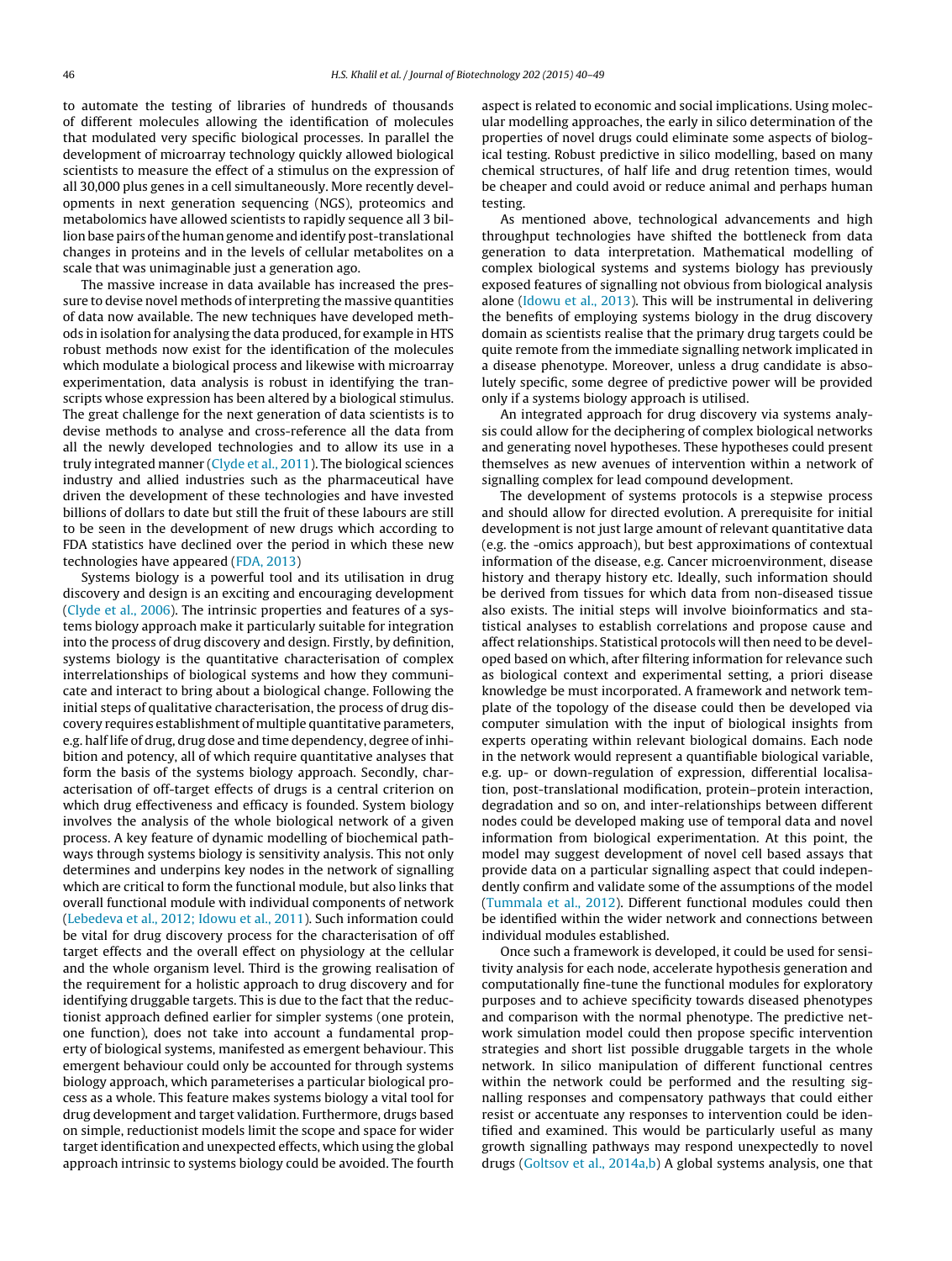<span id="page-7-0"></span>is developed through systems biology, may highlight any such compensatory cancer specific pathways that emerge and suggest alternative or multiple drug targets (Goltsov et al., 2014a,b). Such systems biology protocols for drug development could not just aid in drug target identification, but also devise and inform treatment regimes, e.g. monotherapy vs. combination therapy, or simultaneous vs. sequential combination therapy or full inhibition vs. partial inhibition etc. [\(Khalil](#page-8-0) et [al.,](#page-8-0) [2012;](#page-8-0) [Tummala](#page-8-0) et [al.,](#page-8-0) [2012;](#page-8-0) [Zhelev](#page-8-0) et [al.,](#page-8-0) [2014\).](#page-8-0)

## **Conflict of interest**

No conflict of interest is declared by any of the authors.

#### **Acknowledgement**

Authors would like to acknowledge Northwood Charitable Trust for their financial support.

#### **References**

- Abal, M., Bras-Goncalves, R., Judde, J.-G., Fsihi, H., De Cremoux, P., Louvard, D., Magdelenat, H., Robine, S., Poupon, M.-F., 2004. [Enhanced](http://refhub.elsevier.com/S0168-1656(15)00094-2/sbref0005) [sensitivity](http://refhub.elsevier.com/S0168-1656(15)00094-2/sbref0005) [to](http://refhub.elsevier.com/S0168-1656(15)00094-2/sbref0005) [irinote](http://refhub.elsevier.com/S0168-1656(15)00094-2/sbref0005)[can](http://refhub.elsevier.com/S0168-1656(15)00094-2/sbref0005) [by](http://refhub.elsevier.com/S0168-1656(15)00094-2/sbref0005) [Cdk1](http://refhub.elsevier.com/S0168-1656(15)00094-2/sbref0005) [inhibition](http://refhub.elsevier.com/S0168-1656(15)00094-2/sbref0005) [in](http://refhub.elsevier.com/S0168-1656(15)00094-2/sbref0005) [the](http://refhub.elsevier.com/S0168-1656(15)00094-2/sbref0005) [p53-deficient](http://refhub.elsevier.com/S0168-1656(15)00094-2/sbref0005) [HT29](http://refhub.elsevier.com/S0168-1656(15)00094-2/sbref0005) [human](http://refhub.elsevier.com/S0168-1656(15)00094-2/sbref0005) [colon](http://refhub.elsevier.com/S0168-1656(15)00094-2/sbref0005) [cancer](http://refhub.elsevier.com/S0168-1656(15)00094-2/sbref0005) [cell](http://refhub.elsevier.com/S0168-1656(15)00094-2/sbref0005) [line.](http://refhub.elsevier.com/S0168-1656(15)00094-2/sbref0005) [Oncogene](http://refhub.elsevier.com/S0168-1656(15)00094-2/sbref0005) [23,](http://refhub.elsevier.com/S0168-1656(15)00094-2/sbref0005) [1737–1744.](http://refhub.elsevier.com/S0168-1656(15)00094-2/sbref0005)
- Agbottah, E., de La Fuente, C., Nekhai, S., Barnett, A., Gianella-Borradori, A., Pumfery, A., Kashanchi, F., 2005. [Antiviral](http://refhub.elsevier.com/S0168-1656(15)00094-2/sbref0010) [activity](http://refhub.elsevier.com/S0168-1656(15)00094-2/sbref0010) [of](http://refhub.elsevier.com/S0168-1656(15)00094-2/sbref0010) [CYC202](http://refhub.elsevier.com/S0168-1656(15)00094-2/sbref0010) [in](http://refhub.elsevier.com/S0168-1656(15)00094-2/sbref0010) [HIV-1-infected](http://refhub.elsevier.com/S0168-1656(15)00094-2/sbref0010) [cells.](http://refhub.elsevier.com/S0168-1656(15)00094-2/sbref0010) [J.](http://refhub.elsevier.com/S0168-1656(15)00094-2/sbref0010) [Biol.](http://refhub.elsevier.com/S0168-1656(15)00094-2/sbref0010) [Chem.](http://refhub.elsevier.com/S0168-1656(15)00094-2/sbref0010) [280,](http://refhub.elsevier.com/S0168-1656(15)00094-2/sbref0010) [3029–3042.](http://refhub.elsevier.com/S0168-1656(15)00094-2/sbref0010)
- Alessi, F., Quarta, S., Savio, M., Riva, F., Rossi, L., Stivala, L.A., Scovassi, A.I., Meijer, L., Prosperi, E., 1998. [The](http://refhub.elsevier.com/S0168-1656(15)00094-2/sbref0015) [cyclin-dependent](http://refhub.elsevier.com/S0168-1656(15)00094-2/sbref0015) [kinase](http://refhub.elsevier.com/S0168-1656(15)00094-2/sbref0015) [inhibitors](http://refhub.elsevier.com/S0168-1656(15)00094-2/sbref0015) [olomoucine](http://refhub.elsevier.com/S0168-1656(15)00094-2/sbref0015) [and](http://refhub.elsevier.com/S0168-1656(15)00094-2/sbref0015) [roscovitine](http://refhub.elsevier.com/S0168-1656(15)00094-2/sbref0015) [arrest](http://refhub.elsevier.com/S0168-1656(15)00094-2/sbref0015) [human](http://refhub.elsevier.com/S0168-1656(15)00094-2/sbref0015) [fibroblasts](http://refhub.elsevier.com/S0168-1656(15)00094-2/sbref0015) [in](http://refhub.elsevier.com/S0168-1656(15)00094-2/sbref0015) [G1](http://refhub.elsevier.com/S0168-1656(15)00094-2/sbref0015) [phase](http://refhub.elsevier.com/S0168-1656(15)00094-2/sbref0015) [by](http://refhub.elsevier.com/S0168-1656(15)00094-2/sbref0015) [specific](http://refhub.elsevier.com/S0168-1656(15)00094-2/sbref0015) [inhibition](http://refhub.elsevier.com/S0168-1656(15)00094-2/sbref0015) [of](http://refhub.elsevier.com/S0168-1656(15)00094-2/sbref0015) [CDK2](http://refhub.elsevier.com/S0168-1656(15)00094-2/sbref0015) [kinase](http://refhub.elsevier.com/S0168-1656(15)00094-2/sbref0015) [activity.](http://refhub.elsevier.com/S0168-1656(15)00094-2/sbref0015) [Exp.](http://refhub.elsevier.com/S0168-1656(15)00094-2/sbref0015) [Cell](http://refhub.elsevier.com/S0168-1656(15)00094-2/sbref0015) [Res.](http://refhub.elsevier.com/S0168-1656(15)00094-2/sbref0015) [245,](http://refhub.elsevier.com/S0168-1656(15)00094-2/sbref0015) [8–18.](http://refhub.elsevier.com/S0168-1656(15)00094-2/sbref0015)
- Angelo, M., Plattner, F., Giese, K.P., 2006. [Cyclin-dependent](http://refhub.elsevier.com/S0168-1656(15)00094-2/sbref0020) [kinase](http://refhub.elsevier.com/S0168-1656(15)00094-2/sbref0020) [5](http://refhub.elsevier.com/S0168-1656(15)00094-2/sbref0020) [in](http://refhub.elsevier.com/S0168-1656(15)00094-2/sbref0020) [synaptic](http://refhub.elsevier.com/S0168-1656(15)00094-2/sbref0020) [plasticity,](http://refhub.elsevier.com/S0168-1656(15)00094-2/sbref0020) [learning](http://refhub.elsevier.com/S0168-1656(15)00094-2/sbref0020) [and](http://refhub.elsevier.com/S0168-1656(15)00094-2/sbref0020) [memory.](http://refhub.elsevier.com/S0168-1656(15)00094-2/sbref0020) [J.](http://refhub.elsevier.com/S0168-1656(15)00094-2/sbref0020) [Neurochem.](http://refhub.elsevier.com/S0168-1656(15)00094-2/sbref0020) [99,](http://refhub.elsevier.com/S0168-1656(15)00094-2/sbref0020) [353](http://refhub.elsevier.com/S0168-1656(15)00094-2/sbref0020)–[370.](http://refhub.elsevier.com/S0168-1656(15)00094-2/sbref0020)
- Anon, 2007. [Dorland's](http://refhub.elsevier.com/S0168-1656(15)00094-2/sbref0025) [Illustrated](http://refhub.elsevier.com/S0168-1656(15)00094-2/sbref0025) [Medical](http://refhub.elsevier.com/S0168-1656(15)00094-2/sbref0025) [Dictionary,](http://refhub.elsevier.com/S0168-1656(15)00094-2/sbref0025) [31st](http://refhub.elsevier.com/S0168-1656(15)00094-2/sbref0025) [ed.](http://refhub.elsevier.com/S0168-1656(15)00094-2/sbref0025) [Saunders](http://refhub.elsevier.com/S0168-1656(15)00094-2/sbref0025) [Elsevier,](http://refhub.elsevier.com/S0168-1656(15)00094-2/sbref0025) [Philadelphia.](http://refhub.elsevier.com/S0168-1656(15)00094-2/sbref0025)
- Anon, 2014. PKD International Webpage. International Webpage [http://www.](http://www.pkdinternational.org/what-is-pkd/) [pkdinternational.org/what-is-pkd/](http://www.pkdinternational.org/what-is-pkd/) (accessed 28.12.14).
- Atanasova, G., Jans, R., Zhelev, N., Mitev, V., Poumay, Y., 2005. [Effects](http://refhub.elsevier.com/S0168-1656(15)00094-2/sbref0035) [of](http://refhub.elsevier.com/S0168-1656(15)00094-2/sbref0035) [the](http://refhub.elsevier.com/S0168-1656(15)00094-2/sbref0035) [cyclin-dependent](http://refhub.elsevier.com/S0168-1656(15)00094-2/sbref0035) [kinase](http://refhub.elsevier.com/S0168-1656(15)00094-2/sbref0035) [inhibitor](http://refhub.elsevier.com/S0168-1656(15)00094-2/sbref0035) [CYC202](http://refhub.elsevier.com/S0168-1656(15)00094-2/sbref0035) [\(R-roscovitine\)](http://refhub.elsevier.com/S0168-1656(15)00094-2/sbref0035) [on](http://refhub.elsevier.com/S0168-1656(15)00094-2/sbref0035) [the](http://refhub.elsevier.com/S0168-1656(15)00094-2/sbref0035) [physiology](http://refhub.elsevier.com/S0168-1656(15)00094-2/sbref0035) [of](http://refhub.elsevier.com/S0168-1656(15)00094-2/sbref0035) [cultured](http://refhub.elsevier.com/S0168-1656(15)00094-2/sbref0035) [human](http://refhub.elsevier.com/S0168-1656(15)00094-2/sbref0035) [keratinocytes.](http://refhub.elsevier.com/S0168-1656(15)00094-2/sbref0035) [Biochem.](http://refhub.elsevier.com/S0168-1656(15)00094-2/sbref0035) [Pharmacol.](http://refhub.elsevier.com/S0168-1656(15)00094-2/sbref0035) [70,](http://refhub.elsevier.com/S0168-1656(15)00094-2/sbref0035) [824](http://refhub.elsevier.com/S0168-1656(15)00094-2/sbref0035)–[836.](http://refhub.elsevier.com/S0168-1656(15)00094-2/sbref0035)
- Atanasova, G.N., Isaeva, A.R., Zhelev, N., Poumay, Y., Mitev, V.I., 2007. [Effects](http://refhub.elsevier.com/S0168-1656(15)00094-2/sbref0040) [of](http://refhub.elsevier.com/S0168-1656(15)00094-2/sbref0040) [the](http://refhub.elsevier.com/S0168-1656(15)00094-2/sbref0040) [CDK-inhibitor](http://refhub.elsevier.com/S0168-1656(15)00094-2/sbref0040) [CYC202](http://refhub.elsevier.com/S0168-1656(15)00094-2/sbref0040) [on](http://refhub.elsevier.com/S0168-1656(15)00094-2/sbref0040) [p38](http://refhub.elsevier.com/S0168-1656(15)00094-2/sbref0040) [MAPK,](http://refhub.elsevier.com/S0168-1656(15)00094-2/sbref0040) [ERK1/2](http://refhub.elsevier.com/S0168-1656(15)00094-2/sbref0040) [and](http://refhub.elsevier.com/S0168-1656(15)00094-2/sbref0040) [c-Myc](http://refhub.elsevier.com/S0168-1656(15)00094-2/sbref0040) [activities](http://refhub.elsevier.com/S0168-1656(15)00094-2/sbref0040) [in](http://refhub.elsevier.com/S0168-1656(15)00094-2/sbref0040) [papillo](http://refhub.elsevier.com/S0168-1656(15)00094-2/sbref0040)[mavirus](http://refhub.elsevier.com/S0168-1656(15)00094-2/sbref0040) [type](http://refhub.elsevier.com/S0168-1656(15)00094-2/sbref0040) [16](http://refhub.elsevier.com/S0168-1656(15)00094-2/sbref0040) [E6-](http://refhub.elsevier.com/S0168-1656(15)00094-2/sbref0040) [and](http://refhub.elsevier.com/S0168-1656(15)00094-2/sbref0040) [E7-transformed](http://refhub.elsevier.com/S0168-1656(15)00094-2/sbref0040) [human](http://refhub.elsevier.com/S0168-1656(15)00094-2/sbref0040) [keratinocytes.](http://refhub.elsevier.com/S0168-1656(15)00094-2/sbref0040) [Oncol.](http://refhub.elsevier.com/S0168-1656(15)00094-2/sbref0040) [Rep.](http://refhub.elsevier.com/S0168-1656(15)00094-2/sbref0040) [18,](http://refhub.elsevier.com/S0168-1656(15)00094-2/sbref0040) [999](http://refhub.elsevier.com/S0168-1656(15)00094-2/sbref0040)–[1005.](http://refhub.elsevier.com/S0168-1656(15)00094-2/sbref0040)
- Aydemir, A., Abbasoglu, O., Topaloglu, S., Ertoy, D., Ayhan, A., Kilinç, K., Karabulut, E., Sayek, I., 2002. [Protective](http://refhub.elsevier.com/S0168-1656(15)00094-2/sbref0045) [effect](http://refhub.elsevier.com/S0168-1656(15)00094-2/sbref0045) [of](http://refhub.elsevier.com/S0168-1656(15)00094-2/sbref0045) [roscovitine](http://refhub.elsevier.com/S0168-1656(15)00094-2/sbref0045) [on](http://refhub.elsevier.com/S0168-1656(15)00094-2/sbref0045) [renal](http://refhub.elsevier.com/S0168-1656(15)00094-2/sbref0045) [ischemia-reperfusion](http://refhub.elsevier.com/S0168-1656(15)00094-2/sbref0045) [injury.](http://refhub.elsevier.com/S0168-1656(15)00094-2/sbref0045) [Transplant.](http://refhub.elsevier.com/S0168-1656(15)00094-2/sbref0045) [Proc.](http://refhub.elsevier.com/S0168-1656(15)00094-2/sbref0045) [34,](http://refhub.elsevier.com/S0168-1656(15)00094-2/sbref0045) [2027](http://refhub.elsevier.com/S0168-1656(15)00094-2/sbref0045)–[2028.](http://refhub.elsevier.com/S0168-1656(15)00094-2/sbref0045)
- De Azevedo, W.F., Leclerc, S., Meijer, L., Havlicek, L., Strnad, M., Kim, S.H., 1997. [Inhibition](http://refhub.elsevier.com/S0168-1656(15)00094-2/sbref0050) [of](http://refhub.elsevier.com/S0168-1656(15)00094-2/sbref0050) [cyclin-dependent](http://refhub.elsevier.com/S0168-1656(15)00094-2/sbref0050) [kinases](http://refhub.elsevier.com/S0168-1656(15)00094-2/sbref0050) [by](http://refhub.elsevier.com/S0168-1656(15)00094-2/sbref0050) [purine](http://refhub.elsevier.com/S0168-1656(15)00094-2/sbref0050) [analogues:](http://refhub.elsevier.com/S0168-1656(15)00094-2/sbref0050) [crystal](http://refhub.elsevier.com/S0168-1656(15)00094-2/sbref0050) [struc](http://refhub.elsevier.com/S0168-1656(15)00094-2/sbref0050)[ture](http://refhub.elsevier.com/S0168-1656(15)00094-2/sbref0050) [of](http://refhub.elsevier.com/S0168-1656(15)00094-2/sbref0050) [human](http://refhub.elsevier.com/S0168-1656(15)00094-2/sbref0050) [cdk2](http://refhub.elsevier.com/S0168-1656(15)00094-2/sbref0050) [complexed](http://refhub.elsevier.com/S0168-1656(15)00094-2/sbref0050) [with](http://refhub.elsevier.com/S0168-1656(15)00094-2/sbref0050) [roscovitine.](http://refhub.elsevier.com/S0168-1656(15)00094-2/sbref0050) [Eur.](http://refhub.elsevier.com/S0168-1656(15)00094-2/sbref0050) [J.](http://refhub.elsevier.com/S0168-1656(15)00094-2/sbref0050) [Biochem.](http://refhub.elsevier.com/S0168-1656(15)00094-2/sbref0050) [FEBS](http://refhub.elsevier.com/S0168-1656(15)00094-2/sbref0050) [243,](http://refhub.elsevier.com/S0168-1656(15)00094-2/sbref0050) [518–526.](http://refhub.elsevier.com/S0168-1656(15)00094-2/sbref0050)
- Bain, J., McLauchlan, H., Elliott, M., Cohen, P., 2003. [The](http://refhub.elsevier.com/S0168-1656(15)00094-2/sbref0055) [specificities](http://refhub.elsevier.com/S0168-1656(15)00094-2/sbref0055) [of](http://refhub.elsevier.com/S0168-1656(15)00094-2/sbref0055) [protein](http://refhub.elsevier.com/S0168-1656(15)00094-2/sbref0055) [kinase](http://refhub.elsevier.com/S0168-1656(15)00094-2/sbref0055) [inhibitors:](http://refhub.elsevier.com/S0168-1656(15)00094-2/sbref0055) [an](http://refhub.elsevier.com/S0168-1656(15)00094-2/sbref0055) [update.](http://refhub.elsevier.com/S0168-1656(15)00094-2/sbref0055) [Biochem.](http://refhub.elsevier.com/S0168-1656(15)00094-2/sbref0055) [J.](http://refhub.elsevier.com/S0168-1656(15)00094-2/sbref0055) [371,](http://refhub.elsevier.com/S0168-1656(15)00094-2/sbref0055) [199–204.](http://refhub.elsevier.com/S0168-1656(15)00094-2/sbref0055)
- Bain, J., Plater, L., Elliott, M., Shpiro, N., Hastie, C.J., McLauchlan, H., Klevernic, I., Arthur, J.S.C., Alessi, D.R., Cohen, P., 2007. [The](http://refhub.elsevier.com/S0168-1656(15)00094-2/sbref0060) [selectivity](http://refhub.elsevier.com/S0168-1656(15)00094-2/sbref0060) [of](http://refhub.elsevier.com/S0168-1656(15)00094-2/sbref0060) [protein](http://refhub.elsevier.com/S0168-1656(15)00094-2/sbref0060) [kinase](http://refhub.elsevier.com/S0168-1656(15)00094-2/sbref0060) [inhibitors:](http://refhub.elsevier.com/S0168-1656(15)00094-2/sbref0060) [a](http://refhub.elsevier.com/S0168-1656(15)00094-2/sbref0060) [further](http://refhub.elsevier.com/S0168-1656(15)00094-2/sbref0060) [update.](http://refhub.elsevier.com/S0168-1656(15)00094-2/sbref0060) [Biochem.](http://refhub.elsevier.com/S0168-1656(15)00094-2/sbref0060) [J.](http://refhub.elsevier.com/S0168-1656(15)00094-2/sbref0060) [408,](http://refhub.elsevier.com/S0168-1656(15)00094-2/sbref0060) [297–315.](http://refhub.elsevier.com/S0168-1656(15)00094-2/sbref0060)
- Benson, C., White, J., De Bono, J., O'Donnell, A., Raynaud, F., Cruickshank, C., McGrath, H., Walton, M., Workman, P., Kaye, S., Cassidy, J., Gianella-Borradori, A., Judson, I., Twelves, C., 2007. [A](http://refhub.elsevier.com/S0168-1656(15)00094-2/sbref0065) [phase](http://refhub.elsevier.com/S0168-1656(15)00094-2/sbref0065) [I](http://refhub.elsevier.com/S0168-1656(15)00094-2/sbref0065) [trial](http://refhub.elsevier.com/S0168-1656(15)00094-2/sbref0065) [of](http://refhub.elsevier.com/S0168-1656(15)00094-2/sbref0065) [the](http://refhub.elsevier.com/S0168-1656(15)00094-2/sbref0065) [selective](http://refhub.elsevier.com/S0168-1656(15)00094-2/sbref0065) [oral](http://refhub.elsevier.com/S0168-1656(15)00094-2/sbref0065) [cyclin-dependent](http://refhub.elsevier.com/S0168-1656(15)00094-2/sbref0065) [kinase](http://refhub.elsevier.com/S0168-1656(15)00094-2/sbref0065) [inhibitor](http://refhub.elsevier.com/S0168-1656(15)00094-2/sbref0065) [seliciclib](http://refhub.elsevier.com/S0168-1656(15)00094-2/sbref0065) [\(CYC202;](http://refhub.elsevier.com/S0168-1656(15)00094-2/sbref0065) [R-Roscovitine\),](http://refhub.elsevier.com/S0168-1656(15)00094-2/sbref0065) [administered](http://refhub.elsevier.com/S0168-1656(15)00094-2/sbref0065) [twice](http://refhub.elsevier.com/S0168-1656(15)00094-2/sbref0065) [daily](http://refhub.elsevier.com/S0168-1656(15)00094-2/sbref0065) [for](http://refhub.elsevier.com/S0168-1656(15)00094-2/sbref0065) [7](http://refhub.elsevier.com/S0168-1656(15)00094-2/sbref0065) [days](http://refhub.elsevier.com/S0168-1656(15)00094-2/sbref0065) [every](http://refhub.elsevier.com/S0168-1656(15)00094-2/sbref0065) [21](http://refhub.elsevier.com/S0168-1656(15)00094-2/sbref0065) [days.](http://refhub.elsevier.com/S0168-1656(15)00094-2/sbref0065) [Br.](http://refhub.elsevier.com/S0168-1656(15)00094-2/sbref0065) [J.](http://refhub.elsevier.com/S0168-1656(15)00094-2/sbref0065) [Cancer](http://refhub.elsevier.com/S0168-1656(15)00094-2/sbref0065) [96,](http://refhub.elsevier.com/S0168-1656(15)00094-2/sbref0065) [29–37.](http://refhub.elsevier.com/S0168-1656(15)00094-2/sbref0065)
- Berthet, C., Aleem, E., Coppola, V., Tessarollo, L., Kaldis, P., 2003. [Cdk2](http://refhub.elsevier.com/S0168-1656(15)00094-2/sbref0070) [knockout](http://refhub.elsevier.com/S0168-1656(15)00094-2/sbref0070) [mice](http://refhub.elsevier.com/S0168-1656(15)00094-2/sbref0070) [are](http://refhub.elsevier.com/S0168-1656(15)00094-2/sbref0070) [viable.](http://refhub.elsevier.com/S0168-1656(15)00094-2/sbref0070) [Curr.](http://refhub.elsevier.com/S0168-1656(15)00094-2/sbref0070) [Biol.](http://refhub.elsevier.com/S0168-1656(15)00094-2/sbref0070) [13,](http://refhub.elsevier.com/S0168-1656(15)00094-2/sbref0070) [1775–1785.](http://refhub.elsevier.com/S0168-1656(15)00094-2/sbref0070)
- Biglione, S., Byers, S.A., Price, J.P., Nguyen, V.T., Bensaude, O., Price, D.H., Maury, W., 2007. [Inhibition](http://refhub.elsevier.com/S0168-1656(15)00094-2/sbref0075) [of](http://refhub.elsevier.com/S0168-1656(15)00094-2/sbref0075) [HIV-1](http://refhub.elsevier.com/S0168-1656(15)00094-2/sbref0075) [replication](http://refhub.elsevier.com/S0168-1656(15)00094-2/sbref0075) [by](http://refhub.elsevier.com/S0168-1656(15)00094-2/sbref0075) [P-TEFb](http://refhub.elsevier.com/S0168-1656(15)00094-2/sbref0075) [inhibitors](http://refhub.elsevier.com/S0168-1656(15)00094-2/sbref0075) [DRB,](http://refhub.elsevier.com/S0168-1656(15)00094-2/sbref0075) [seliciclib](http://refhub.elsevier.com/S0168-1656(15)00094-2/sbref0075) [and](http://refhub.elsevier.com/S0168-1656(15)00094-2/sbref0075) [flavopiridol](http://refhub.elsevier.com/S0168-1656(15)00094-2/sbref0075) [correlates](http://refhub.elsevier.com/S0168-1656(15)00094-2/sbref0075) [with](http://refhub.elsevier.com/S0168-1656(15)00094-2/sbref0075) [release](http://refhub.elsevier.com/S0168-1656(15)00094-2/sbref0075) [of](http://refhub.elsevier.com/S0168-1656(15)00094-2/sbref0075) [free](http://refhub.elsevier.com/S0168-1656(15)00094-2/sbref0075) [P-TEFb](http://refhub.elsevier.com/S0168-1656(15)00094-2/sbref0075) [from](http://refhub.elsevier.com/S0168-1656(15)00094-2/sbref0075) [the](http://refhub.elsevier.com/S0168-1656(15)00094-2/sbref0075) [large,](http://refhub.elsevier.com/S0168-1656(15)00094-2/sbref0075) [inactive](http://refhub.elsevier.com/S0168-1656(15)00094-2/sbref0075) [form](http://refhub.elsevier.com/S0168-1656(15)00094-2/sbref0075) [of](http://refhub.elsevier.com/S0168-1656(15)00094-2/sbref0075) [the](http://refhub.elsevier.com/S0168-1656(15)00094-2/sbref0075) [complex.](http://refhub.elsevier.com/S0168-1656(15)00094-2/sbref0075) [Retrovirology](http://refhub.elsevier.com/S0168-1656(15)00094-2/sbref0075) [4,](http://refhub.elsevier.com/S0168-1656(15)00094-2/sbref0075) [47.](http://refhub.elsevier.com/S0168-1656(15)00094-2/sbref0075)
- Boeing, S., Rigault, C., Heidemann, M., Eick, D., Meisterernst, M., 2010. [RNA](http://refhub.elsevier.com/S0168-1656(15)00094-2/sbref0080) [poly](http://refhub.elsevier.com/S0168-1656(15)00094-2/sbref0080)[merase](http://refhub.elsevier.com/S0168-1656(15)00094-2/sbref0080) [II](http://refhub.elsevier.com/S0168-1656(15)00094-2/sbref0080) [C-terminal](http://refhub.elsevier.com/S0168-1656(15)00094-2/sbref0080) [heptarepeat](http://refhub.elsevier.com/S0168-1656(15)00094-2/sbref0080) [domain](http://refhub.elsevier.com/S0168-1656(15)00094-2/sbref0080) [Ser-7](http://refhub.elsevier.com/S0168-1656(15)00094-2/sbref0080) [phosphorylation](http://refhub.elsevier.com/S0168-1656(15)00094-2/sbref0080) [is](http://refhub.elsevier.com/S0168-1656(15)00094-2/sbref0080) [established](http://refhub.elsevier.com/S0168-1656(15)00094-2/sbref0080) [in](http://refhub.elsevier.com/S0168-1656(15)00094-2/sbref0080) [a](http://refhub.elsevier.com/S0168-1656(15)00094-2/sbref0080) [mediator-dependent](http://refhub.elsevier.com/S0168-1656(15)00094-2/sbref0080) [fashion.](http://refhub.elsevier.com/S0168-1656(15)00094-2/sbref0080) [J.](http://refhub.elsevier.com/S0168-1656(15)00094-2/sbref0080) [Biol.](http://refhub.elsevier.com/S0168-1656(15)00094-2/sbref0080) [Chem.](http://refhub.elsevier.com/S0168-1656(15)00094-2/sbref0080) [285,](http://refhub.elsevier.com/S0168-1656(15)00094-2/sbref0080) [188](http://refhub.elsevier.com/S0168-1656(15)00094-2/sbref0080)–[196.](http://refhub.elsevier.com/S0168-1656(15)00094-2/sbref0080)
- Bukanov,N.O., Smith, L.A.,Klinger,K.W., Ledbetter, S.R.,Ibraghimov-Beskrovnaya, O., 2006. [Long-lasting](http://refhub.elsevier.com/S0168-1656(15)00094-2/sbref0085) [arrest](http://refhub.elsevier.com/S0168-1656(15)00094-2/sbref0085) [of](http://refhub.elsevier.com/S0168-1656(15)00094-2/sbref0085) [murine](http://refhub.elsevier.com/S0168-1656(15)00094-2/sbref0085) [polycystic](http://refhub.elsevier.com/S0168-1656(15)00094-2/sbref0085) [kidney](http://refhub.elsevier.com/S0168-1656(15)00094-2/sbref0085) [disease](http://refhub.elsevier.com/S0168-1656(15)00094-2/sbref0085) [with](http://refhub.elsevier.com/S0168-1656(15)00094-2/sbref0085) [CDK](http://refhub.elsevier.com/S0168-1656(15)00094-2/sbref0085) [inhibitor](http://refhub.elsevier.com/S0168-1656(15)00094-2/sbref0085) [roscovitine.](http://refhub.elsevier.com/S0168-1656(15)00094-2/sbref0085) [Nature](http://refhub.elsevier.com/S0168-1656(15)00094-2/sbref0085) [444,](http://refhub.elsevier.com/S0168-1656(15)00094-2/sbref0085) [949](http://refhub.elsevier.com/S0168-1656(15)00094-2/sbref0085)–[952.](http://refhub.elsevier.com/S0168-1656(15)00094-2/sbref0085)
- Chagniel, L., Robitaille, C., Lebel, M., Cyr, M., 2012. [Striatal](http://refhub.elsevier.com/S0168-1656(15)00094-2/sbref0090) [inhibition](http://refhub.elsevier.com/S0168-1656(15)00094-2/sbref0090) [of](http://refhub.elsevier.com/S0168-1656(15)00094-2/sbref0090) [calpains](http://refhub.elsevier.com/S0168-1656(15)00094-2/sbref0090) [prevents](http://refhub.elsevier.com/S0168-1656(15)00094-2/sbref0090) [levodopa-induced](http://refhub.elsevier.com/S0168-1656(15)00094-2/sbref0090) [neurochemical](http://refhub.elsevier.com/S0168-1656(15)00094-2/sbref0090) [changes](http://refhub.elsevier.com/S0168-1656(15)00094-2/sbref0090) [and](http://refhub.elsevier.com/S0168-1656(15)00094-2/sbref0090) [abnormal](http://refhub.elsevier.com/S0168-1656(15)00094-2/sbref0090) [involun](http://refhub.elsevier.com/S0168-1656(15)00094-2/sbref0090)[tary](http://refhub.elsevier.com/S0168-1656(15)00094-2/sbref0090) [movements](http://refhub.elsevier.com/S0168-1656(15)00094-2/sbref0090) [in](http://refhub.elsevier.com/S0168-1656(15)00094-2/sbref0090) [the](http://refhub.elsevier.com/S0168-1656(15)00094-2/sbref0090) [hemiparkinsonian](http://refhub.elsevier.com/S0168-1656(15)00094-2/sbref0090) [rat](http://refhub.elsevier.com/S0168-1656(15)00094-2/sbref0090) [model.](http://refhub.elsevier.com/S0168-1656(15)00094-2/sbref0090) [Neurobiol.](http://refhub.elsevier.com/S0168-1656(15)00094-2/sbref0090) [Dis.](http://refhub.elsevier.com/S0168-1656(15)00094-2/sbref0090) [45,](http://refhub.elsevier.com/S0168-1656(15)00094-2/sbref0090) [645–655.](http://refhub.elsevier.com/S0168-1656(15)00094-2/sbref0090)
- Cheng, C.K., Gustafson, W.C., Charron, E., Houseman, B.T., Zunder, E., Goga, A., Gray, N.S., Pollok, B., Oakes, S.A., James, C.D., Shokat, K.M., Weiss, W.A., Fan, Q.-W., 2012. [Dual](http://refhub.elsevier.com/S0168-1656(15)00094-2/sbref0095) [blockade](http://refhub.elsevier.com/S0168-1656(15)00094-2/sbref0095) [of](http://refhub.elsevier.com/S0168-1656(15)00094-2/sbref0095) [lipid](http://refhub.elsevier.com/S0168-1656(15)00094-2/sbref0095) [and](http://refhub.elsevier.com/S0168-1656(15)00094-2/sbref0095) [cyclin-dependent](http://refhub.elsevier.com/S0168-1656(15)00094-2/sbref0095) [kinases](http://refhub.elsevier.com/S0168-1656(15)00094-2/sbref0095) [induces](http://refhub.elsevier.com/S0168-1656(15)00094-2/sbref0095) [synthetic](http://refhub.elsevier.com/S0168-1656(15)00094-2/sbref0095) [lethality](http://refhub.elsevier.com/S0168-1656(15)00094-2/sbref0095) [in](http://refhub.elsevier.com/S0168-1656(15)00094-2/sbref0095) [malignant](http://refhub.elsevier.com/S0168-1656(15)00094-2/sbref0095) [glioma.](http://refhub.elsevier.com/S0168-1656(15)00094-2/sbref0095) [Proc.](http://refhub.elsevier.com/S0168-1656(15)00094-2/sbref0095) [Natl.](http://refhub.elsevier.com/S0168-1656(15)00094-2/sbref0095) [Acad.](http://refhub.elsevier.com/S0168-1656(15)00094-2/sbref0095) [Sci.](http://refhub.elsevier.com/S0168-1656(15)00094-2/sbref0095) [U.](http://refhub.elsevier.com/S0168-1656(15)00094-2/sbref0095) [S.](http://refhub.elsevier.com/S0168-1656(15)00094-2/sbref0095) [A.](http://refhub.elsevier.com/S0168-1656(15)00094-2/sbref0095) [109,](http://refhub.elsevier.com/S0168-1656(15)00094-2/sbref0095) [12722](http://refhub.elsevier.com/S0168-1656(15)00094-2/sbref0095)–[12727.](http://refhub.elsevier.com/S0168-1656(15)00094-2/sbref0095)
- Cheung, Z.H., Ip, N.Y., 2012. [Cdk5:](http://refhub.elsevier.com/S0168-1656(15)00094-2/sbref0100) [a](http://refhub.elsevier.com/S0168-1656(15)00094-2/sbref0100) [multifaceted](http://refhub.elsevier.com/S0168-1656(15)00094-2/sbref0100) [kinase](http://refhub.elsevier.com/S0168-1656(15)00094-2/sbref0100) [in](http://refhub.elsevier.com/S0168-1656(15)00094-2/sbref0100) [neurodegenerative](http://refhub.elsevier.com/S0168-1656(15)00094-2/sbref0100) [dis](http://refhub.elsevier.com/S0168-1656(15)00094-2/sbref0100)[eases.](http://refhub.elsevier.com/S0168-1656(15)00094-2/sbref0100) [Trends](http://refhub.elsevier.com/S0168-1656(15)00094-2/sbref0100) [Cell](http://refhub.elsevier.com/S0168-1656(15)00094-2/sbref0100) [Biol.](http://refhub.elsevier.com/S0168-1656(15)00094-2/sbref0100) [22,](http://refhub.elsevier.com/S0168-1656(15)00094-2/sbref0100) [169](http://refhub.elsevier.com/S0168-1656(15)00094-2/sbref0100)–[175.](http://refhub.elsevier.com/S0168-1656(15)00094-2/sbref0100)
- Chiarle, R., Pagano, M., Inghirami, G., 2001. [The](http://refhub.elsevier.com/S0168-1656(15)00094-2/sbref0105) [cyclin](http://refhub.elsevier.com/S0168-1656(15)00094-2/sbref0105) [dependent](http://refhub.elsevier.com/S0168-1656(15)00094-2/sbref0105) [kinase](http://refhub.elsevier.com/S0168-1656(15)00094-2/sbref0105) [inhibitor](http://refhub.elsevier.com/S0168-1656(15)00094-2/sbref0105) [p27](http://refhub.elsevier.com/S0168-1656(15)00094-2/sbref0105) [and](http://refhub.elsevier.com/S0168-1656(15)00094-2/sbref0105) [its](http://refhub.elsevier.com/S0168-1656(15)00094-2/sbref0105) [prognostic](http://refhub.elsevier.com/S0168-1656(15)00094-2/sbref0105) [role](http://refhub.elsevier.com/S0168-1656(15)00094-2/sbref0105) [in](http://refhub.elsevier.com/S0168-1656(15)00094-2/sbref0105) [breast](http://refhub.elsevier.com/S0168-1656(15)00094-2/sbref0105) [cancer.](http://refhub.elsevier.com/S0168-1656(15)00094-2/sbref0105) [Breast](http://refhub.elsevier.com/S0168-1656(15)00094-2/sbref0105) [Cancer](http://refhub.elsevier.com/S0168-1656(15)00094-2/sbref0105) [Res.](http://refhub.elsevier.com/S0168-1656(15)00094-2/sbref0105) [3,](http://refhub.elsevier.com/S0168-1656(15)00094-2/sbref0105) [91](http://refhub.elsevier.com/S0168-1656(15)00094-2/sbref0105)–[94.](http://refhub.elsevier.com/S0168-1656(15)00094-2/sbref0105)
- Clark, E., Santiago, F., Deng, L., Chong, S., de La Fuente, C., Wang, L., Fu, P., Stein, D., Denny, T., Lanka, V., Mozafari, F., Okamoto, T., Kashanchi, F., 2000. [Loss](http://refhub.elsevier.com/S0168-1656(15)00094-2/sbref0110) [of](http://refhub.elsevier.com/S0168-1656(15)00094-2/sbref0110) [G\(1\)/S](http://refhub.elsevier.com/S0168-1656(15)00094-2/sbref0110) [checkpoint](http://refhub.elsevier.com/S0168-1656(15)00094-2/sbref0110) [in](http://refhub.elsevier.com/S0168-1656(15)00094-2/sbref0110) [human](http://refhub.elsevier.com/S0168-1656(15)00094-2/sbref0110) [immunodeficiency](http://refhub.elsevier.com/S0168-1656(15)00094-2/sbref0110) [virus](http://refhub.elsevier.com/S0168-1656(15)00094-2/sbref0110) [type](http://refhub.elsevier.com/S0168-1656(15)00094-2/sbref0110) [1-infected](http://refhub.elsevier.com/S0168-1656(15)00094-2/sbref0110) [cells](http://refhub.elsevier.com/S0168-1656(15)00094-2/sbref0110) [is](http://refhub.elsevier.com/S0168-1656(15)00094-2/sbref0110) [associated](http://refhub.elsevier.com/S0168-1656(15)00094-2/sbref0110) [with](http://refhub.elsevier.com/S0168-1656(15)00094-2/sbref0110) [a](http://refhub.elsevier.com/S0168-1656(15)00094-2/sbref0110) [lack](http://refhub.elsevier.com/S0168-1656(15)00094-2/sbref0110) [of](http://refhub.elsevier.com/S0168-1656(15)00094-2/sbref0110) [cyclin-dependent](http://refhub.elsevier.com/S0168-1656(15)00094-2/sbref0110) [kinase](http://refhub.elsevier.com/S0168-1656(15)00094-2/sbref0110) [inhibitor](http://refhub.elsevier.com/S0168-1656(15)00094-2/sbref0110) [p21/Waf1.](http://refhub.elsevier.com/S0168-1656(15)00094-2/sbref0110) [J.](http://refhub.elsevier.com/S0168-1656(15)00094-2/sbref0110) [Virol.](http://refhub.elsevier.com/S0168-1656(15)00094-2/sbref0110) [74,](http://refhub.elsevier.com/S0168-1656(15)00094-2/sbref0110) [5040–5052.](http://refhub.elsevier.com/S0168-1656(15)00094-2/sbref0110)
- Clavien, P.A., Harvey, P.R., Strasberg, S.M., 1992. [Preservation](http://refhub.elsevier.com/S0168-1656(15)00094-2/sbref0115) [and](http://refhub.elsevier.com/S0168-1656(15)00094-2/sbref0115) [reperfusion](http://refhub.elsevier.com/S0168-1656(15)00094-2/sbref0115) [injuries](http://refhub.elsevier.com/S0168-1656(15)00094-2/sbref0115) [in](http://refhub.elsevier.com/S0168-1656(15)00094-2/sbref0115) [liver](http://refhub.elsevier.com/S0168-1656(15)00094-2/sbref0115) [allografts.](http://refhub.elsevier.com/S0168-1656(15)00094-2/sbref0115) [An](http://refhub.elsevier.com/S0168-1656(15)00094-2/sbref0115) [overview](http://refhub.elsevier.com/S0168-1656(15)00094-2/sbref0115) [and](http://refhub.elsevier.com/S0168-1656(15)00094-2/sbref0115) [synthesis](http://refhub.elsevier.com/S0168-1656(15)00094-2/sbref0115) [of](http://refhub.elsevier.com/S0168-1656(15)00094-2/sbref0115) [current](http://refhub.elsevier.com/S0168-1656(15)00094-2/sbref0115) [studies.](http://refhub.elsevier.com/S0168-1656(15)00094-2/sbref0115) [Trans](http://refhub.elsevier.com/S0168-1656(15)00094-2/sbref0115)[plantation](http://refhub.elsevier.com/S0168-1656(15)00094-2/sbref0115) [53,](http://refhub.elsevier.com/S0168-1656(15)00094-2/sbref0115) [957–978.](http://refhub.elsevier.com/S0168-1656(15)00094-2/sbref0115)
- Clyde, R., Tummala, H., Khalil, H.S., Goszcz, K., Lucka, I., Tupone, M.G., Zwirek, M., Cavicchi, L., Vallatur, J., Stoyanova, V., Mitev, V., Zhelev, N., 2011. [A](http://refhub.elsevier.com/S0168-1656(15)00094-2/sbref0120) [novel](http://refhub.elsevier.com/S0168-1656(15)00094-2/sbref0120) [quan](http://refhub.elsevier.com/S0168-1656(15)00094-2/sbref0120)[titative](http://refhub.elsevier.com/S0168-1656(15)00094-2/sbref0120) [systems](http://refhub.elsevier.com/S0168-1656(15)00094-2/sbref0120) [biology](http://refhub.elsevier.com/S0168-1656(15)00094-2/sbref0120) [approach](http://refhub.elsevier.com/S0168-1656(15)00094-2/sbref0120) [to](http://refhub.elsevier.com/S0168-1656(15)00094-2/sbref0120) [cancer](http://refhub.elsevier.com/S0168-1656(15)00094-2/sbref0120) [research](http://refhub.elsevier.com/S0168-1656(15)00094-2/sbref0120) [and](http://refhub.elsevier.com/S0168-1656(15)00094-2/sbref0120) [treatment.](http://refhub.elsevier.com/S0168-1656(15)00094-2/sbref0120) [Curr.](http://refhub.elsevier.com/S0168-1656(15)00094-2/sbref0120) [Opin.](http://refhub.elsevier.com/S0168-1656(15)00094-2/sbref0120) [Biotechnol.](http://refhub.elsevier.com/S0168-1656(15)00094-2/sbref0120) [22,](http://refhub.elsevier.com/S0168-1656(15)00094-2/sbref0120) [S58.](http://refhub.elsevier.com/S0168-1656(15)00094-2/sbref0120)
- Clyde, R.G., Bown, J.L., Hupp, T.R., Zhelev, N., Crawford, J.W., 2006. [The](http://refhub.elsevier.com/S0168-1656(15)00094-2/sbref0125) [role](http://refhub.elsevier.com/S0168-1656(15)00094-2/sbref0125) [of](http://refhub.elsevier.com/S0168-1656(15)00094-2/sbref0125) [mod](http://refhub.elsevier.com/S0168-1656(15)00094-2/sbref0125)[elling](http://refhub.elsevier.com/S0168-1656(15)00094-2/sbref0125) [in](http://refhub.elsevier.com/S0168-1656(15)00094-2/sbref0125) [identifying](http://refhub.elsevier.com/S0168-1656(15)00094-2/sbref0125) [drug](http://refhub.elsevier.com/S0168-1656(15)00094-2/sbref0125) [targets](http://refhub.elsevier.com/S0168-1656(15)00094-2/sbref0125) [for](http://refhub.elsevier.com/S0168-1656(15)00094-2/sbref0125) [diseases](http://refhub.elsevier.com/S0168-1656(15)00094-2/sbref0125) [of](http://refhub.elsevier.com/S0168-1656(15)00094-2/sbref0125) [the](http://refhub.elsevier.com/S0168-1656(15)00094-2/sbref0125) [cell](http://refhub.elsevier.com/S0168-1656(15)00094-2/sbref0125) [cycle.](http://refhub.elsevier.com/S0168-1656(15)00094-2/sbref0125) [J.](http://refhub.elsevier.com/S0168-1656(15)00094-2/sbref0125) [R.](http://refhub.elsevier.com/S0168-1656(15)00094-2/sbref0125) [Soc.](http://refhub.elsevier.com/S0168-1656(15)00094-2/sbref0125) [Interface](http://refhub.elsevier.com/S0168-1656(15)00094-2/sbref0125) [3,](http://refhub.elsevier.com/S0168-1656(15)00094-2/sbref0125) [617–627.](http://refhub.elsevier.com/S0168-1656(15)00094-2/sbref0125)
- Cruz, J.C., Tsai, L.-H., 2004. [A](http://refhub.elsevier.com/S0168-1656(15)00094-2/sbref0130) [Jekyll](http://refhub.elsevier.com/S0168-1656(15)00094-2/sbref0130) [and](http://refhub.elsevier.com/S0168-1656(15)00094-2/sbref0130) [Hyde](http://refhub.elsevier.com/S0168-1656(15)00094-2/sbref0130) [kinase:](http://refhub.elsevier.com/S0168-1656(15)00094-2/sbref0130) [roles](http://refhub.elsevier.com/S0168-1656(15)00094-2/sbref0130) [for](http://refhub.elsevier.com/S0168-1656(15)00094-2/sbref0130) [Cdk5](http://refhub.elsevier.com/S0168-1656(15)00094-2/sbref0130) [in](http://refhub.elsevier.com/S0168-1656(15)00094-2/sbref0130) [brain](http://refhub.elsevier.com/S0168-1656(15)00094-2/sbref0130) [devel](http://refhub.elsevier.com/S0168-1656(15)00094-2/sbref0130)[opment](http://refhub.elsevier.com/S0168-1656(15)00094-2/sbref0130) [and](http://refhub.elsevier.com/S0168-1656(15)00094-2/sbref0130) [disease.](http://refhub.elsevier.com/S0168-1656(15)00094-2/sbref0130) [Curr.](http://refhub.elsevier.com/S0168-1656(15)00094-2/sbref0130) [Opin.](http://refhub.elsevier.com/S0168-1656(15)00094-2/sbref0130) [Neurobiol.](http://refhub.elsevier.com/S0168-1656(15)00094-2/sbref0130) [14,](http://refhub.elsevier.com/S0168-1656(15)00094-2/sbref0130) [390–394.](http://refhub.elsevier.com/S0168-1656(15)00094-2/sbref0130)
- Cyclacel, 2013a. Cyclacel Press Release 09/04/13. Cyclacel Website [http://investor.](http://investor.cyclacel.com/releasedetail.cfm?ReleaseID=755324) [cyclacel.com/releasedetail.cfm?ReleaseID=755324](http://investor.cyclacel.com/releasedetail.cfm?ReleaseID=755324) (accessed 11.07.14).
- Cyclacel, 2013b. Cyclacel Press Release 12/08/13. Cyclacel Website [http://investor.](http://investor.cyclacel.com/releasedetail.cfm?ReleaseID=785366) [cyclacel.com/releasedetail.cfm?ReleaseID=785366](http://investor.cyclacel.com/releasedetail.cfm?ReleaseID=785366) (accessed 11.07.14).
- Cyclacel, 2010. Cyclacel Press Release 21/12/10. Cyclacel Website [http://investor.](http://investor.cyclacel.com/releasedetail.cfm?ReleaseID=614395) [cyclacel.com/releasedetail.cfm?ReleaseID=614395](http://investor.cyclacel.com/releasedetail.cfm?ReleaseID=614395) (accessed 11.07.14).
- Cyclacel, 2008. Cyclacel Press Release 29/05/08. Cyclacel Website [http://investor.](http://investor.cyclacel.com/releasedetail.cfm?ReleaseID=624917) [cyclacel.com/releasedetail.cfm?ReleaseID=624917](http://investor.cyclacel.com/releasedetail.cfm?ReleaseID=624917) (accessed 11.07.14).
- Dhavan, R., Tsai, L.H., 2001. [A](http://refhub.elsevier.com/S0168-1656(15)00094-2/sbref0155) [decade](http://refhub.elsevier.com/S0168-1656(15)00094-2/sbref0155) [of](http://refhub.elsevier.com/S0168-1656(15)00094-2/sbref0155) [CDK5.](http://refhub.elsevier.com/S0168-1656(15)00094-2/sbref0155) [Nat.](http://refhub.elsevier.com/S0168-1656(15)00094-2/sbref0155) [Rev.](http://refhub.elsevier.com/S0168-1656(15)00094-2/sbref0155) [Mol.](http://refhub.elsevier.com/S0168-1656(15)00094-2/sbref0155) [Cell](http://refhub.elsevier.com/S0168-1656(15)00094-2/sbref0155) [Biol.](http://refhub.elsevier.com/S0168-1656(15)00094-2/sbref0155) [2,](http://refhub.elsevier.com/S0168-1656(15)00094-2/sbref0155) [749](http://refhub.elsevier.com/S0168-1656(15)00094-2/sbref0155)–[759.](http://refhub.elsevier.com/S0168-1656(15)00094-2/sbref0155) Durand, L.O., Roizman, B., 2008. [Role](http://refhub.elsevier.com/S0168-1656(15)00094-2/sbref0160) [of](http://refhub.elsevier.com/S0168-1656(15)00094-2/sbref0160) [cdk9](http://refhub.elsevier.com/S0168-1656(15)00094-2/sbref0160) [in](http://refhub.elsevier.com/S0168-1656(15)00094-2/sbref0160) [the](http://refhub.elsevier.com/S0168-1656(15)00094-2/sbref0160) [optimization](http://refhub.elsevier.com/S0168-1656(15)00094-2/sbref0160) [of](http://refhub.elsevier.com/S0168-1656(15)00094-2/sbref0160) [expression](http://refhub.elsevier.com/S0168-1656(15)00094-2/sbref0160) [of](http://refhub.elsevier.com/S0168-1656(15)00094-2/sbref0160) [the](http://refhub.elsevier.com/S0168-1656(15)00094-2/sbref0160)
- [genes](http://refhub.elsevier.com/S0168-1656(15)00094-2/sbref0160) [regulated](http://refhub.elsevier.com/S0168-1656(15)00094-2/sbref0160) [by](http://refhub.elsevier.com/S0168-1656(15)00094-2/sbref0160) [ICP22](http://refhub.elsevier.com/S0168-1656(15)00094-2/sbref0160) [of](http://refhub.elsevier.com/S0168-1656(15)00094-2/sbref0160) [herpes](http://refhub.elsevier.com/S0168-1656(15)00094-2/sbref0160) [simplex](http://refhub.elsevier.com/S0168-1656(15)00094-2/sbref0160) [virus](http://refhub.elsevier.com/S0168-1656(15)00094-2/sbref0160) [1.](http://refhub.elsevier.com/S0168-1656(15)00094-2/sbref0160) [J.](http://refhub.elsevier.com/S0168-1656(15)00094-2/sbref0160) [Virol.](http://refhub.elsevier.com/S0168-1656(15)00094-2/sbref0160) [82,](http://refhub.elsevier.com/S0168-1656(15)00094-2/sbref0160) [10591](http://refhub.elsevier.com/S0168-1656(15)00094-2/sbref0160)–[10599.](http://refhub.elsevier.com/S0168-1656(15)00094-2/sbref0160) FDA, 2013. [NDA](http://refhub.elsevier.com/S0168-1656(15)00094-2/sbref0165) [Approvals](http://refhub.elsevier.com/S0168-1656(15)00094-2/sbref0165) [Receipts](http://refhub.elsevier.com/S0168-1656(15)00094-2/sbref0165) [18/01/2013.](http://refhub.elsevier.com/S0168-1656(15)00094-2/sbref0165) [FDA](http://refhub.elsevier.com/S0168-1656(15)00094-2/sbref0165) [Website.](http://refhub.elsevier.com/S0168-1656(15)00094-2/sbref0165)
- Fleming, I.N., Hogben, M., Frame, S., McClue, S.J., Green, S.R., 2008. [Synergistic](http://refhub.elsevier.com/S0168-1656(15)00094-2/sbref0170) [inhibi](http://refhub.elsevier.com/S0168-1656(15)00094-2/sbref0170)[tion](http://refhub.elsevier.com/S0168-1656(15)00094-2/sbref0170) [of](http://refhub.elsevier.com/S0168-1656(15)00094-2/sbref0170) [ErbB](http://refhub.elsevier.com/S0168-1656(15)00094-2/sbref0170) [signaling](http://refhub.elsevier.com/S0168-1656(15)00094-2/sbref0170) [by](http://refhub.elsevier.com/S0168-1656(15)00094-2/sbref0170) [combined](http://refhub.elsevier.com/S0168-1656(15)00094-2/sbref0170) [treatment](http://refhub.elsevier.com/S0168-1656(15)00094-2/sbref0170) [with](http://refhub.elsevier.com/S0168-1656(15)00094-2/sbref0170) [seliciclib](http://refhub.elsevier.com/S0168-1656(15)00094-2/sbref0170) [and](http://refhub.elsevier.com/S0168-1656(15)00094-2/sbref0170) [ErbB-targeting](http://refhub.elsevier.com/S0168-1656(15)00094-2/sbref0170) [agents.](http://refhub.elsevier.com/S0168-1656(15)00094-2/sbref0170) [Clin.](http://refhub.elsevier.com/S0168-1656(15)00094-2/sbref0170) [Cancer](http://refhub.elsevier.com/S0168-1656(15)00094-2/sbref0170) [Res.](http://refhub.elsevier.com/S0168-1656(15)00094-2/sbref0170) [14,](http://refhub.elsevier.com/S0168-1656(15)00094-2/sbref0170) [4326](http://refhub.elsevier.com/S0168-1656(15)00094-2/sbref0170)–[4335.](http://refhub.elsevier.com/S0168-1656(15)00094-2/sbref0170)
- Goltsov,A., Deeni, Y.,Khalil, H.S., Soininen, T.,Kyriakidis, S., Hu, H., Langdon, S.P., Harrison, D.J., Bown, J., 2014a. [Systems](http://refhub.elsevier.com/S0168-1656(15)00094-2/sbref0175) [analysis](http://refhub.elsevier.com/S0168-1656(15)00094-2/sbref0175) [of](http://refhub.elsevier.com/S0168-1656(15)00094-2/sbref0175) [drug-induced](http://refhub.elsevier.com/S0168-1656(15)00094-2/sbref0175) [receptor](http://refhub.elsevier.com/S0168-1656(15)00094-2/sbref0175) [tyrosine](http://refhub.elsevier.com/S0168-1656(15)00094-2/sbref0175) [kinase](http://refhub.elsevier.com/S0168-1656(15)00094-2/sbref0175) [reprogramming](http://refhub.elsevier.com/S0168-1656(15)00094-2/sbref0175) [following](http://refhub.elsevier.com/S0168-1656(15)00094-2/sbref0175) [targeted](http://refhub.elsevier.com/S0168-1656(15)00094-2/sbref0175) [mono-](http://refhub.elsevier.com/S0168-1656(15)00094-2/sbref0175) [and](http://refhub.elsevier.com/S0168-1656(15)00094-2/sbref0175) [combination](http://refhub.elsevier.com/S0168-1656(15)00094-2/sbref0175) [anti-cancer](http://refhub.elsevier.com/S0168-1656(15)00094-2/sbref0175) [therapy.](http://refhub.elsevier.com/S0168-1656(15)00094-2/sbref0175) [Cells](http://refhub.elsevier.com/S0168-1656(15)00094-2/sbref0175) [3,](http://refhub.elsevier.com/S0168-1656(15)00094-2/sbref0175) [563–591.](http://refhub.elsevier.com/S0168-1656(15)00094-2/sbref0175)
- Goltsov, A., Langdon, S.P., Goltsov, G., Harrison, D.J., Bown, J., 2014b. [Customizing](http://refhub.elsevier.com/S0168-1656(15)00094-2/sbref0180) [the](http://refhub.elsevier.com/S0168-1656(15)00094-2/sbref0180) [therapeutic](http://refhub.elsevier.com/S0168-1656(15)00094-2/sbref0180) [response](http://refhub.elsevier.com/S0168-1656(15)00094-2/sbref0180) [of](http://refhub.elsevier.com/S0168-1656(15)00094-2/sbref0180) [signaling](http://refhub.elsevier.com/S0168-1656(15)00094-2/sbref0180) [networks](http://refhub.elsevier.com/S0168-1656(15)00094-2/sbref0180) [to](http://refhub.elsevier.com/S0168-1656(15)00094-2/sbref0180) [promote](http://refhub.elsevier.com/S0168-1656(15)00094-2/sbref0180) [antitumor](http://refhub.elsevier.com/S0168-1656(15)00094-2/sbref0180) [responses](http://refhub.elsevier.com/S0168-1656(15)00094-2/sbref0180) [by](http://refhub.elsevier.com/S0168-1656(15)00094-2/sbref0180) [drug](http://refhub.elsevier.com/S0168-1656(15)00094-2/sbref0180) [combinations.](http://refhub.elsevier.com/S0168-1656(15)00094-2/sbref0180) [Front.](http://refhub.elsevier.com/S0168-1656(15)00094-2/sbref0180) [Oncol.](http://refhub.elsevier.com/S0168-1656(15)00094-2/sbref0180) [4,](http://refhub.elsevier.com/S0168-1656(15)00094-2/sbref0180) [13.](http://refhub.elsevier.com/S0168-1656(15)00094-2/sbref0180)
- Goodyear, S., Sharma, M.C., 2007. [Roscovitine](http://refhub.elsevier.com/S0168-1656(15)00094-2/sbref0185) [regulates](http://refhub.elsevier.com/S0168-1656(15)00094-2/sbref0185) [invasive](http://refhub.elsevier.com/S0168-1656(15)00094-2/sbref0185) [breast](http://refhub.elsevier.com/S0168-1656(15)00094-2/sbref0185) [cancer](http://refhub.elsevier.com/S0168-1656(15)00094-2/sbref0185) [cell](http://refhub.elsevier.com/S0168-1656(15)00094-2/sbref0185) [\(MDA-MB231\)](http://refhub.elsevier.com/S0168-1656(15)00094-2/sbref0185) [proliferation](http://refhub.elsevier.com/S0168-1656(15)00094-2/sbref0185) [and](http://refhub.elsevier.com/S0168-1656(15)00094-2/sbref0185) [survival](http://refhub.elsevier.com/S0168-1656(15)00094-2/sbref0185) [through](http://refhub.elsevier.com/S0168-1656(15)00094-2/sbref0185) [cell](http://refhub.elsevier.com/S0168-1656(15)00094-2/sbref0185) [cycle](http://refhub.elsevier.com/S0168-1656(15)00094-2/sbref0185) [regulatory](http://refhub.elsevier.com/S0168-1656(15)00094-2/sbref0185) [protein](http://refhub.elsevier.com/S0168-1656(15)00094-2/sbref0185) [cdk5.](http://refhub.elsevier.com/S0168-1656(15)00094-2/sbref0185) [Exp.](http://refhub.elsevier.com/S0168-1656(15)00094-2/sbref0185) [Mol.](http://refhub.elsevier.com/S0168-1656(15)00094-2/sbref0185) [Pathol.](http://refhub.elsevier.com/S0168-1656(15)00094-2/sbref0185) [82,](http://refhub.elsevier.com/S0168-1656(15)00094-2/sbref0185) [25–32.](http://refhub.elsevier.com/S0168-1656(15)00094-2/sbref0185)
- Graña, X., Reddy, E.P., 1995. [Cell](http://refhub.elsevier.com/S0168-1656(15)00094-2/sbref0190) [cycle](http://refhub.elsevier.com/S0168-1656(15)00094-2/sbref0190) [control](http://refhub.elsevier.com/S0168-1656(15)00094-2/sbref0190) [in](http://refhub.elsevier.com/S0168-1656(15)00094-2/sbref0190) [mammalian](http://refhub.elsevier.com/S0168-1656(15)00094-2/sbref0190) [cells:](http://refhub.elsevier.com/S0168-1656(15)00094-2/sbref0190) [role](http://refhub.elsevier.com/S0168-1656(15)00094-2/sbref0190) [of](http://refhub.elsevier.com/S0168-1656(15)00094-2/sbref0190) [cyclins,](http://refhub.elsevier.com/S0168-1656(15)00094-2/sbref0190) [cyclin](http://refhub.elsevier.com/S0168-1656(15)00094-2/sbref0190) [dependent](http://refhub.elsevier.com/S0168-1656(15)00094-2/sbref0190) [kinases](http://refhub.elsevier.com/S0168-1656(15)00094-2/sbref0190) [\(CDKs\),](http://refhub.elsevier.com/S0168-1656(15)00094-2/sbref0190) [growth](http://refhub.elsevier.com/S0168-1656(15)00094-2/sbref0190) [suppressor](http://refhub.elsevier.com/S0168-1656(15)00094-2/sbref0190) [genes](http://refhub.elsevier.com/S0168-1656(15)00094-2/sbref0190) [and](http://refhub.elsevier.com/S0168-1656(15)00094-2/sbref0190) [cyclin](http://refhub.elsevier.com/S0168-1656(15)00094-2/sbref0190)[dependent](http://refhub.elsevier.com/S0168-1656(15)00094-2/sbref0190) [kinase](http://refhub.elsevier.com/S0168-1656(15)00094-2/sbref0190) [inhibitors](http://refhub.elsevier.com/S0168-1656(15)00094-2/sbref0190) [\(CKIs\).](http://refhub.elsevier.com/S0168-1656(15)00094-2/sbref0190) [Oncogene](http://refhub.elsevier.com/S0168-1656(15)00094-2/sbref0190) [11,](http://refhub.elsevier.com/S0168-1656(15)00094-2/sbref0190) [211–219.](http://refhub.elsevier.com/S0168-1656(15)00094-2/sbref0190)
- Havlícek, L., Hanus, J., Veselý, J., Leclerc, S., Meijer, L., Shaw, G., Strnad, M., 1997. [Cytokinin-derived](http://refhub.elsevier.com/S0168-1656(15)00094-2/sbref0195) [cyclin-dependent](http://refhub.elsevier.com/S0168-1656(15)00094-2/sbref0195) [kinase](http://refhub.elsevier.com/S0168-1656(15)00094-2/sbref0195) [inhibitors:](http://refhub.elsevier.com/S0168-1656(15)00094-2/sbref0195) [synthesis](http://refhub.elsevier.com/S0168-1656(15)00094-2/sbref0195) [and](http://refhub.elsevier.com/S0168-1656(15)00094-2/sbref0195) [cdc2](http://refhub.elsevier.com/S0168-1656(15)00094-2/sbref0195) [inhibitory](http://refhub.elsevier.com/S0168-1656(15)00094-2/sbref0195) [activity](http://refhub.elsevier.com/S0168-1656(15)00094-2/sbref0195) [of](http://refhub.elsevier.com/S0168-1656(15)00094-2/sbref0195) [olomoucine](http://refhub.elsevier.com/S0168-1656(15)00094-2/sbref0195) [and](http://refhub.elsevier.com/S0168-1656(15)00094-2/sbref0195) [related](http://refhub.elsevier.com/S0168-1656(15)00094-2/sbref0195) [compounds.](http://refhub.elsevier.com/S0168-1656(15)00094-2/sbref0195) [J.](http://refhub.elsevier.com/S0168-1656(15)00094-2/sbref0195) [Med.](http://refhub.elsevier.com/S0168-1656(15)00094-2/sbref0195) [Chem.](http://refhub.elsevier.com/S0168-1656(15)00094-2/sbref0195) [40,](http://refhub.elsevier.com/S0168-1656(15)00094-2/sbref0195) [408–412.](http://refhub.elsevier.com/S0168-1656(15)00094-2/sbref0195)
- Hoogendijk, A.J., Roelofs, J.J.T.H., Duitman, J., van Lieshout, M.H.P., Blok, D.C., van der Poll, T., Wieland, C.W., 2012. [R-roscovitine](http://refhub.elsevier.com/S0168-1656(15)00094-2/sbref0200) [reduces](http://refhub.elsevier.com/S0168-1656(15)00094-2/sbref0200) [lung](http://refhub.elsevier.com/S0168-1656(15)00094-2/sbref0200) [inflammation](http://refhub.elsevier.com/S0168-1656(15)00094-2/sbref0200) [induced](http://refhub.elsevier.com/S0168-1656(15)00094-2/sbref0200) [by](http://refhub.elsevier.com/S0168-1656(15)00094-2/sbref0200) [lipoteichoic](http://refhub.elsevier.com/S0168-1656(15)00094-2/sbref0200) [acid](http://refhub.elsevier.com/S0168-1656(15)00094-2/sbref0200) [and](http://refhub.elsevier.com/S0168-1656(15)00094-2/sbref0200) [Streptococcus](http://refhub.elsevier.com/S0168-1656(15)00094-2/sbref0200) [pneumoniae.](http://refhub.elsevier.com/S0168-1656(15)00094-2/sbref0200) [Mol.](http://refhub.elsevier.com/S0168-1656(15)00094-2/sbref0200) [Med.](http://refhub.elsevier.com/S0168-1656(15)00094-2/sbref0200) [\(Cambridge,](http://refhub.elsevier.com/S0168-1656(15)00094-2/sbref0200) [MA\)](http://refhub.elsevier.com/S0168-1656(15)00094-2/sbref0200) [18,](http://refhub.elsevier.com/S0168-1656(15)00094-2/sbref0200) [1086](http://refhub.elsevier.com/S0168-1656(15)00094-2/sbref0200)–[1095.](http://refhub.elsevier.com/S0168-1656(15)00094-2/sbref0200)
- Hsieh, W.-S., Soo, R., Peh, B.-K., Loh, T., Dong, D., Soh, D., Wong, L.-S., Green, S., Chiao, J., Cui, C.-Y., Lai, Y.-F., Lee, S.-C., Mow, B., Soong, R., Salto-Tellez, M., Goh, B.-C., 2009. [Pharmacodynamic](http://refhub.elsevier.com/S0168-1656(15)00094-2/sbref0205) [effects](http://refhub.elsevier.com/S0168-1656(15)00094-2/sbref0205) [of](http://refhub.elsevier.com/S0168-1656(15)00094-2/sbref0205) [seliciclib,](http://refhub.elsevier.com/S0168-1656(15)00094-2/sbref0205) [an](http://refhub.elsevier.com/S0168-1656(15)00094-2/sbref0205) [orally](http://refhub.elsevier.com/S0168-1656(15)00094-2/sbref0205) [administered](http://refhub.elsevier.com/S0168-1656(15)00094-2/sbref0205) [cell](http://refhub.elsevier.com/S0168-1656(15)00094-2/sbref0205) [cycle](http://refhub.elsevier.com/S0168-1656(15)00094-2/sbref0205) [modulator,](http://refhub.elsevier.com/S0168-1656(15)00094-2/sbref0205) [in](http://refhub.elsevier.com/S0168-1656(15)00094-2/sbref0205) [undifferentiated](http://refhub.elsevier.com/S0168-1656(15)00094-2/sbref0205) [nasopharyngeal](http://refhub.elsevier.com/S0168-1656(15)00094-2/sbref0205) [cancer.](http://refhub.elsevier.com/S0168-1656(15)00094-2/sbref0205) [Clin.](http://refhub.elsevier.com/S0168-1656(15)00094-2/sbref0205) [Cancer](http://refhub.elsevier.com/S0168-1656(15)00094-2/sbref0205) [Res.](http://refhub.elsevier.com/S0168-1656(15)00094-2/sbref0205) [15,](http://refhub.elsevier.com/S0168-1656(15)00094-2/sbref0205) [1435](http://refhub.elsevier.com/S0168-1656(15)00094-2/sbref0205)–[1442.](http://refhub.elsevier.com/S0168-1656(15)00094-2/sbref0205)
- Huber, R.J., O'Day, D.H., 2012. [The](http://refhub.elsevier.com/S0168-1656(15)00094-2/sbref0210) [cyclin-dependent](http://refhub.elsevier.com/S0168-1656(15)00094-2/sbref0210) [kinase](http://refhub.elsevier.com/S0168-1656(15)00094-2/sbref0210) [inhibitor](http://refhub.elsevier.com/S0168-1656(15)00094-2/sbref0210) [roscovi](http://refhub.elsevier.com/S0168-1656(15)00094-2/sbref0210)[tine](http://refhub.elsevier.com/S0168-1656(15)00094-2/sbref0210) [inhibits](http://refhub.elsevier.com/S0168-1656(15)00094-2/sbref0210) [kinase](http://refhub.elsevier.com/S0168-1656(15)00094-2/sbref0210) [activity,](http://refhub.elsevier.com/S0168-1656(15)00094-2/sbref0210) [cell](http://refhub.elsevier.com/S0168-1656(15)00094-2/sbref0210) [proliferation,](http://refhub.elsevier.com/S0168-1656(15)00094-2/sbref0210) [multicellular](http://refhub.elsevier.com/S0168-1656(15)00094-2/sbref0210) [development,](http://refhub.elsevier.com/S0168-1656(15)00094-2/sbref0210) [and](http://refhub.elsevier.com/S0168-1656(15)00094-2/sbref0210) [Cdk5](http://refhub.elsevier.com/S0168-1656(15)00094-2/sbref0210) [nuclear](http://refhub.elsevier.com/S0168-1656(15)00094-2/sbref0210) [translocation](http://refhub.elsevier.com/S0168-1656(15)00094-2/sbref0210) [in](http://refhub.elsevier.com/S0168-1656(15)00094-2/sbref0210) [Dictyostelium](http://refhub.elsevier.com/S0168-1656(15)00094-2/sbref0210) [discoideum.](http://refhub.elsevier.com/S0168-1656(15)00094-2/sbref0210) [J.](http://refhub.elsevier.com/S0168-1656(15)00094-2/sbref0210) [Cell.](http://refhub.elsevier.com/S0168-1656(15)00094-2/sbref0210) [Biochem.](http://refhub.elsevier.com/S0168-1656(15)00094-2/sbref0210) [113,](http://refhub.elsevier.com/S0168-1656(15)00094-2/sbref0210) [868](http://refhub.elsevier.com/S0168-1656(15)00094-2/sbref0210)–[876.](http://refhub.elsevier.com/S0168-1656(15)00094-2/sbref0210)
- Hui,A.B.Y., Yue, S., Shi,W.,Alajez, N.M., Ito, E., Green, S.R., Frame, S., O'Sullivan, B., Liu, F.-F., 2009. [Therapeutic](http://refhub.elsevier.com/S0168-1656(15)00094-2/sbref0215) [efficacy](http://refhub.elsevier.com/S0168-1656(15)00094-2/sbref0215) [of](http://refhub.elsevier.com/S0168-1656(15)00094-2/sbref0215) [seliciclib](http://refhub.elsevier.com/S0168-1656(15)00094-2/sbref0215) [in](http://refhub.elsevier.com/S0168-1656(15)00094-2/sbref0215) [combination](http://refhub.elsevier.com/S0168-1656(15)00094-2/sbref0215) [with](http://refhub.elsevier.com/S0168-1656(15)00094-2/sbref0215) [ionizing](http://refhub.elsevier.com/S0168-1656(15)00094-2/sbref0215) [radi](http://refhub.elsevier.com/S0168-1656(15)00094-2/sbref0215)[ation](http://refhub.elsevier.com/S0168-1656(15)00094-2/sbref0215) [for](http://refhub.elsevier.com/S0168-1656(15)00094-2/sbref0215) [human](http://refhub.elsevier.com/S0168-1656(15)00094-2/sbref0215) [nasopharyngeal](http://refhub.elsevier.com/S0168-1656(15)00094-2/sbref0215) [carcinoma.](http://refhub.elsevier.com/S0168-1656(15)00094-2/sbref0215) [Clin.](http://refhub.elsevier.com/S0168-1656(15)00094-2/sbref0215) [Cancer](http://refhub.elsevier.com/S0168-1656(15)00094-2/sbref0215) [Res.](http://refhub.elsevier.com/S0168-1656(15)00094-2/sbref0215) [15,](http://refhub.elsevier.com/S0168-1656(15)00094-2/sbref0215) [3716–3724.](http://refhub.elsevier.com/S0168-1656(15)00094-2/sbref0215)
- Hung, K.-S., Hwang, S.-L., Liang, C.-L., Chen, Y.-J., Lee, T.-H., Liu, J.-K., Howng, S.-L., Wang, C.-H., 2005. [Calpain](http://refhub.elsevier.com/S0168-1656(15)00094-2/sbref0220) [inhibitor](http://refhub.elsevier.com/S0168-1656(15)00094-2/sbref0220) [inhibits](http://refhub.elsevier.com/S0168-1656(15)00094-2/sbref0220) [p35-p25-Cdk5](http://refhub.elsevier.com/S0168-1656(15)00094-2/sbref0220) [activation,](http://refhub.elsevier.com/S0168-1656(15)00094-2/sbref0220) [decreases](http://refhub.elsevier.com/S0168-1656(15)00094-2/sbref0220) [tau](http://refhub.elsevier.com/S0168-1656(15)00094-2/sbref0220) [hyperphosphorylation,](http://refhub.elsevier.com/S0168-1656(15)00094-2/sbref0220) [and](http://refhub.elsevier.com/S0168-1656(15)00094-2/sbref0220) [improves](http://refhub.elsevier.com/S0168-1656(15)00094-2/sbref0220) [neurological](http://refhub.elsevier.com/S0168-1656(15)00094-2/sbref0220) [function](http://refhub.elsevier.com/S0168-1656(15)00094-2/sbref0220) [after](http://refhub.elsevier.com/S0168-1656(15)00094-2/sbref0220) [spinal](http://refhub.elsevier.com/S0168-1656(15)00094-2/sbref0220) [cord](http://refhub.elsevier.com/S0168-1656(15)00094-2/sbref0220) [hemisection](http://refhub.elsevier.com/S0168-1656(15)00094-2/sbref0220) [in](http://refhub.elsevier.com/S0168-1656(15)00094-2/sbref0220) [rats.](http://refhub.elsevier.com/S0168-1656(15)00094-2/sbref0220) [J.](http://refhub.elsevier.com/S0168-1656(15)00094-2/sbref0220) [Neuropathol.](http://refhub.elsevier.com/S0168-1656(15)00094-2/sbref0220) [Exp.](http://refhub.elsevier.com/S0168-1656(15)00094-2/sbref0220) [Neurol.](http://refhub.elsevier.com/S0168-1656(15)00094-2/sbref0220) [64,](http://refhub.elsevier.com/S0168-1656(15)00094-2/sbref0220) [15–26.](http://refhub.elsevier.com/S0168-1656(15)00094-2/sbref0220)
- Idowu, M., Khalil, H.S., Brown, J.L., Zhelev, N., 2013. [Reverse](http://refhub.elsevier.com/S0168-1656(15)00094-2/sbref0225) [engineering](http://refhub.elsevier.com/S0168-1656(15)00094-2/sbref0225) [of](http://refhub.elsevier.com/S0168-1656(15)00094-2/sbref0225) [drug](http://refhub.elsevier.com/S0168-1656(15)00094-2/sbref0225) [induced](http://refhub.elsevier.com/S0168-1656(15)00094-2/sbref0225) [DNA](http://refhub.elsevier.com/S0168-1656(15)00094-2/sbref0225) [damage](http://refhub.elsevier.com/S0168-1656(15)00094-2/sbref0225) [response](http://refhub.elsevier.com/S0168-1656(15)00094-2/sbref0225) [signalling](http://refhub.elsevier.com/S0168-1656(15)00094-2/sbref0225) [pathway](http://refhub.elsevier.com/S0168-1656(15)00094-2/sbref0225) [reveals](http://refhub.elsevier.com/S0168-1656(15)00094-2/sbref0225) [dual](http://refhub.elsevier.com/S0168-1656(15)00094-2/sbref0225) [outcomes](http://refhub.elsevier.com/S0168-1656(15)00094-2/sbref0225) [of](http://refhub.elsevier.com/S0168-1656(15)00094-2/sbref0225) [ATM](http://refhub.elsevier.com/S0168-1656(15)00094-2/sbref0225) [kinase](http://refhub.elsevier.com/S0168-1656(15)00094-2/sbref0225) [inhibition.](http://refhub.elsevier.com/S0168-1656(15)00094-2/sbref0225) [BioDiscovery](http://refhub.elsevier.com/S0168-1656(15)00094-2/sbref0225) [9,](http://refhub.elsevier.com/S0168-1656(15)00094-2/sbref0225) [4.](http://refhub.elsevier.com/S0168-1656(15)00094-2/sbref0225)
- Idowu, M.A., Goltsov, A., Khalil, H.S., Tummala, H., Zhelev, N., Bown, J., 2011. [Cancer](http://refhub.elsevier.com/S0168-1656(15)00094-2/sbref0230) [research](http://refhub.elsevier.com/S0168-1656(15)00094-2/sbref0230) [and](http://refhub.elsevier.com/S0168-1656(15)00094-2/sbref0230) [personalised](http://refhub.elsevier.com/S0168-1656(15)00094-2/sbref0230) [medicine:](http://refhub.elsevier.com/S0168-1656(15)00094-2/sbref0230) [a](http://refhub.elsevier.com/S0168-1656(15)00094-2/sbref0230) [new](http://refhub.elsevier.com/S0168-1656(15)00094-2/sbref0230) [approach](http://refhub.elsevier.com/S0168-1656(15)00094-2/sbref0230) [to](http://refhub.elsevier.com/S0168-1656(15)00094-2/sbref0230) [modelling](http://refhub.elsevier.com/S0168-1656(15)00094-2/sbref0230) [time-series](http://refhub.elsevier.com/S0168-1656(15)00094-2/sbref0230) [data](http://refhub.elsevier.com/S0168-1656(15)00094-2/sbref0230) [using](http://refhub.elsevier.com/S0168-1656(15)00094-2/sbref0230) [analytical](http://refhub.elsevier.com/S0168-1656(15)00094-2/sbref0230) [methods](http://refhub.elsevier.com/S0168-1656(15)00094-2/sbref0230) [and](http://refhub.elsevier.com/S0168-1656(15)00094-2/sbref0230) [Half](http://refhub.elsevier.com/S0168-1656(15)00094-2/sbref0230) [systems.](http://refhub.elsevier.com/S0168-1656(15)00094-2/sbref0230) [Curr.](http://refhub.elsevier.com/S0168-1656(15)00094-2/sbref0230) [Opin.](http://refhub.elsevier.com/S0168-1656(15)00094-2/sbref0230) [Biotechnol.](http://refhub.elsevier.com/S0168-1656(15)00094-2/sbref0230) [22,](http://refhub.elsevier.com/S0168-1656(15)00094-2/sbref0230) [S59.](http://refhub.elsevier.com/S0168-1656(15)00094-2/sbref0230)
- Iseki, H., Ko, T.C., Xue, X.Y., Seapan, A., Hellmich, M.R., Townsend, C.M., 1997. [Cyclin](http://refhub.elsevier.com/S0168-1656(15)00094-2/sbref0235)[dependent](http://refhub.elsevier.com/S0168-1656(15)00094-2/sbref0235) [kinase](http://refhub.elsevier.com/S0168-1656(15)00094-2/sbref0235) [inhibitors](http://refhub.elsevier.com/S0168-1656(15)00094-2/sbref0235) [block](http://refhub.elsevier.com/S0168-1656(15)00094-2/sbref0235) [proliferation](http://refhub.elsevier.com/S0168-1656(15)00094-2/sbref0235) [of](http://refhub.elsevier.com/S0168-1656(15)00094-2/sbref0235) [human](http://refhub.elsevier.com/S0168-1656(15)00094-2/sbref0235) [gastric](http://refhub.elsevier.com/S0168-1656(15)00094-2/sbref0235) [cancer](http://refhub.elsevier.com/S0168-1656(15)00094-2/sbref0235) [cells.](http://refhub.elsevier.com/S0168-1656(15)00094-2/sbref0235) [Surgery](http://refhub.elsevier.com/S0168-1656(15)00094-2/sbref0235) [122,](http://refhub.elsevier.com/S0168-1656(15)00094-2/sbref0235) [187–194,](http://refhub.elsevier.com/S0168-1656(15)00094-2/sbref0235) [discussion](http://refhub.elsevier.com/S0168-1656(15)00094-2/sbref0235) [194–195.](http://refhub.elsevier.com/S0168-1656(15)00094-2/sbref0235)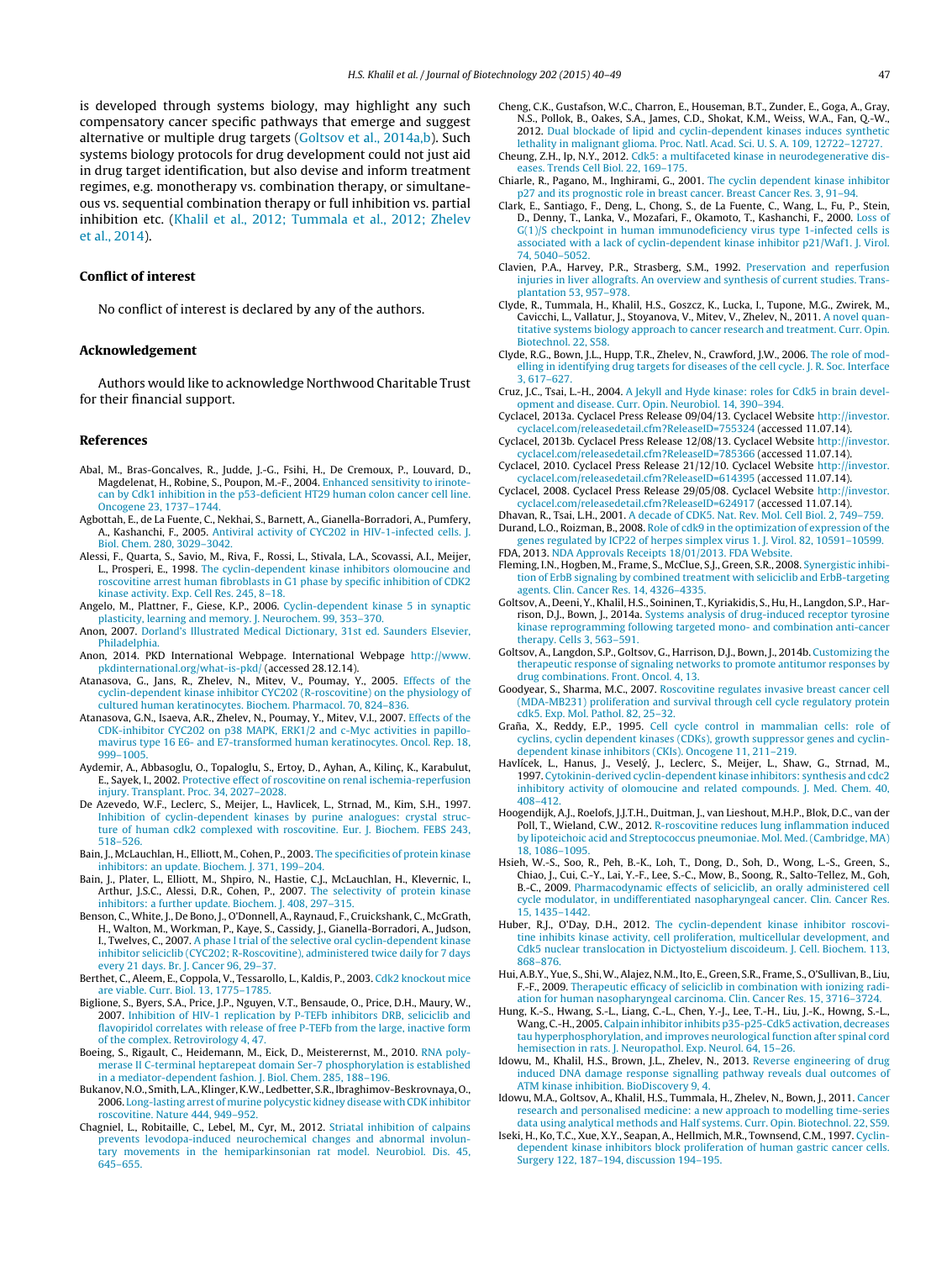- <span id="page-8-0"></span>Iseki, H., Ko, T.C., Xue, X.Y., Seapan, A., Townsend, C.M., 1998. [A](http://refhub.elsevier.com/S0168-1656(15)00094-2/sbref0240) [novel](http://refhub.elsevier.com/S0168-1656(15)00094-2/sbref0240) [strategy](http://refhub.elsevier.com/S0168-1656(15)00094-2/sbref0240) [for](http://refhub.elsevier.com/S0168-1656(15)00094-2/sbref0240) [inhibiting](http://refhub.elsevier.com/S0168-1656(15)00094-2/sbref0240) [growth](http://refhub.elsevier.com/S0168-1656(15)00094-2/sbref0240) [of](http://refhub.elsevier.com/S0168-1656(15)00094-2/sbref0240) [human](http://refhub.elsevier.com/S0168-1656(15)00094-2/sbref0240) [pancreatic](http://refhub.elsevier.com/S0168-1656(15)00094-2/sbref0240) [cancer](http://refhub.elsevier.com/S0168-1656(15)00094-2/sbref0240) [cells](http://refhub.elsevier.com/S0168-1656(15)00094-2/sbref0240) [by](http://refhub.elsevier.com/S0168-1656(15)00094-2/sbref0240) [blocking](http://refhub.elsevier.com/S0168-1656(15)00094-2/sbref0240) [cyclin](http://refhub.elsevier.com/S0168-1656(15)00094-2/sbref0240)[dependent](http://refhub.elsevier.com/S0168-1656(15)00094-2/sbref0240) [kinase](http://refhub.elsevier.com/S0168-1656(15)00094-2/sbref0240) [activity.](http://refhub.elsevier.com/S0168-1656(15)00094-2/sbref0240) [J.](http://refhub.elsevier.com/S0168-1656(15)00094-2/sbref0240) [Gastrointest.](http://refhub.elsevier.com/S0168-1656(15)00094-2/sbref0240) [Surg.](http://refhub.elsevier.com/S0168-1656(15)00094-2/sbref0240) [2,](http://refhub.elsevier.com/S0168-1656(15)00094-2/sbref0240) [36–43.](http://refhub.elsevier.com/S0168-1656(15)00094-2/sbref0240)
- Ivanov, A., Tyzio, R., Zilberter, Y., Ben-Ari, Y., 2008. [\(R\)-roscovitine,](http://refhub.elsevier.com/S0168-1656(15)00094-2/sbref0245) [a](http://refhub.elsevier.com/S0168-1656(15)00094-2/sbref0245) [cyclin](http://refhub.elsevier.com/S0168-1656(15)00094-2/sbref0245)[dependent](http://refhub.elsevier.com/S0168-1656(15)00094-2/sbref0245) [kinase](http://refhub.elsevier.com/S0168-1656(15)00094-2/sbref0245) [inhibitor,](http://refhub.elsevier.com/S0168-1656(15)00094-2/sbref0245) [enhances](http://refhub.elsevier.com/S0168-1656(15)00094-2/sbref0245) [tonic](http://refhub.elsevier.com/S0168-1656(15)00094-2/sbref0245) GABA [in](http://refhub.elsevier.com/S0168-1656(15)00094-2/sbref0245)hibition in [rat](http://refhub.elsevier.com/S0168-1656(15)00094-2/sbref0245) [hippocampus.](http://refhub.elsevier.com/S0168-1656(15)00094-2/sbref0245) [Neuroscience](http://refhub.elsevier.com/S0168-1656(15)00094-2/sbref0245) [156,](http://refhub.elsevier.com/S0168-1656(15)00094-2/sbref0245) [277](http://refhub.elsevier.com/S0168-1656(15)00094-2/sbref0245)–[288.](http://refhub.elsevier.com/S0168-1656(15)00094-2/sbref0245)
- Kasai, H., Imamura, T., Tsuruma, K., Takahashi, Y., Kurasawa, T., Hirata, H., Shimazawa, M., Hara, H., 2013. [Effects](http://refhub.elsevier.com/S0168-1656(15)00094-2/sbref0250) [of](http://refhub.elsevier.com/S0168-1656(15)00094-2/sbref0250) [roscovitine,](http://refhub.elsevier.com/S0168-1656(15)00094-2/sbref0250) [a](http://refhub.elsevier.com/S0168-1656(15)00094-2/sbref0250) [cell](http://refhub.elsevier.com/S0168-1656(15)00094-2/sbref0250) [cyclin](http://refhub.elsevier.com/S0168-1656(15)00094-2/sbref0250) [\[correction](http://refhub.elsevier.com/S0168-1656(15)00094-2/sbref0250) [of](http://refhub.elsevier.com/S0168-1656(15)00094-2/sbref0250) [cycling\]-dependent](http://refhub.elsevier.com/S0168-1656(15)00094-2/sbref0250) [kinase](http://refhub.elsevier.com/S0168-1656(15)00094-2/sbref0250) [inhibitor,](http://refhub.elsevier.com/S0168-1656(15)00094-2/sbref0250) on intraocular pressure [of](http://refhub.elsevier.com/S0168-1656(15)00094-2/sbref0250) [rabbit](http://refhub.elsevier.com/S0168-1656(15)00094-2/sbref0250) and retinal [ganglion](http://refhub.elsevier.com/S0168-1656(15)00094-2/sbref0250) [cell](http://refhub.elsevier.com/S0168-1656(15)00094-2/sbref0250) [damage.](http://refhub.elsevier.com/S0168-1656(15)00094-2/sbref0250) [Neurosci.](http://refhub.elsevier.com/S0168-1656(15)00094-2/sbref0250) [Lett.](http://refhub.elsevier.com/S0168-1656(15)00094-2/sbref0250) [535,](http://refhub.elsevier.com/S0168-1656(15)00094-2/sbref0250) [95](http://refhub.elsevier.com/S0168-1656(15)00094-2/sbref0250)–[99.](http://refhub.elsevier.com/S0168-1656(15)00094-2/sbref0250)
- Khalil, H., Tummala, H., Chakarov, S., Zhelev, N., Lane, D., 2012. [Targeting](http://refhub.elsevier.com/S0168-1656(15)00094-2/sbref0255) [ATM](http://refhub.elsevier.com/S0168-1656(15)00094-2/sbref0255) [path](http://refhub.elsevier.com/S0168-1656(15)00094-2/sbref0255)[way](http://refhub.elsevier.com/S0168-1656(15)00094-2/sbref0255) [for](http://refhub.elsevier.com/S0168-1656(15)00094-2/sbref0255) [therapeutic](http://refhub.elsevier.com/S0168-1656(15)00094-2/sbref0255) [intervention](http://refhub.elsevier.com/S0168-1656(15)00094-2/sbref0255) [in](http://refhub.elsevier.com/S0168-1656(15)00094-2/sbref0255) [cancer.](http://refhub.elsevier.com/S0168-1656(15)00094-2/sbref0255) [Biodiscovery](http://refhub.elsevier.com/S0168-1656(15)00094-2/sbref0255) [1,](http://refhub.elsevier.com/S0168-1656(15)00094-2/sbref0255) [3.](http://refhub.elsevier.com/S0168-1656(15)00094-2/sbref0255)
- Krystof, V., Chamrád, I., Jorda, R., Kohoutek, J., 2010. [Pharmacological](http://refhub.elsevier.com/S0168-1656(15)00094-2/sbref0260) [targeting](http://refhub.elsevier.com/S0168-1656(15)00094-2/sbref0260) [of](http://refhub.elsevier.com/S0168-1656(15)00094-2/sbref0260) [CDK9](http://refhub.elsevier.com/S0168-1656(15)00094-2/sbref0260) [in](http://refhub.elsevier.com/S0168-1656(15)00094-2/sbref0260) [cardiac](http://refhub.elsevier.com/S0168-1656(15)00094-2/sbref0260) [hypertrophy.](http://refhub.elsevier.com/S0168-1656(15)00094-2/sbref0260) [Med.](http://refhub.elsevier.com/S0168-1656(15)00094-2/sbref0260) [Res.](http://refhub.elsevier.com/S0168-1656(15)00094-2/sbref0260) [Rev.](http://refhub.elsevier.com/S0168-1656(15)00094-2/sbref0260) [30,](http://refhub.elsevier.com/S0168-1656(15)00094-2/sbref0260) [646–666.](http://refhub.elsevier.com/S0168-1656(15)00094-2/sbref0260)
- Kusakawa, G., Saito, T., Onuki, R., Ishiguro, K., Kishimoto, T., Hisanaga, S., 2000. [Calpain-dependent](http://refhub.elsevier.com/S0168-1656(15)00094-2/sbref0265) [proteolytic](http://refhub.elsevier.com/S0168-1656(15)00094-2/sbref0265) [cleavage](http://refhub.elsevier.com/S0168-1656(15)00094-2/sbref0265) [of](http://refhub.elsevier.com/S0168-1656(15)00094-2/sbref0265) [the](http://refhub.elsevier.com/S0168-1656(15)00094-2/sbref0265) [p35](http://refhub.elsevier.com/S0168-1656(15)00094-2/sbref0265) [cyclin-dependent](http://refhub.elsevier.com/S0168-1656(15)00094-2/sbref0265) [kinase](http://refhub.elsevier.com/S0168-1656(15)00094-2/sbref0265) [5](http://refhub.elsevier.com/S0168-1656(15)00094-2/sbref0265) [activator](http://refhub.elsevier.com/S0168-1656(15)00094-2/sbref0265) [to](http://refhub.elsevier.com/S0168-1656(15)00094-2/sbref0265) [p25.](http://refhub.elsevier.com/S0168-1656(15)00094-2/sbref0265) [J.](http://refhub.elsevier.com/S0168-1656(15)00094-2/sbref0265) [Biol.](http://refhub.elsevier.com/S0168-1656(15)00094-2/sbref0265) [Chem.](http://refhub.elsevier.com/S0168-1656(15)00094-2/sbref0265) [275,](http://refhub.elsevier.com/S0168-1656(15)00094-2/sbref0265) [17166–17172.](http://refhub.elsevier.com/S0168-1656(15)00094-2/sbref0265)
- Labbé, J.C., Capony, J.P., Caput, D., Cavadore, J.C., Derancourt, J., Kaghad, M., Lelias, J.M., Picard, A., Dorée, M., 1989. [MPF](http://refhub.elsevier.com/S0168-1656(15)00094-2/sbref0270) [from](http://refhub.elsevier.com/S0168-1656(15)00094-2/sbref0270) [starfish](http://refhub.elsevier.com/S0168-1656(15)00094-2/sbref0270) [oocytes](http://refhub.elsevier.com/S0168-1656(15)00094-2/sbref0270) [at](http://refhub.elsevier.com/S0168-1656(15)00094-2/sbref0270) [first](http://refhub.elsevier.com/S0168-1656(15)00094-2/sbref0270) [meiotic](http://refhub.elsevier.com/S0168-1656(15)00094-2/sbref0270) [metaphase](http://refhub.elsevier.com/S0168-1656(15)00094-2/sbref0270) [is](http://refhub.elsevier.com/S0168-1656(15)00094-2/sbref0270) [a](http://refhub.elsevier.com/S0168-1656(15)00094-2/sbref0270) [heterodimer](http://refhub.elsevier.com/S0168-1656(15)00094-2/sbref0270) [containing](http://refhub.elsevier.com/S0168-1656(15)00094-2/sbref0270) [one](http://refhub.elsevier.com/S0168-1656(15)00094-2/sbref0270) [molecule](http://refhub.elsevier.com/S0168-1656(15)00094-2/sbref0270) [of](http://refhub.elsevier.com/S0168-1656(15)00094-2/sbref0270) [cdc2](http://refhub.elsevier.com/S0168-1656(15)00094-2/sbref0270) [and](http://refhub.elsevier.com/S0168-1656(15)00094-2/sbref0270) [one](http://refhub.elsevier.com/S0168-1656(15)00094-2/sbref0270) [molecule](http://refhub.elsevier.com/S0168-1656(15)00094-2/sbref0270) [of](http://refhub.elsevier.com/S0168-1656(15)00094-2/sbref0270) [cyclin](http://refhub.elsevier.com/S0168-1656(15)00094-2/sbref0270) [B.](http://refhub.elsevier.com/S0168-1656(15)00094-2/sbref0270) [EMBO](http://refhub.elsevier.com/S0168-1656(15)00094-2/sbref0270) [J.](http://refhub.elsevier.com/S0168-1656(15)00094-2/sbref0270) [8,](http://refhub.elsevier.com/S0168-1656(15)00094-2/sbref0270) [3053–3058.](http://refhub.elsevier.com/S0168-1656(15)00094-2/sbref0270)
- Lacrima, K., Valentini, A., Lambertini, C., Taborelli, M., Rinaldi, A., Zucca, E., Catapano, C., Cavalli, F., Gianella-Borradori, A., Maccallum, D.E., Bertoni, F., 2005. [In](http://refhub.elsevier.com/S0168-1656(15)00094-2/sbref0275) [vitro](http://refhub.elsevier.com/S0168-1656(15)00094-2/sbref0275) [activity](http://refhub.elsevier.com/S0168-1656(15)00094-2/sbref0275) [of](http://refhub.elsevier.com/S0168-1656(15)00094-2/sbref0275) [cyclin-dependent](http://refhub.elsevier.com/S0168-1656(15)00094-2/sbref0275) [kinase](http://refhub.elsevier.com/S0168-1656(15)00094-2/sbref0275) [inhibitor](http://refhub.elsevier.com/S0168-1656(15)00094-2/sbref0275) [CYC202](http://refhub.elsevier.com/S0168-1656(15)00094-2/sbref0275) [\(Seliciclib,](http://refhub.elsevier.com/S0168-1656(15)00094-2/sbref0275) [R-roscovitine\)](http://refhub.elsevier.com/S0168-1656(15)00094-2/sbref0275) [in](http://refhub.elsevier.com/S0168-1656(15)00094-2/sbref0275) [mantle](http://refhub.elsevier.com/S0168-1656(15)00094-2/sbref0275) [cell](http://refhub.elsevier.com/S0168-1656(15)00094-2/sbref0275) [lymphomas.](http://refhub.elsevier.com/S0168-1656(15)00094-2/sbref0275) [Ann.](http://refhub.elsevier.com/S0168-1656(15)00094-2/sbref0275) [Oncol.](http://refhub.elsevier.com/S0168-1656(15)00094-2/sbref0275) [16,](http://refhub.elsevier.com/S0168-1656(15)00094-2/sbref0275) [1169](http://refhub.elsevier.com/S0168-1656(15)00094-2/sbref0275)–[1176.](http://refhub.elsevier.com/S0168-1656(15)00094-2/sbref0275)
- Lambert, L.A., Qiao, N., Hunt, K.K., Lambert, D.H., Mills, G.B., Meijer, L., Keyomarsi, K., 2008. [Autophagy:](http://refhub.elsevier.com/S0168-1656(15)00094-2/sbref0280) [a](http://refhub.elsevier.com/S0168-1656(15)00094-2/sbref0280) [novel](http://refhub.elsevier.com/S0168-1656(15)00094-2/sbref0280) [mechanism](http://refhub.elsevier.com/S0168-1656(15)00094-2/sbref0280) [of](http://refhub.elsevier.com/S0168-1656(15)00094-2/sbref0280) [synergistic](http://refhub.elsevier.com/S0168-1656(15)00094-2/sbref0280) [cytotoxicity](http://refhub.elsevier.com/S0168-1656(15)00094-2/sbref0280) [between](http://refhub.elsevier.com/S0168-1656(15)00094-2/sbref0280) [doxorubicin](http://refhub.elsevier.com/S0168-1656(15)00094-2/sbref0280) [and](http://refhub.elsevier.com/S0168-1656(15)00094-2/sbref0280) [roscovitine](http://refhub.elsevier.com/S0168-1656(15)00094-2/sbref0280) [in](http://refhub.elsevier.com/S0168-1656(15)00094-2/sbref0280) [a](http://refhub.elsevier.com/S0168-1656(15)00094-2/sbref0280) [sarcoma](http://refhub.elsevier.com/S0168-1656(15)00094-2/sbref0280) [model.](http://refhub.elsevier.com/S0168-1656(15)00094-2/sbref0280) [Cancer](http://refhub.elsevier.com/S0168-1656(15)00094-2/sbref0280) [Res.](http://refhub.elsevier.com/S0168-1656(15)00094-2/sbref0280) [68,](http://refhub.elsevier.com/S0168-1656(15)00094-2/sbref0280) [7966](http://refhub.elsevier.com/S0168-1656(15)00094-2/sbref0280)–[7974.](http://refhub.elsevier.com/S0168-1656(15)00094-2/sbref0280)
- Langdale, L.A., Flaherty, L.C., Liggitt, H.D., Harlan, J.M., Rice, C.L., Winn, R.K., 1993. [Neutrophils](http://refhub.elsevier.com/S0168-1656(15)00094-2/sbref0285) [contribute](http://refhub.elsevier.com/S0168-1656(15)00094-2/sbref0285) [to](http://refhub.elsevier.com/S0168-1656(15)00094-2/sbref0285) [hepatic](http://refhub.elsevier.com/S0168-1656(15)00094-2/sbref0285) [ischemia-reperfusion](http://refhub.elsevier.com/S0168-1656(15)00094-2/sbref0285) [injury](http://refhub.elsevier.com/S0168-1656(15)00094-2/sbref0285) [by](http://refhub.elsevier.com/S0168-1656(15)00094-2/sbref0285) [a](http://refhub.elsevier.com/S0168-1656(15)00094-2/sbref0285) [CD18](http://refhub.elsevier.com/S0168-1656(15)00094-2/sbref0285) [independent](http://refhub.elsevier.com/S0168-1656(15)00094-2/sbref0285) [mechanism.](http://refhub.elsevier.com/S0168-1656(15)00094-2/sbref0285) [J.](http://refhub.elsevier.com/S0168-1656(15)00094-2/sbref0285) [Leukoc.](http://refhub.elsevier.com/S0168-1656(15)00094-2/sbref0285) [Biol.](http://refhub.elsevier.com/S0168-1656(15)00094-2/sbref0285) [53,](http://refhub.elsevier.com/S0168-1656(15)00094-2/sbref0285) [511–517.](http://refhub.elsevier.com/S0168-1656(15)00094-2/sbref0285)
- Larochelle, S., Pandur, J., Fisher, R.P., Salz, H.K., Suter, B., 1998. [Cdk7](http://refhub.elsevier.com/S0168-1656(15)00094-2/sbref0290) [is](http://refhub.elsevier.com/S0168-1656(15)00094-2/sbref0290) [essential](http://refhub.elsevier.com/S0168-1656(15)00094-2/sbref0290) [for](http://refhub.elsevier.com/S0168-1656(15)00094-2/sbref0290) [mitosis](http://refhub.elsevier.com/S0168-1656(15)00094-2/sbref0290) [and](http://refhub.elsevier.com/S0168-1656(15)00094-2/sbref0290) [for](http://refhub.elsevier.com/S0168-1656(15)00094-2/sbref0290) [in](http://refhub.elsevier.com/S0168-1656(15)00094-2/sbref0290) [vivo](http://refhub.elsevier.com/S0168-1656(15)00094-2/sbref0290) [Cdk-activating](http://refhub.elsevier.com/S0168-1656(15)00094-2/sbref0290) [kinase](http://refhub.elsevier.com/S0168-1656(15)00094-2/sbref0290) [activity.](http://refhub.elsevier.com/S0168-1656(15)00094-2/sbref0290) [Genes](http://refhub.elsevier.com/S0168-1656(15)00094-2/sbref0290) [Dev.](http://refhub.elsevier.com/S0168-1656(15)00094-2/sbref0290) [12,](http://refhub.elsevier.com/S0168-1656(15)00094-2/sbref0290) [370](http://refhub.elsevier.com/S0168-1656(15)00094-2/sbref0290)–[381.](http://refhub.elsevier.com/S0168-1656(15)00094-2/sbref0290)
- Lebedeva, G., Sorokin, A., Faratian, D., Mullen, P., Goltsov, A., Langdon, S.P., Harrison, D.J., Goryanin, I., 2012. [Model-based](http://refhub.elsevier.com/S0168-1656(15)00094-2/sbref0295) [global](http://refhub.elsevier.com/S0168-1656(15)00094-2/sbref0295) [sensitivity](http://refhub.elsevier.com/S0168-1656(15)00094-2/sbref0295) [analysis](http://refhub.elsevier.com/S0168-1656(15)00094-2/sbref0295) [as](http://refhub.elsevier.com/S0168-1656(15)00094-2/sbref0295) [applied](http://refhub.elsevier.com/S0168-1656(15)00094-2/sbref0295) [to](http://refhub.elsevier.com/S0168-1656(15)00094-2/sbref0295) [identification](http://refhub.elsevier.com/S0168-1656(15)00094-2/sbref0295) [of](http://refhub.elsevier.com/S0168-1656(15)00094-2/sbref0295) [anti-cancer](http://refhub.elsevier.com/S0168-1656(15)00094-2/sbref0295) [drug](http://refhub.elsevier.com/S0168-1656(15)00094-2/sbref0295) [targets](http://refhub.elsevier.com/S0168-1656(15)00094-2/sbref0295) [and](http://refhub.elsevier.com/S0168-1656(15)00094-2/sbref0295) [biomarkers](http://refhub.elsevier.com/S0168-1656(15)00094-2/sbref0295) [of](http://refhub.elsevier.com/S0168-1656(15)00094-2/sbref0295) [drug](http://refhub.elsevier.com/S0168-1656(15)00094-2/sbref0295) [resistance](http://refhub.elsevier.com/S0168-1656(15)00094-2/sbref0295) [in](http://refhub.elsevier.com/S0168-1656(15)00094-2/sbref0295) [the](http://refhub.elsevier.com/S0168-1656(15)00094-2/sbref0295) [ErbB2/3](http://refhub.elsevier.com/S0168-1656(15)00094-2/sbref0295) [network.](http://refhub.elsevier.com/S0168-1656(15)00094-2/sbref0295) [Eur.](http://refhub.elsevier.com/S0168-1656(15)00094-2/sbref0295) [J.](http://refhub.elsevier.com/S0168-1656(15)00094-2/sbref0295) [Pharm.](http://refhub.elsevier.com/S0168-1656(15)00094-2/sbref0295) [Sci.](http://refhub.elsevier.com/S0168-1656(15)00094-2/sbref0295) [46,](http://refhub.elsevier.com/S0168-1656(15)00094-2/sbref0295) [244](http://refhub.elsevier.com/S0168-1656(15)00094-2/sbref0295)–[258.](http://refhub.elsevier.com/S0168-1656(15)00094-2/sbref0295)
- Lee, H.R., Chang, T.H., Tebalt, M.J., Senderowicz, A.M., Szabo, E., 1999. [Induction](http://refhub.elsevier.com/S0168-1656(15)00094-2/sbref0300) [of](http://refhub.elsevier.com/S0168-1656(15)00094-2/sbref0300) [differentiation](http://refhub.elsevier.com/S0168-1656(15)00094-2/sbref0300) [accompanies](http://refhub.elsevier.com/S0168-1656(15)00094-2/sbref0300) [inhibition](http://refhub.elsevier.com/S0168-1656(15)00094-2/sbref0300) [of](http://refhub.elsevier.com/S0168-1656(15)00094-2/sbref0300) [Cdk2](http://refhub.elsevier.com/S0168-1656(15)00094-2/sbref0300) [in](http://refhub.elsevier.com/S0168-1656(15)00094-2/sbref0300) [a](http://refhub.elsevier.com/S0168-1656(15)00094-2/sbref0300) [non-small](http://refhub.elsevier.com/S0168-1656(15)00094-2/sbref0300) [cell](http://refhub.elsevier.com/S0168-1656(15)00094-2/sbref0300) [lung](http://refhub.elsevier.com/S0168-1656(15)00094-2/sbref0300) [cancer](http://refhub.elsevier.com/S0168-1656(15)00094-2/sbref0300) [cell](http://refhub.elsevier.com/S0168-1656(15)00094-2/sbref0300) [line.](http://refhub.elsevier.com/S0168-1656(15)00094-2/sbref0300) [Int.](http://refhub.elsevier.com/S0168-1656(15)00094-2/sbref0300) [J.](http://refhub.elsevier.com/S0168-1656(15)00094-2/sbref0300) [Oncol.](http://refhub.elsevier.com/S0168-1656(15)00094-2/sbref0300) [15,](http://refhub.elsevier.com/S0168-1656(15)00094-2/sbref0300) [161](http://refhub.elsevier.com/S0168-1656(15)00094-2/sbref0300)–[166.](http://refhub.elsevier.com/S0168-1656(15)00094-2/sbref0300)
- Leitch, A.E., Haslett, C., Rossi, A.G., 2009. [Cyclin-dependent](http://refhub.elsevier.com/S0168-1656(15)00094-2/sbref0305) [kinase](http://refhub.elsevier.com/S0168-1656(15)00094-2/sbref0305) [inhibitor](http://refhub.elsevier.com/S0168-1656(15)00094-2/sbref0305) [drugs](http://refhub.elsevier.com/S0168-1656(15)00094-2/sbref0305) [as](http://refhub.elsevier.com/S0168-1656(15)00094-2/sbref0305) [potential](http://refhub.elsevier.com/S0168-1656(15)00094-2/sbref0305) [novel](http://refhub.elsevier.com/S0168-1656(15)00094-2/sbref0305) [anti-inflammatory](http://refhub.elsevier.com/S0168-1656(15)00094-2/sbref0305) [and](http://refhub.elsevier.com/S0168-1656(15)00094-2/sbref0305) [pro-resolution](http://refhub.elsevier.com/S0168-1656(15)00094-2/sbref0305) [agents.](http://refhub.elsevier.com/S0168-1656(15)00094-2/sbref0305) [Br.](http://refhub.elsevier.com/S0168-1656(15)00094-2/sbref0305) [J.](http://refhub.elsevier.com/S0168-1656(15)00094-2/sbref0305) [Pharmacol.](http://refhub.elsevier.com/S0168-1656(15)00094-2/sbref0305) [158,](http://refhub.elsevier.com/S0168-1656(15)00094-2/sbref0305) [1004–1016.](http://refhub.elsevier.com/S0168-1656(15)00094-2/sbref0305)
- Leitch, A.E., Lucas, C.D., Marwick, J.A., Duffin, R., Haslett, C., Rossi, A.G., 2012. [Cyclin](http://refhub.elsevier.com/S0168-1656(15)00094-2/sbref0310)[dependent](http://refhub.elsevier.com/S0168-1656(15)00094-2/sbref0310) [kinases](http://refhub.elsevier.com/S0168-1656(15)00094-2/sbref0310) [7](http://refhub.elsevier.com/S0168-1656(15)00094-2/sbref0310) [and](http://refhub.elsevier.com/S0168-1656(15)00094-2/sbref0310) [9](http://refhub.elsevier.com/S0168-1656(15)00094-2/sbref0310) [specifically](http://refhub.elsevier.com/S0168-1656(15)00094-2/sbref0310) [regulate](http://refhub.elsevier.com/S0168-1656(15)00094-2/sbref0310) [neutrophil](http://refhub.elsevier.com/S0168-1656(15)00094-2/sbref0310) [transcription](http://refhub.elsevier.com/S0168-1656(15)00094-2/sbref0310) [and](http://refhub.elsevier.com/S0168-1656(15)00094-2/sbref0310) [their](http://refhub.elsevier.com/S0168-1656(15)00094-2/sbref0310) [inhibition](http://refhub.elsevier.com/S0168-1656(15)00094-2/sbref0310) [drives](http://refhub.elsevier.com/S0168-1656(15)00094-2/sbref0310) [apoptosis](http://refhub.elsevier.com/S0168-1656(15)00094-2/sbref0310) [to](http://refhub.elsevier.com/S0168-1656(15)00094-2/sbref0310) [promote](http://refhub.elsevier.com/S0168-1656(15)00094-2/sbref0310) [resolution](http://refhub.elsevier.com/S0168-1656(15)00094-2/sbref0310) [of](http://refhub.elsevier.com/S0168-1656(15)00094-2/sbref0310) [inflammation.](http://refhub.elsevier.com/S0168-1656(15)00094-2/sbref0310) [Cell](http://refhub.elsevier.com/S0168-1656(15)00094-2/sbref0310) [Death](http://refhub.elsevier.com/S0168-1656(15)00094-2/sbref0310) [Differ.](http://refhub.elsevier.com/S0168-1656(15)00094-2/sbref0310) [19,](http://refhub.elsevier.com/S0168-1656(15)00094-2/sbref0310) [1950–1961.](http://refhub.elsevier.com/S0168-1656(15)00094-2/sbref0310)
- Lolli, G., Johnson, L.N., 2005. [CAK-cyclin-dependent](http://refhub.elsevier.com/S0168-1656(15)00094-2/sbref0315) [activating](http://refhub.elsevier.com/S0168-1656(15)00094-2/sbref0315) [kinase:](http://refhub.elsevier.com/S0168-1656(15)00094-2/sbref0315) [a](http://refhub.elsevier.com/S0168-1656(15)00094-2/sbref0315) [key](http://refhub.elsevier.com/S0168-1656(15)00094-2/sbref0315) [kinase](http://refhub.elsevier.com/S0168-1656(15)00094-2/sbref0315) [in](http://refhub.elsevier.com/S0168-1656(15)00094-2/sbref0315) [cell](http://refhub.elsevier.com/S0168-1656(15)00094-2/sbref0315) [cycle](http://refhub.elsevier.com/S0168-1656(15)00094-2/sbref0315) [control](http://refhub.elsevier.com/S0168-1656(15)00094-2/sbref0315) [and](http://refhub.elsevier.com/S0168-1656(15)00094-2/sbref0315) [a](http://refhub.elsevier.com/S0168-1656(15)00094-2/sbref0315) [target](http://refhub.elsevier.com/S0168-1656(15)00094-2/sbref0315) [for](http://refhub.elsevier.com/S0168-1656(15)00094-2/sbref0315) [drugs?](http://refhub.elsevier.com/S0168-1656(15)00094-2/sbref0315) [Cell](http://refhub.elsevier.com/S0168-1656(15)00094-2/sbref0315) [cycle](http://refhub.elsevier.com/S0168-1656(15)00094-2/sbref0315) [\(Georgetown,](http://refhub.elsevier.com/S0168-1656(15)00094-2/sbref0315) [Tex.\)](http://refhub.elsevier.com/S0168-1656(15)00094-2/sbref0315) [4,](http://refhub.elsevier.com/S0168-1656(15)00094-2/sbref0315) [572–577.](http://refhub.elsevier.com/S0168-1656(15)00094-2/sbref0315)
- Lopes, J.P., Oliveira, C.R., Agostinho, P., 2007. [Role](http://refhub.elsevier.com/S0168-1656(15)00094-2/sbref0320) [of](http://refhub.elsevier.com/S0168-1656(15)00094-2/sbref0320) [cyclin-dependent](http://refhub.elsevier.com/S0168-1656(15)00094-2/sbref0320) [kinase](http://refhub.elsevier.com/S0168-1656(15)00094-2/sbref0320) [5](http://refhub.elsevier.com/S0168-1656(15)00094-2/sbref0320) [in](http://refhub.elsevier.com/S0168-1656(15)00094-2/sbref0320) [the](http://refhub.elsevier.com/S0168-1656(15)00094-2/sbref0320) [neurodegenerative](http://refhub.elsevier.com/S0168-1656(15)00094-2/sbref0320) [process](http://refhub.elsevier.com/S0168-1656(15)00094-2/sbref0320) [triggered](http://refhub.elsevier.com/S0168-1656(15)00094-2/sbref0320) [by](http://refhub.elsevier.com/S0168-1656(15)00094-2/sbref0320) [amyloid-Beta](http://refhub.elsevier.com/S0168-1656(15)00094-2/sbref0320) [and](http://refhub.elsevier.com/S0168-1656(15)00094-2/sbref0320) [prion](http://refhub.elsevier.com/S0168-1656(15)00094-2/sbref0320) [peptides:](http://refhub.elsevier.com/S0168-1656(15)00094-2/sbref0320) [implications](http://refhub.elsevier.com/S0168-1656(15)00094-2/sbref0320) [for](http://refhub.elsevier.com/S0168-1656(15)00094-2/sbref0320) [Alzheimer's](http://refhub.elsevier.com/S0168-1656(15)00094-2/sbref0320) [disease](http://refhub.elsevier.com/S0168-1656(15)00094-2/sbref0320) [and](http://refhub.elsevier.com/S0168-1656(15)00094-2/sbref0320) [prion-related](http://refhub.elsevier.com/S0168-1656(15)00094-2/sbref0320) [encephalopathies.](http://refhub.elsevier.com/S0168-1656(15)00094-2/sbref0320) [Cell.](http://refhub.elsevier.com/S0168-1656(15)00094-2/sbref0320) [Mol.](http://refhub.elsevier.com/S0168-1656(15)00094-2/sbref0320) [Neurobiol.](http://refhub.elsevier.com/S0168-1656(15)00094-2/sbref0320) [27,](http://refhub.elsevier.com/S0168-1656(15)00094-2/sbref0320) [943–957.](http://refhub.elsevier.com/S0168-1656(15)00094-2/sbref0320)
- Loyer, P., Trembley, J.H., Katona, R., Kidd, V.J., Lahti, J.M., 2005. [Role](http://refhub.elsevier.com/S0168-1656(15)00094-2/sbref0325) [of](http://refhub.elsevier.com/S0168-1656(15)00094-2/sbref0325) [CDK/cyclin](http://refhub.elsevier.com/S0168-1656(15)00094-2/sbref0325) [complexes](http://refhub.elsevier.com/S0168-1656(15)00094-2/sbref0325) [in](http://refhub.elsevier.com/S0168-1656(15)00094-2/sbref0325) [transcription](http://refhub.elsevier.com/S0168-1656(15)00094-2/sbref0325) [and](http://refhub.elsevier.com/S0168-1656(15)00094-2/sbref0325) [RNA](http://refhub.elsevier.com/S0168-1656(15)00094-2/sbref0325) [splicing.](http://refhub.elsevier.com/S0168-1656(15)00094-2/sbref0325) [Cell.](http://refhub.elsevier.com/S0168-1656(15)00094-2/sbref0325) [Signal.](http://refhub.elsevier.com/S0168-1656(15)00094-2/sbref0325) [17,](http://refhub.elsevier.com/S0168-1656(15)00094-2/sbref0325) [1033–1051.](http://refhub.elsevier.com/S0168-1656(15)00094-2/sbref0325)
- Lu, W., Chen, L., Peng, Y., Chen, J., 2001. [Activation](http://refhub.elsevier.com/S0168-1656(15)00094-2/sbref0330) [of](http://refhub.elsevier.com/S0168-1656(15)00094-2/sbref0330) [p53](http://refhub.elsevier.com/S0168-1656(15)00094-2/sbref0330) [by](http://refhub.elsevier.com/S0168-1656(15)00094-2/sbref0330) [roscovitine-mediated](http://refhub.elsevier.com/S0168-1656(15)00094-2/sbref0330) [suppression](http://refhub.elsevier.com/S0168-1656(15)00094-2/sbref0330) [of](http://refhub.elsevier.com/S0168-1656(15)00094-2/sbref0330) [MDM2](http://refhub.elsevier.com/S0168-1656(15)00094-2/sbref0330) [expression.](http://refhub.elsevier.com/S0168-1656(15)00094-2/sbref0330) [Oncogene](http://refhub.elsevier.com/S0168-1656(15)00094-2/sbref0330) [20,](http://refhub.elsevier.com/S0168-1656(15)00094-2/sbref0330) [3206–3216.](http://refhub.elsevier.com/S0168-1656(15)00094-2/sbref0330)
- Maldonado, E., Reinberg, D., 1995. [News](http://refhub.elsevier.com/S0168-1656(15)00094-2/sbref0335) [on](http://refhub.elsevier.com/S0168-1656(15)00094-2/sbref0335) [initiation](http://refhub.elsevier.com/S0168-1656(15)00094-2/sbref0335) [and](http://refhub.elsevier.com/S0168-1656(15)00094-2/sbref0335) [elongation](http://refhub.elsevier.com/S0168-1656(15)00094-2/sbref0335) [oftranscription](http://refhub.elsevier.com/S0168-1656(15)00094-2/sbref0335) [by](http://refhub.elsevier.com/S0168-1656(15)00094-2/sbref0335) [RNA](http://refhub.elsevier.com/S0168-1656(15)00094-2/sbref0335) [polymerase](http://refhub.elsevier.com/S0168-1656(15)00094-2/sbref0335) [II.](http://refhub.elsevier.com/S0168-1656(15)00094-2/sbref0335) [Curr.](http://refhub.elsevier.com/S0168-1656(15)00094-2/sbref0335) [Opin.](http://refhub.elsevier.com/S0168-1656(15)00094-2/sbref0335) [Cell](http://refhub.elsevier.com/S0168-1656(15)00094-2/sbref0335) [Biol.](http://refhub.elsevier.com/S0168-1656(15)00094-2/sbref0335) [7,](http://refhub.elsevier.com/S0168-1656(15)00094-2/sbref0335) [352](http://refhub.elsevier.com/S0168-1656(15)00094-2/sbref0335)–[361.](http://refhub.elsevier.com/S0168-1656(15)00094-2/sbref0335)
- Malumbres, M., Barbacid, M., 2007. [Cell](http://refhub.elsevier.com/S0168-1656(15)00094-2/sbref0340) [cycle](http://refhub.elsevier.com/S0168-1656(15)00094-2/sbref0340) [kinases](http://refhub.elsevier.com/S0168-1656(15)00094-2/sbref0340) [in](http://refhub.elsevier.com/S0168-1656(15)00094-2/sbref0340) [cancer.](http://refhub.elsevier.com/S0168-1656(15)00094-2/sbref0340) [Curr.](http://refhub.elsevier.com/S0168-1656(15)00094-2/sbref0340) [Opin.](http://refhub.elsevier.com/S0168-1656(15)00094-2/sbref0340) [Genet.](http://refhub.elsevier.com/S0168-1656(15)00094-2/sbref0340) [Dev.](http://refhub.elsevier.com/S0168-1656(15)00094-2/sbref0340) [17,](http://refhub.elsevier.com/S0168-1656(15)00094-2/sbref0340) [60](http://refhub.elsevier.com/S0168-1656(15)00094-2/sbref0340)–[65.](http://refhub.elsevier.com/S0168-1656(15)00094-2/sbref0340)
- Malumbres, M., Barbacid, M., 2005. [Mammalian](http://refhub.elsevier.com/S0168-1656(15)00094-2/sbref0345) [cyclin-dependent](http://refhub.elsevier.com/S0168-1656(15)00094-2/sbref0345) [kinases.](http://refhub.elsevier.com/S0168-1656(15)00094-2/sbref0345) [Trends](http://refhub.elsevier.com/S0168-1656(15)00094-2/sbref0345) [Biochem.](http://refhub.elsevier.com/S0168-1656(15)00094-2/sbref0345) [Sci.](http://refhub.elsevier.com/S0168-1656(15)00094-2/sbref0345) [30,](http://refhub.elsevier.com/S0168-1656(15)00094-2/sbref0345) [630–641.](http://refhub.elsevier.com/S0168-1656(15)00094-2/sbref0345)
- Martinez, J.R., Grantham, J.J., 1995. [Polycystic](http://refhub.elsevier.com/S0168-1656(15)00094-2/sbref0350) [kidney](http://refhub.elsevier.com/S0168-1656(15)00094-2/sbref0350) [disease:](http://refhub.elsevier.com/S0168-1656(15)00094-2/sbref0350) [etiology,](http://refhub.elsevier.com/S0168-1656(15)00094-2/sbref0350) [pathogenesis,](http://refhub.elsevier.com/S0168-1656(15)00094-2/sbref0350) [and](http://refhub.elsevier.com/S0168-1656(15)00094-2/sbref0350) [treatment.](http://refhub.elsevier.com/S0168-1656(15)00094-2/sbref0350) [Dis.](http://refhub.elsevier.com/S0168-1656(15)00094-2/sbref0350) [Mon.](http://refhub.elsevier.com/S0168-1656(15)00094-2/sbref0350) [41,](http://refhub.elsevier.com/S0168-1656(15)00094-2/sbref0350) [693](http://refhub.elsevier.com/S0168-1656(15)00094-2/sbref0350)–[765.](http://refhub.elsevier.com/S0168-1656(15)00094-2/sbref0350)
- McClue, S.J., Blake, D., Clarke, R., Cowan, A., Cummings, L., Fischer, P.M., MacKenzie, M., Melville, J., Stewart, K., Wang, S., Zhelev, N., Zheleva, D., Lane, D.P., 2002. [In](http://refhub.elsevier.com/S0168-1656(15)00094-2/sbref0355) [vitro](http://refhub.elsevier.com/S0168-1656(15)00094-2/sbref0355) [and](http://refhub.elsevier.com/S0168-1656(15)00094-2/sbref0355) [in](http://refhub.elsevier.com/S0168-1656(15)00094-2/sbref0355) [vivo](http://refhub.elsevier.com/S0168-1656(15)00094-2/sbref0355) [antitumor](http://refhub.elsevier.com/S0168-1656(15)00094-2/sbref0355) [properties](http://refhub.elsevier.com/S0168-1656(15)00094-2/sbref0355) [ofthe](http://refhub.elsevier.com/S0168-1656(15)00094-2/sbref0355) [cyclin](http://refhub.elsevier.com/S0168-1656(15)00094-2/sbref0355) [dependent](http://refhub.elsevier.com/S0168-1656(15)00094-2/sbref0355) [kinase](http://refhub.elsevier.com/S0168-1656(15)00094-2/sbref0355) [inhibitor](http://refhub.elsevier.com/S0168-1656(15)00094-2/sbref0355) [CYC202](http://refhub.elsevier.com/S0168-1656(15)00094-2/sbref0355) [\(R-roscovitine\).](http://refhub.elsevier.com/S0168-1656(15)00094-2/sbref0355) [Int.](http://refhub.elsevier.com/S0168-1656(15)00094-2/sbref0355) [J.](http://refhub.elsevier.com/S0168-1656(15)00094-2/sbref0355) [Cancer](http://refhub.elsevier.com/S0168-1656(15)00094-2/sbref0355) [102,](http://refhub.elsevier.com/S0168-1656(15)00094-2/sbref0355) [463](http://refhub.elsevier.com/S0168-1656(15)00094-2/sbref0355)–[468.](http://refhub.elsevier.com/S0168-1656(15)00094-2/sbref0355)
- Meijer, L., Borgne, A., Mulner, O., Chong, J.P., Blow, J.J., Inagaki, N., Inagaki, M., Delcros, J.G., Moulinoux, J.P., 1997. [Biochemical](http://refhub.elsevier.com/S0168-1656(15)00094-2/sbref0360) [and](http://refhub.elsevier.com/S0168-1656(15)00094-2/sbref0360) [cellular](http://refhub.elsevier.com/S0168-1656(15)00094-2/sbref0360) [effects](http://refhub.elsevier.com/S0168-1656(15)00094-2/sbref0360) [of](http://refhub.elsevier.com/S0168-1656(15)00094-2/sbref0360) [roscovitine,](http://refhub.elsevier.com/S0168-1656(15)00094-2/sbref0360) [a](http://refhub.elsevier.com/S0168-1656(15)00094-2/sbref0360) [potent](http://refhub.elsevier.com/S0168-1656(15)00094-2/sbref0360) [and](http://refhub.elsevier.com/S0168-1656(15)00094-2/sbref0360) [selective](http://refhub.elsevier.com/S0168-1656(15)00094-2/sbref0360) [inhibitor](http://refhub.elsevier.com/S0168-1656(15)00094-2/sbref0360) [of](http://refhub.elsevier.com/S0168-1656(15)00094-2/sbref0360) [the](http://refhub.elsevier.com/S0168-1656(15)00094-2/sbref0360) [cyclin-dependent](http://refhub.elsevier.com/S0168-1656(15)00094-2/sbref0360) [kinases](http://refhub.elsevier.com/S0168-1656(15)00094-2/sbref0360) [cdc2,](http://refhub.elsevier.com/S0168-1656(15)00094-2/sbref0360) [cdk2](http://refhub.elsevier.com/S0168-1656(15)00094-2/sbref0360) [and](http://refhub.elsevier.com/S0168-1656(15)00094-2/sbref0360) [cdk5.](http://refhub.elsevier.com/S0168-1656(15)00094-2/sbref0360) [Eur.](http://refhub.elsevier.com/S0168-1656(15)00094-2/sbref0360) [J.](http://refhub.elsevier.com/S0168-1656(15)00094-2/sbref0360) [Biochem.](http://refhub.elsevier.com/S0168-1656(15)00094-2/sbref0360) [FEBS](http://refhub.elsevier.com/S0168-1656(15)00094-2/sbref0360) [243,](http://refhub.elsevier.com/S0168-1656(15)00094-2/sbref0360) [527–536.](http://refhub.elsevier.com/S0168-1656(15)00094-2/sbref0360)
- Meijer, L., Galons, H., 2006. [CDK](http://refhub.elsevier.com/S0168-1656(15)00094-2/sbref0365) [inhibitors](http://refhub.elsevier.com/S0168-1656(15)00094-2/sbref0365) [and](http://refhub.elsevier.com/S0168-1656(15)00094-2/sbref0365) [their](http://refhub.elsevier.com/S0168-1656(15)00094-2/sbref0365) [potential](http://refhub.elsevier.com/S0168-1656(15)00094-2/sbref0365) [as](http://refhub.elsevier.com/S0168-1656(15)00094-2/sbref0365) [anti-tumor](http://refhub.elsevier.com/S0168-1656(15)00094-2/sbref0365) [agents.](http://refhub.elsevier.com/S0168-1656(15)00094-2/sbref0365) [In:](http://refhub.elsevier.com/S0168-1656(15)00094-2/sbref0365) [Smith,](http://refhub.elsevier.com/S0168-1656(15)00094-2/sbref0365) [P.,](http://refhub.elsevier.com/S0168-1656(15)00094-2/sbref0365) [Yue,](http://refhub.elsevier.com/S0168-1656(15)00094-2/sbref0365) [E.](http://refhub.elsevier.com/S0168-1656(15)00094-2/sbref0365) [\(Eds.\),](http://refhub.elsevier.com/S0168-1656(15)00094-2/sbref0365) [Monographs](http://refhub.elsevier.com/S0168-1656(15)00094-2/sbref0365) [on](http://refhub.elsevier.com/S0168-1656(15)00094-2/sbref0365) [Enzyme](http://refhub.elsevier.com/S0168-1656(15)00094-2/sbref0365) [Inhibitors,](http://refhub.elsevier.com/S0168-1656(15)00094-2/sbref0365) [Vol.](http://refhub.elsevier.com/S0168-1656(15)00094-2/sbref0365) [2.](http://refhub.elsevier.com/S0168-1656(15)00094-2/sbref0365) [CRC](http://refhub.elsevier.com/S0168-1656(15)00094-2/sbref0365) [Press/Taylor](http://refhub.elsevier.com/S0168-1656(15)00094-2/sbref0365) [&](http://refhub.elsevier.com/S0168-1656(15)00094-2/sbref0365) [Francis,](http://refhub.elsevier.com/S0168-1656(15)00094-2/sbref0365) [pp.](http://refhub.elsevier.com/S0168-1656(15)00094-2/sbref0365) [187](http://refhub.elsevier.com/S0168-1656(15)00094-2/sbref0365)–[226.](http://refhub.elsevier.com/S0168-1656(15)00094-2/sbref0365)
- Meijer, L., Guerrier, P., 1984. [Maturation](http://refhub.elsevier.com/S0168-1656(15)00094-2/sbref0370) [and](http://refhub.elsevier.com/S0168-1656(15)00094-2/sbref0370) [fertilization](http://refhub.elsevier.com/S0168-1656(15)00094-2/sbref0370) [in](http://refhub.elsevier.com/S0168-1656(15)00094-2/sbref0370) [starfish](http://refhub.elsevier.com/S0168-1656(15)00094-2/sbref0370) [oocytes.](http://refhub.elsevier.com/S0168-1656(15)00094-2/sbref0370) [Int.](http://refhub.elsevier.com/S0168-1656(15)00094-2/sbref0370) [Rev.](http://refhub.elsevier.com/S0168-1656(15)00094-2/sbref0370) [Cytol.](http://refhub.elsevier.com/S0168-1656(15)00094-2/sbref0370) [86,](http://refhub.elsevier.com/S0168-1656(15)00094-2/sbref0370) [129–196.](http://refhub.elsevier.com/S0168-1656(15)00094-2/sbref0370)
- Menn, B., Bach, S., Blevins, T.L., Campbell, M., Meijer, L., Timsit, S., 2010. [Delayed](http://refhub.elsevier.com/S0168-1656(15)00094-2/sbref0375) [treatment](http://refhub.elsevier.com/S0168-1656(15)00094-2/sbref0375) [with](http://refhub.elsevier.com/S0168-1656(15)00094-2/sbref0375) [systemic](http://refhub.elsevier.com/S0168-1656(15)00094-2/sbref0375) [\(S\)-roscovitine](http://refhub.elsevier.com/S0168-1656(15)00094-2/sbref0375) [provides](http://refhub.elsevier.com/S0168-1656(15)00094-2/sbref0375) [neuroprotection](http://refhub.elsevier.com/S0168-1656(15)00094-2/sbref0375) [and](http://refhub.elsevier.com/S0168-1656(15)00094-2/sbref0375) [inhibits](http://refhub.elsevier.com/S0168-1656(15)00094-2/sbref0375) [in](http://refhub.elsevier.com/S0168-1656(15)00094-2/sbref0375) [vivo](http://refhub.elsevier.com/S0168-1656(15)00094-2/sbref0375) [CDK5](http://refhub.elsevier.com/S0168-1656(15)00094-2/sbref0375) [activity](http://refhub.elsevier.com/S0168-1656(15)00094-2/sbref0375) [increase](http://refhub.elsevier.com/S0168-1656(15)00094-2/sbref0375) [in](http://refhub.elsevier.com/S0168-1656(15)00094-2/sbref0375) [animal](http://refhub.elsevier.com/S0168-1656(15)00094-2/sbref0375) [stroke](http://refhub.elsevier.com/S0168-1656(15)00094-2/sbref0375) [models.](http://refhub.elsevier.com/S0168-1656(15)00094-2/sbref0375) [PLoS](http://refhub.elsevier.com/S0168-1656(15)00094-2/sbref0375) [ONE](http://refhub.elsevier.com/S0168-1656(15)00094-2/sbref0375) [5,](http://refhub.elsevier.com/S0168-1656(15)00094-2/sbref0375) [e12117.](http://refhub.elsevier.com/S0168-1656(15)00094-2/sbref0375)
- Mgbonyebi, O.P., Russo, J., Russo, I.H., 1999. [Roscovitine](http://refhub.elsevier.com/S0168-1656(15)00094-2/sbref0380) [induces](http://refhub.elsevier.com/S0168-1656(15)00094-2/sbref0380) [cell](http://refhub.elsevier.com/S0168-1656(15)00094-2/sbref0380) [death](http://refhub.elsevier.com/S0168-1656(15)00094-2/sbref0380) [and](http://refhub.elsevier.com/S0168-1656(15)00094-2/sbref0380) [mor](http://refhub.elsevier.com/S0168-1656(15)00094-2/sbref0380)[phological](http://refhub.elsevier.com/S0168-1656(15)00094-2/sbref0380) [changes](http://refhub.elsevier.com/S0168-1656(15)00094-2/sbref0380) [indicative](http://refhub.elsevier.com/S0168-1656(15)00094-2/sbref0380) [of](http://refhub.elsevier.com/S0168-1656(15)00094-2/sbref0380) [apoptosis](http://refhub.elsevier.com/S0168-1656(15)00094-2/sbref0380) [in](http://refhub.elsevier.com/S0168-1656(15)00094-2/sbref0380) [MDA-MB-231](http://refhub.elsevier.com/S0168-1656(15)00094-2/sbref0380) [breast](http://refhub.elsevier.com/S0168-1656(15)00094-2/sbref0380) [cancer](http://refhub.elsevier.com/S0168-1656(15)00094-2/sbref0380) [cells.](http://refhub.elsevier.com/S0168-1656(15)00094-2/sbref0380) [Cancer](http://refhub.elsevier.com/S0168-1656(15)00094-2/sbref0380) [Res.](http://refhub.elsevier.com/S0168-1656(15)00094-2/sbref0380) [59,](http://refhub.elsevier.com/S0168-1656(15)00094-2/sbref0380) [1903–1910.](http://refhub.elsevier.com/S0168-1656(15)00094-2/sbref0380)
- Mgbonyebi, O.P., Russo, J., Russo, I.H., 1998. [Roscovitine](http://refhub.elsevier.com/S0168-1656(15)00094-2/sbref0385) [inhibits](http://refhub.elsevier.com/S0168-1656(15)00094-2/sbref0385) [the](http://refhub.elsevier.com/S0168-1656(15)00094-2/sbref0385) [proliferative](http://refhub.elsevier.com/S0168-1656(15)00094-2/sbref0385) [activity](http://refhub.elsevier.com/S0168-1656(15)00094-2/sbref0385) [of](http://refhub.elsevier.com/S0168-1656(15)00094-2/sbref0385) [immortal](http://refhub.elsevier.com/S0168-1656(15)00094-2/sbref0385) [and](http://refhub.elsevier.com/S0168-1656(15)00094-2/sbref0385) [neoplastic](http://refhub.elsevier.com/S0168-1656(15)00094-2/sbref0385) [human](http://refhub.elsevier.com/S0168-1656(15)00094-2/sbref0385) [breast](http://refhub.elsevier.com/S0168-1656(15)00094-2/sbref0385) [epithelial](http://refhub.elsevier.com/S0168-1656(15)00094-2/sbref0385) [cells.](http://refhub.elsevier.com/S0168-1656(15)00094-2/sbref0385) [Anticancer](http://refhub.elsevier.com/S0168-1656(15)00094-2/sbref0385) [Res.](http://refhub.elsevier.com/S0168-1656(15)00094-2/sbref0385) [18,](http://refhub.elsevier.com/S0168-1656(15)00094-2/sbref0385) [751](http://refhub.elsevier.com/S0168-1656(15)00094-2/sbref0385)–[755.](http://refhub.elsevier.com/S0168-1656(15)00094-2/sbref0385)
- Milovanceva-Popovska, M., Kunter, U., Ostendorf, T., Petermann, A., Rong, S., Eitner, F., Kerjaschki, D., Barnett, A., Floege, J., 2005. [R-roscovitine](http://refhub.elsevier.com/S0168-1656(15)00094-2/sbref0390) [\(CYC202\)](http://refhub.elsevier.com/S0168-1656(15)00094-2/sbref0390) [alleviates](http://refhub.elsevier.com/S0168-1656(15)00094-2/sbref0390) [renal](http://refhub.elsevier.com/S0168-1656(15)00094-2/sbref0390) [cell](http://refhub.elsevier.com/S0168-1656(15)00094-2/sbref0390) [proliferation](http://refhub.elsevier.com/S0168-1656(15)00094-2/sbref0390) [in](http://refhub.elsevier.com/S0168-1656(15)00094-2/sbref0390) [nephritis](http://refhub.elsevier.com/S0168-1656(15)00094-2/sbref0390) [without](http://refhub.elsevier.com/S0168-1656(15)00094-2/sbref0390) [aggravating](http://refhub.elsevier.com/S0168-1656(15)00094-2/sbref0390) [podocyte](http://refhub.elsevier.com/S0168-1656(15)00094-2/sbref0390) [injury.](http://refhub.elsevier.com/S0168-1656(15)00094-2/sbref0390) [Kidney](http://refhub.elsevier.com/S0168-1656(15)00094-2/sbref0390) [Int.](http://refhub.elsevier.com/S0168-1656(15)00094-2/sbref0390) [67,](http://refhub.elsevier.com/S0168-1656(15)00094-2/sbref0390) [1362](http://refhub.elsevier.com/S0168-1656(15)00094-2/sbref0390)–[1370.](http://refhub.elsevier.com/S0168-1656(15)00094-2/sbref0390)
- Mohapatra, S., Chu, B., Zhao, X., Pledger, W.J., 2005. [Accumulation](http://refhub.elsevier.com/S0168-1656(15)00094-2/sbref0395) [of](http://refhub.elsevier.com/S0168-1656(15)00094-2/sbref0395) [p53](http://refhub.elsevier.com/S0168-1656(15)00094-2/sbref0395) [and](http://refhub.elsevier.com/S0168-1656(15)00094-2/sbref0395) [reduc](http://refhub.elsevier.com/S0168-1656(15)00094-2/sbref0395)[tions](http://refhub.elsevier.com/S0168-1656(15)00094-2/sbref0395) [in](http://refhub.elsevier.com/S0168-1656(15)00094-2/sbref0395) [XIAP](http://refhub.elsevier.com/S0168-1656(15)00094-2/sbref0395) [abundance](http://refhub.elsevier.com/S0168-1656(15)00094-2/sbref0395) [promote](http://refhub.elsevier.com/S0168-1656(15)00094-2/sbref0395) [the](http://refhub.elsevier.com/S0168-1656(15)00094-2/sbref0395) [apoptosis](http://refhub.elsevier.com/S0168-1656(15)00094-2/sbref0395) [of](http://refhub.elsevier.com/S0168-1656(15)00094-2/sbref0395) [prostate](http://refhub.elsevier.com/S0168-1656(15)00094-2/sbref0395) [cancer](http://refhub.elsevier.com/S0168-1656(15)00094-2/sbref0395) [cells.](http://refhub.elsevier.com/S0168-1656(15)00094-2/sbref0395) [Cancer](http://refhub.elsevier.com/S0168-1656(15)00094-2/sbref0395) [Res.](http://refhub.elsevier.com/S0168-1656(15)00094-2/sbref0395) [65,](http://refhub.elsevier.com/S0168-1656(15)00094-2/sbref0395) [7717](http://refhub.elsevier.com/S0168-1656(15)00094-2/sbref0395)–[7723.](http://refhub.elsevier.com/S0168-1656(15)00094-2/sbref0395)
- Morgan, D.O., 1997. [Cyclin-dependent](http://refhub.elsevier.com/S0168-1656(15)00094-2/sbref0400) [kinases:](http://refhub.elsevier.com/S0168-1656(15)00094-2/sbref0400) [engines,](http://refhub.elsevier.com/S0168-1656(15)00094-2/sbref0400) [clocks,](http://refhub.elsevier.com/S0168-1656(15)00094-2/sbref0400) [and](http://refhub.elsevier.com/S0168-1656(15)00094-2/sbref0400) [microproces](http://refhub.elsevier.com/S0168-1656(15)00094-2/sbref0400)[sors.](http://refhub.elsevier.com/S0168-1656(15)00094-2/sbref0400) [Annu.](http://refhub.elsevier.com/S0168-1656(15)00094-2/sbref0400) [Rev.](http://refhub.elsevier.com/S0168-1656(15)00094-2/sbref0400) [Cell](http://refhub.elsevier.com/S0168-1656(15)00094-2/sbref0400) [Dev.](http://refhub.elsevier.com/S0168-1656(15)00094-2/sbref0400) [Biol.](http://refhub.elsevier.com/S0168-1656(15)00094-2/sbref0400) [13,](http://refhub.elsevier.com/S0168-1656(15)00094-2/sbref0400) [261–291.](http://refhub.elsevier.com/S0168-1656(15)00094-2/sbref0400)
- Nair, B.C., Vallabhaneni, S., Tekmal, R.R., Vadlamudi, R.K., 2011. [Roscovitine](http://refhub.elsevier.com/S0168-1656(15)00094-2/sbref0405) [confers](http://refhub.elsevier.com/S0168-1656(15)00094-2/sbref0405) [tumor](http://refhub.elsevier.com/S0168-1656(15)00094-2/sbref0405) [suppressive](http://refhub.elsevier.com/S0168-1656(15)00094-2/sbref0405) [effect](http://refhub.elsevier.com/S0168-1656(15)00094-2/sbref0405) [on](http://refhub.elsevier.com/S0168-1656(15)00094-2/sbref0405) [therapy-resistant](http://refhub.elsevier.com/S0168-1656(15)00094-2/sbref0405) [breast](http://refhub.elsevier.com/S0168-1656(15)00094-2/sbref0405) [tumor](http://refhub.elsevier.com/S0168-1656(15)00094-2/sbref0405) [cells.](http://refhub.elsevier.com/S0168-1656(15)00094-2/sbref0405) [Breast](http://refhub.elsevier.com/S0168-1656(15)00094-2/sbref0405) [Cancer](http://refhub.elsevier.com/S0168-1656(15)00094-2/sbref0405) [Res.](http://refhub.elsevier.com/S0168-1656(15)00094-2/sbref0405) [13,](http://refhub.elsevier.com/S0168-1656(15)00094-2/sbref0405) [R80.](http://refhub.elsevier.com/S0168-1656(15)00094-2/sbref0405)
- Neant, I., Guerrier, P., 1988. [6-Dimethylaminopurine](http://refhub.elsevier.com/S0168-1656(15)00094-2/sbref0410) [blocks](http://refhub.elsevier.com/S0168-1656(15)00094-2/sbref0410) [starfish](http://refhub.elsevier.com/S0168-1656(15)00094-2/sbref0410) [oocyte](http://refhub.elsevier.com/S0168-1656(15)00094-2/sbref0410) [matura](http://refhub.elsevier.com/S0168-1656(15)00094-2/sbref0410)[tion](http://refhub.elsevier.com/S0168-1656(15)00094-2/sbref0410) [by](http://refhub.elsevier.com/S0168-1656(15)00094-2/sbref0410) [inhibiting](http://refhub.elsevier.com/S0168-1656(15)00094-2/sbref0410) [a](http://refhub.elsevier.com/S0168-1656(15)00094-2/sbref0410) [relevant](http://refhub.elsevier.com/S0168-1656(15)00094-2/sbref0410) [protein](http://refhub.elsevier.com/S0168-1656(15)00094-2/sbref0410) [kinase](http://refhub.elsevier.com/S0168-1656(15)00094-2/sbref0410) [activity.](http://refhub.elsevier.com/S0168-1656(15)00094-2/sbref0410) [Exp.](http://refhub.elsevier.com/S0168-1656(15)00094-2/sbref0410) [Cell](http://refhub.elsevier.com/S0168-1656(15)00094-2/sbref0410) [Res.](http://refhub.elsevier.com/S0168-1656(15)00094-2/sbref0410) [176,](http://refhub.elsevier.com/S0168-1656(15)00094-2/sbref0410) [68–79.](http://refhub.elsevier.com/S0168-1656(15)00094-2/sbref0410)
- Nechaev, S., Adelman, K., 2011. [Pol](http://refhub.elsevier.com/S0168-1656(15)00094-2/sbref0415) [II](http://refhub.elsevier.com/S0168-1656(15)00094-2/sbref0415) [waiting](http://refhub.elsevier.com/S0168-1656(15)00094-2/sbref0415) [in](http://refhub.elsevier.com/S0168-1656(15)00094-2/sbref0415) [the](http://refhub.elsevier.com/S0168-1656(15)00094-2/sbref0415) [starting](http://refhub.elsevier.com/S0168-1656(15)00094-2/sbref0415) [gates:](http://refhub.elsevier.com/S0168-1656(15)00094-2/sbref0415) [regulating](http://refhub.elsevier.com/S0168-1656(15)00094-2/sbref0415) [the](http://refhub.elsevier.com/S0168-1656(15)00094-2/sbref0415) [transition](http://refhub.elsevier.com/S0168-1656(15)00094-2/sbref0415) [from](http://refhub.elsevier.com/S0168-1656(15)00094-2/sbref0415) [transcription](http://refhub.elsevier.com/S0168-1656(15)00094-2/sbref0415) [initiation](http://refhub.elsevier.com/S0168-1656(15)00094-2/sbref0415) [into](http://refhub.elsevier.com/S0168-1656(15)00094-2/sbref0415) [productive](http://refhub.elsevier.com/S0168-1656(15)00094-2/sbref0415) [elongation.](http://refhub.elsevier.com/S0168-1656(15)00094-2/sbref0415) [Biochim.](http://refhub.elsevier.com/S0168-1656(15)00094-2/sbref0415) [Bio](http://refhub.elsevier.com/S0168-1656(15)00094-2/sbref0415)[phys.](http://refhub.elsevier.com/S0168-1656(15)00094-2/sbref0415) [Acta](http://refhub.elsevier.com/S0168-1656(15)00094-2/sbref0415) [1809,](http://refhub.elsevier.com/S0168-1656(15)00094-2/sbref0415) [34–45.](http://refhub.elsevier.com/S0168-1656(15)00094-2/sbref0415)
- Pérez de Castro, I., de Cárcer, G., Malumbres, M., 2007. [A](http://refhub.elsevier.com/S0168-1656(15)00094-2/sbref0420) [census](http://refhub.elsevier.com/S0168-1656(15)00094-2/sbref0420) [of](http://refhub.elsevier.com/S0168-1656(15)00094-2/sbref0420) [mitotic](http://refhub.elsevier.com/S0168-1656(15)00094-2/sbref0420) [cancer](http://refhub.elsevier.com/S0168-1656(15)00094-2/sbref0420) [genes:](http://refhub.elsevier.com/S0168-1656(15)00094-2/sbref0420) [new](http://refhub.elsevier.com/S0168-1656(15)00094-2/sbref0420) [insights](http://refhub.elsevier.com/S0168-1656(15)00094-2/sbref0420) [into](http://refhub.elsevier.com/S0168-1656(15)00094-2/sbref0420) [tumor](http://refhub.elsevier.com/S0168-1656(15)00094-2/sbref0420) [cell](http://refhub.elsevier.com/S0168-1656(15)00094-2/sbref0420) [biology](http://refhub.elsevier.com/S0168-1656(15)00094-2/sbref0420) [and](http://refhub.elsevier.com/S0168-1656(15)00094-2/sbref0420) [cancer](http://refhub.elsevier.com/S0168-1656(15)00094-2/sbref0420) [therapy.](http://refhub.elsevier.com/S0168-1656(15)00094-2/sbref0420) [Carcinogenesis](http://refhub.elsevier.com/S0168-1656(15)00094-2/sbref0420) [28,](http://refhub.elsevier.com/S0168-1656(15)00094-2/sbref0420) [899–912.](http://refhub.elsevier.com/S0168-1656(15)00094-2/sbref0420)
- Pippin, J.W., Qu, Q., Meijer, L., Shankland, S.J., 1997. [Direct](http://refhub.elsevier.com/S0168-1656(15)00094-2/sbref0425) [in](http://refhub.elsevier.com/S0168-1656(15)00094-2/sbref0425) [vivo](http://refhub.elsevier.com/S0168-1656(15)00094-2/sbref0425) [inhibition](http://refhub.elsevier.com/S0168-1656(15)00094-2/sbref0425) [of](http://refhub.elsevier.com/S0168-1656(15)00094-2/sbref0425) [the](http://refhub.elsevier.com/S0168-1656(15)00094-2/sbref0425) [nuclear](http://refhub.elsevier.com/S0168-1656(15)00094-2/sbref0425) [cell](http://refhub.elsevier.com/S0168-1656(15)00094-2/sbref0425) [cycle](http://refhub.elsevier.com/S0168-1656(15)00094-2/sbref0425) [cascade](http://refhub.elsevier.com/S0168-1656(15)00094-2/sbref0425) [in](http://refhub.elsevier.com/S0168-1656(15)00094-2/sbref0425) [experimental](http://refhub.elsevier.com/S0168-1656(15)00094-2/sbref0425) [mesangial](http://refhub.elsevier.com/S0168-1656(15)00094-2/sbref0425) [proliferative](http://refhub.elsevier.com/S0168-1656(15)00094-2/sbref0425) [glomeru](http://refhub.elsevier.com/S0168-1656(15)00094-2/sbref0425)[lonephritis](http://refhub.elsevier.com/S0168-1656(15)00094-2/sbref0425) [with](http://refhub.elsevier.com/S0168-1656(15)00094-2/sbref0425) [Roscovitine,](http://refhub.elsevier.com/S0168-1656(15)00094-2/sbref0425) [a](http://refhub.elsevier.com/S0168-1656(15)00094-2/sbref0425) [novel](http://refhub.elsevier.com/S0168-1656(15)00094-2/sbref0425) [cyclin-dependent](http://refhub.elsevier.com/S0168-1656(15)00094-2/sbref0425) [kinase](http://refhub.elsevier.com/S0168-1656(15)00094-2/sbref0425) [antagonist.](http://refhub.elsevier.com/S0168-1656(15)00094-2/sbref0425) [J.](http://refhub.elsevier.com/S0168-1656(15)00094-2/sbref0425) [Clin.](http://refhub.elsevier.com/S0168-1656(15)00094-2/sbref0425) [Investig.](http://refhub.elsevier.com/S0168-1656(15)00094-2/sbref0425) [100,](http://refhub.elsevier.com/S0168-1656(15)00094-2/sbref0425) [2512](http://refhub.elsevier.com/S0168-1656(15)00094-2/sbref0425)–[2520.](http://refhub.elsevier.com/S0168-1656(15)00094-2/sbref0425)
- Pondaven, P., Meijer, L., Beach, D., 1990. [Activation](http://refhub.elsevier.com/S0168-1656(15)00094-2/sbref0430) [of](http://refhub.elsevier.com/S0168-1656(15)00094-2/sbref0430) [M-phase-specific](http://refhub.elsevier.com/S0168-1656(15)00094-2/sbref0430) [histone](http://refhub.elsevier.com/S0168-1656(15)00094-2/sbref0430) [H1](http://refhub.elsevier.com/S0168-1656(15)00094-2/sbref0430) [kinase](http://refhub.elsevier.com/S0168-1656(15)00094-2/sbref0430) [by](http://refhub.elsevier.com/S0168-1656(15)00094-2/sbref0430) [modification](http://refhub.elsevier.com/S0168-1656(15)00094-2/sbref0430) [of](http://refhub.elsevier.com/S0168-1656(15)00094-2/sbref0430) [the](http://refhub.elsevier.com/S0168-1656(15)00094-2/sbref0430) [phosphorylation](http://refhub.elsevier.com/S0168-1656(15)00094-2/sbref0430) [of](http://refhub.elsevier.com/S0168-1656(15)00094-2/sbref0430) [its](http://refhub.elsevier.com/S0168-1656(15)00094-2/sbref0430) [p34cdc2](http://refhub.elsevier.com/S0168-1656(15)00094-2/sbref0430) [and](http://refhub.elsevier.com/S0168-1656(15)00094-2/sbref0430) [cyclin](http://refhub.elsevier.com/S0168-1656(15)00094-2/sbref0430) [compo](http://refhub.elsevier.com/S0168-1656(15)00094-2/sbref0430)[nents.](http://refhub.elsevier.com/S0168-1656(15)00094-2/sbref0430) [Genes](http://refhub.elsevier.com/S0168-1656(15)00094-2/sbref0430) [Dev.](http://refhub.elsevier.com/S0168-1656(15)00094-2/sbref0430) [4,](http://refhub.elsevier.com/S0168-1656(15)00094-2/sbref0430) [9](http://refhub.elsevier.com/S0168-1656(15)00094-2/sbref0430)–[17.](http://refhub.elsevier.com/S0168-1656(15)00094-2/sbref0430)
- Prithviraj, R., Trunova, S., Giniger, E., 2012. [Ex](http://refhub.elsevier.com/S0168-1656(15)00094-2/sbref0435) [vivo](http://refhub.elsevier.com/S0168-1656(15)00094-2/sbref0435) [culturing](http://refhub.elsevier.com/S0168-1656(15)00094-2/sbref0435) [of](http://refhub.elsevier.com/S0168-1656(15)00094-2/sbref0435) [whole,](http://refhub.elsevier.com/S0168-1656(15)00094-2/sbref0435) [developing](http://refhub.elsevier.com/S0168-1656(15)00094-2/sbref0435) [Drosophila](http://refhub.elsevier.com/S0168-1656(15)00094-2/sbref0435) [brains.](http://refhub.elsevier.com/S0168-1656(15)00094-2/sbref0435) [J.](http://refhub.elsevier.com/S0168-1656(15)00094-2/sbref0435) [Vis.](http://refhub.elsevier.com/S0168-1656(15)00094-2/sbref0435) [Exp.](http://refhub.elsevier.com/S0168-1656(15)00094-2/sbref0435)
- Raynaud, F.I., Whittaker, S.R., Fischer, P.M., McClue, S., Walton, M.I., Barrie, S.E.,<br>Garrett, M.D., Rogers, P., Clarke, S.J., Kelland, L.R., Valenti, M., Brunton, L., Eccles, S., Lane, D.P., Workman, P., 2005. [In](http://refhub.elsevier.com/S0168-1656(15)00094-2/sbref0440) [vitro](http://refhub.elsevier.com/S0168-1656(15)00094-2/sbref0440) [and](http://refhub.elsevier.com/S0168-1656(15)00094-2/sbref0440) [in](http://refhub.elsevier.com/S0168-1656(15)00094-2/sbref0440) [vivo](http://refhub.elsevier.com/S0168-1656(15)00094-2/sbref0440) [pharmacokinetic](http://refhub.elsevier.com/S0168-1656(15)00094-2/sbref0440)[pharmacodynamic](http://refhub.elsevier.com/S0168-1656(15)00094-2/sbref0440) [relationships](http://refhub.elsevier.com/S0168-1656(15)00094-2/sbref0440) [for](http://refhub.elsevier.com/S0168-1656(15)00094-2/sbref0440) [the](http://refhub.elsevier.com/S0168-1656(15)00094-2/sbref0440) [trisubstituted](http://refhub.elsevier.com/S0168-1656(15)00094-2/sbref0440) [aminopurine](http://refhub.elsevier.com/S0168-1656(15)00094-2/sbref0440) [cyclin](http://refhub.elsevier.com/S0168-1656(15)00094-2/sbref0440)[dependent](http://refhub.elsevier.com/S0168-1656(15)00094-2/sbref0440) [kinase](http://refhub.elsevier.com/S0168-1656(15)00094-2/sbref0440) [inhibitors](http://refhub.elsevier.com/S0168-1656(15)00094-2/sbref0440) [olomoucine,](http://refhub.elsevier.com/S0168-1656(15)00094-2/sbref0440) [bohemine](http://refhub.elsevier.com/S0168-1656(15)00094-2/sbref0440) [and](http://refhub.elsevier.com/S0168-1656(15)00094-2/sbref0440) [CYC202.](http://refhub.elsevier.com/S0168-1656(15)00094-2/sbref0440) [Clin.](http://refhub.elsevier.com/S0168-1656(15)00094-2/sbref0440) [Cancer](http://refhub.elsevier.com/S0168-1656(15)00094-2/sbref0440) [Res.](http://refhub.elsevier.com/S0168-1656(15)00094-2/sbref0440) [11,](http://refhub.elsevier.com/S0168-1656(15)00094-2/sbref0440) [4875–4887.](http://refhub.elsevier.com/S0168-1656(15)00094-2/sbref0440)
- Rebhun, L.I., White, D., Sander, G., Ivy, N., 1973. [Cleavage](http://refhub.elsevier.com/S0168-1656(15)00094-2/sbref0445) [inhibition](http://refhub.elsevier.com/S0168-1656(15)00094-2/sbref0445) [in](http://refhub.elsevier.com/S0168-1656(15)00094-2/sbref0445) [marine](http://refhub.elsevier.com/S0168-1656(15)00094-2/sbref0445) [eggs](http://refhub.elsevier.com/S0168-1656(15)00094-2/sbref0445) [by](http://refhub.elsevier.com/S0168-1656(15)00094-2/sbref0445) [puromycin](http://refhub.elsevier.com/S0168-1656(15)00094-2/sbref0445) [and](http://refhub.elsevier.com/S0168-1656(15)00094-2/sbref0445) [6-dimethylaminopurine.](http://refhub.elsevier.com/S0168-1656(15)00094-2/sbref0445) [Exp.](http://refhub.elsevier.com/S0168-1656(15)00094-2/sbref0445) [Cell](http://refhub.elsevier.com/S0168-1656(15)00094-2/sbref0445) [Res.](http://refhub.elsevier.com/S0168-1656(15)00094-2/sbref0445) [77,](http://refhub.elsevier.com/S0168-1656(15)00094-2/sbref0445) [312–318.](http://refhub.elsevier.com/S0168-1656(15)00094-2/sbref0445)
- Rechter, S., Scott, G.M., Eickhoff, J., Zielke, K., Auerochs, S., Müller, R., Stamminger, T., Rawlinson, W.D., Marschall, M., 2009. [Cyclin-dependent](http://refhub.elsevier.com/S0168-1656(15)00094-2/sbref0450) [kinases](http://refhub.elsevier.com/S0168-1656(15)00094-2/sbref0450) [phosphory](http://refhub.elsevier.com/S0168-1656(15)00094-2/sbref0450)[late](http://refhub.elsevier.com/S0168-1656(15)00094-2/sbref0450) [the](http://refhub.elsevier.com/S0168-1656(15)00094-2/sbref0450) [cytomegalovirus](http://refhub.elsevier.com/S0168-1656(15)00094-2/sbref0450) [RNA](http://refhub.elsevier.com/S0168-1656(15)00094-2/sbref0450) [export](http://refhub.elsevier.com/S0168-1656(15)00094-2/sbref0450) [protein](http://refhub.elsevier.com/S0168-1656(15)00094-2/sbref0450) [pUL69](http://refhub.elsevier.com/S0168-1656(15)00094-2/sbref0450) [and](http://refhub.elsevier.com/S0168-1656(15)00094-2/sbref0450) [modulate](http://refhub.elsevier.com/S0168-1656(15)00094-2/sbref0450) [its](http://refhub.elsevier.com/S0168-1656(15)00094-2/sbref0450) [nuclear](http://refhub.elsevier.com/S0168-1656(15)00094-2/sbref0450)
- [localization](http://refhub.elsevier.com/S0168-1656(15)00094-2/sbref0450) [and](http://refhub.elsevier.com/S0168-1656(15)00094-2/sbref0450) [activity.](http://refhub.elsevier.com/S0168-1656(15)00094-2/sbref0450) [J.](http://refhub.elsevier.com/S0168-1656(15)00094-2/sbref0450) [Biol.](http://refhub.elsevier.com/S0168-1656(15)00094-2/sbref0450) [Chem.](http://refhub.elsevier.com/S0168-1656(15)00094-2/sbref0450) [284,](http://refhub.elsevier.com/S0168-1656(15)00094-2/sbref0450) [8605–8613.](http://refhub.elsevier.com/S0168-1656(15)00094-2/sbref0450) Rialet, V., Meijer, L., 1991. [A](http://refhub.elsevier.com/S0168-1656(15)00094-2/sbref0455) [new](http://refhub.elsevier.com/S0168-1656(15)00094-2/sbref0455) [screening](http://refhub.elsevier.com/S0168-1656(15)00094-2/sbref0455) [test](http://refhub.elsevier.com/S0168-1656(15)00094-2/sbref0455) [for](http://refhub.elsevier.com/S0168-1656(15)00094-2/sbref0455) [antimitotic](http://refhub.elsevier.com/S0168-1656(15)00094-2/sbref0455) [compounds](http://refhub.elsevier.com/S0168-1656(15)00094-2/sbref0455) [using](http://refhub.elsevier.com/S0168-1656(15)00094-2/sbref0455) [the](http://refhub.elsevier.com/S0168-1656(15)00094-2/sbref0455) [universal](http://refhub.elsevier.com/S0168-1656(15)00094-2/sbref0455) [M](http://refhub.elsevier.com/S0168-1656(15)00094-2/sbref0455) [phase-specific](http://refhub.elsevier.com/S0168-1656(15)00094-2/sbref0455) [protein](http://refhub.elsevier.com/S0168-1656(15)00094-2/sbref0455) [kinase,](http://refhub.elsevier.com/S0168-1656(15)00094-2/sbref0455) [p34cdc2/cyclin](http://refhub.elsevier.com/S0168-1656(15)00094-2/sbref0455) [Bcdc13,](http://refhub.elsevier.com/S0168-1656(15)00094-2/sbref0455) [affinity](http://refhub.elsevier.com/S0168-1656(15)00094-2/sbref0455)[immobilized](http://refhub.elsevier.com/S0168-1656(15)00094-2/sbref0455) [on](http://refhub.elsevier.com/S0168-1656(15)00094-2/sbref0455) [p13suc1-coated](http://refhub.elsevier.com/S0168-1656(15)00094-2/sbref0455) [microtitration](http://refhub.elsevier.com/S0168-1656(15)00094-2/sbref0455) [plates.](http://refhub.elsevier.com/S0168-1656(15)00094-2/sbref0455) [Anticancer](http://refhub.elsevier.com/S0168-1656(15)00094-2/sbref0455) [Res.](http://refhub.elsevier.com/S0168-1656(15)00094-2/sbref0455) [11,](http://refhub.elsevier.com/S0168-1656(15)00094-2/sbref0455) [1581–1590.](http://refhub.elsevier.com/S0168-1656(15)00094-2/sbref0455)
- Romano, G., Giordano, A., 2008. [Role](http://refhub.elsevier.com/S0168-1656(15)00094-2/sbref0460) [of](http://refhub.elsevier.com/S0168-1656(15)00094-2/sbref0460) [the](http://refhub.elsevier.com/S0168-1656(15)00094-2/sbref0460) [cyclin-dependent](http://refhub.elsevier.com/S0168-1656(15)00094-2/sbref0460) [kinase](http://refhub.elsevier.com/S0168-1656(15)00094-2/sbref0460) [9-related](http://refhub.elsevier.com/S0168-1656(15)00094-2/sbref0460) [pathway](http://refhub.elsevier.com/S0168-1656(15)00094-2/sbref0460) [in](http://refhub.elsevier.com/S0168-1656(15)00094-2/sbref0460) [mammalian](http://refhub.elsevier.com/S0168-1656(15)00094-2/sbref0460) [gene](http://refhub.elsevier.com/S0168-1656(15)00094-2/sbref0460) [expression](http://refhub.elsevier.com/S0168-1656(15)00094-2/sbref0460) [and](http://refhub.elsevier.com/S0168-1656(15)00094-2/sbref0460) [human](http://refhub.elsevier.com/S0168-1656(15)00094-2/sbref0460) [diseases.](http://refhub.elsevier.com/S0168-1656(15)00094-2/sbref0460) [Cell](http://refhub.elsevier.com/S0168-1656(15)00094-2/sbref0460) [Cycle](http://refhub.elsevier.com/S0168-1656(15)00094-2/sbref0460) [\(Georgetown,](http://refhub.elsevier.com/S0168-1656(15)00094-2/sbref0460) [TX.\)](http://refhub.elsevier.com/S0168-1656(15)00094-2/sbref0460) [7,](http://refhub.elsevier.com/S0168-1656(15)00094-2/sbref0460) [3664–3668.](http://refhub.elsevier.com/S0168-1656(15)00094-2/sbref0460)
- Rossi, A.G., Sawatzky, D.A., Walker, A., Ward, C., Sheldrake, T.A., Riley, N.A., Caldicott, A., Martinez-Losa, M.,Walker, T.R., Duffin, R., Gray, M., Crescenzi, E., Martin, M.C., Brady, H.J., Savill, J.S., Dransfield, I., Haslett, C., 2006. [Cyclin-dependent](http://refhub.elsevier.com/S0168-1656(15)00094-2/sbref0465) [kinase](http://refhub.elsevier.com/S0168-1656(15)00094-2/sbref0465) [inhibitors](http://refhub.elsevier.com/S0168-1656(15)00094-2/sbref0465) [enhance](http://refhub.elsevier.com/S0168-1656(15)00094-2/sbref0465) [the](http://refhub.elsevier.com/S0168-1656(15)00094-2/sbref0465) [resolution](http://refhub.elsevier.com/S0168-1656(15)00094-2/sbref0465) [of](http://refhub.elsevier.com/S0168-1656(15)00094-2/sbref0465) [inflammation](http://refhub.elsevier.com/S0168-1656(15)00094-2/sbref0465) [by](http://refhub.elsevier.com/S0168-1656(15)00094-2/sbref0465) [promoting](http://refhub.elsevier.com/S0168-1656(15)00094-2/sbref0465) [inflammatory](http://refhub.elsevier.com/S0168-1656(15)00094-2/sbref0465) [cell](http://refhub.elsevier.com/S0168-1656(15)00094-2/sbref0465) [apoptosis.](http://refhub.elsevier.com/S0168-1656(15)00094-2/sbref0465) [Nat.](http://refhub.elsevier.com/S0168-1656(15)00094-2/sbref0465) [Med.](http://refhub.elsevier.com/S0168-1656(15)00094-2/sbref0465) [12,](http://refhub.elsevier.com/S0168-1656(15)00094-2/sbref0465) [1056–1064.](http://refhub.elsevier.com/S0168-1656(15)00094-2/sbref0465)
- Sadleir, K.R., Vassar, R., 2012. [Cdk5](http://refhub.elsevier.com/S0168-1656(15)00094-2/sbref0470) [protein](http://refhub.elsevier.com/S0168-1656(15)00094-2/sbref0470) [inhibition](http://refhub.elsevier.com/S0168-1656(15)00094-2/sbref0470) [and](http://refhub.elsevier.com/S0168-1656(15)00094-2/sbref0470)  $A\beta 42$  $A\beta 42$  $A\beta 42$  [increase](http://refhub.elsevier.com/S0168-1656(15)00094-2/sbref0470) [BACE1](http://refhub.elsevier.com/S0168-1656(15)00094-2/sbref0470) [protein](http://refhub.elsevier.com/S0168-1656(15)00094-2/sbref0470) [level](http://refhub.elsevier.com/S0168-1656(15)00094-2/sbref0470) [in](http://refhub.elsevier.com/S0168-1656(15)00094-2/sbref0470) [primary](http://refhub.elsevier.com/S0168-1656(15)00094-2/sbref0470) [neurons](http://refhub.elsevier.com/S0168-1656(15)00094-2/sbref0470) [by](http://refhub.elsevier.com/S0168-1656(15)00094-2/sbref0470) [a](http://refhub.elsevier.com/S0168-1656(15)00094-2/sbref0470) [post-transcriptional](http://refhub.elsevier.com/S0168-1656(15)00094-2/sbref0470) [mechanism:](http://refhub.elsevier.com/S0168-1656(15)00094-2/sbref0470) [impli](http://refhub.elsevier.com/S0168-1656(15)00094-2/sbref0470)[cations](http://refhub.elsevier.com/S0168-1656(15)00094-2/sbref0470) [of](http://refhub.elsevier.com/S0168-1656(15)00094-2/sbref0470) [CDK5](http://refhub.elsevier.com/S0168-1656(15)00094-2/sbref0470) [as](http://refhub.elsevier.com/S0168-1656(15)00094-2/sbref0470) [a](http://refhub.elsevier.com/S0168-1656(15)00094-2/sbref0470) [therapeutic](http://refhub.elsevier.com/S0168-1656(15)00094-2/sbref0470) [target](http://refhub.elsevier.com/S0168-1656(15)00094-2/sbref0470) [for](http://refhub.elsevier.com/S0168-1656(15)00094-2/sbref0470) [Alzheimer](http://refhub.elsevier.com/S0168-1656(15)00094-2/sbref0470) [disease.](http://refhub.elsevier.com/S0168-1656(15)00094-2/sbref0470) [J.](http://refhub.elsevier.com/S0168-1656(15)00094-2/sbref0470) [Biol.](http://refhub.elsevier.com/S0168-1656(15)00094-2/sbref0470) [Chem.](http://refhub.elsevier.com/S0168-1656(15)00094-2/sbref0470) [287,](http://refhub.elsevier.com/S0168-1656(15)00094-2/sbref0470) [7224–7235.](http://refhub.elsevier.com/S0168-1656(15)00094-2/sbref0470)
- Sanchez, V., McElroy, A.K., Spector, D.H., 2003. [Mechanisms](http://refhub.elsevier.com/S0168-1656(15)00094-2/sbref0475) [governing](http://refhub.elsevier.com/S0168-1656(15)00094-2/sbref0475) [maintenance](http://refhub.elsevier.com/S0168-1656(15)00094-2/sbref0475) [of](http://refhub.elsevier.com/S0168-1656(15)00094-2/sbref0475) [Cdk1/cyclin](http://refhub.elsevier.com/S0168-1656(15)00094-2/sbref0475) [B1](http://refhub.elsevier.com/S0168-1656(15)00094-2/sbref0475) [kinase](http://refhub.elsevier.com/S0168-1656(15)00094-2/sbref0475) [activity](http://refhub.elsevier.com/S0168-1656(15)00094-2/sbref0475) [in](http://refhub.elsevier.com/S0168-1656(15)00094-2/sbref0475) [cells](http://refhub.elsevier.com/S0168-1656(15)00094-2/sbref0475) [infected](http://refhub.elsevier.com/S0168-1656(15)00094-2/sbref0475) [with](http://refhub.elsevier.com/S0168-1656(15)00094-2/sbref0475) [human](http://refhub.elsevier.com/S0168-1656(15)00094-2/sbref0475) [cytomegalovirus.](http://refhub.elsevier.com/S0168-1656(15)00094-2/sbref0475) [J.](http://refhub.elsevier.com/S0168-1656(15)00094-2/sbref0475) [Virol.](http://refhub.elsevier.com/S0168-1656(15)00094-2/sbref0475) [77,](http://refhub.elsevier.com/S0168-1656(15)00094-2/sbref0475) [13214–13224.](http://refhub.elsevier.com/S0168-1656(15)00094-2/sbref0475)
- Schafer, K.A., 1998. [The](http://refhub.elsevier.com/S0168-1656(15)00094-2/sbref0480) [cell](http://refhub.elsevier.com/S0168-1656(15)00094-2/sbref0480) [cycle:](http://refhub.elsevier.com/S0168-1656(15)00094-2/sbref0480) [a](http://refhub.elsevier.com/S0168-1656(15)00094-2/sbref0480) [review.](http://refhub.elsevier.com/S0168-1656(15)00094-2/sbref0480) [Vet.](http://refhub.elsevier.com/S0168-1656(15)00094-2/sbref0480) [Pathol.](http://refhub.elsevier.com/S0168-1656(15)00094-2/sbref0480) [35,](http://refhub.elsevier.com/S0168-1656(15)00094-2/sbref0480) [461–478.](http://refhub.elsevier.com/S0168-1656(15)00094-2/sbref0480)
- Schang, L.M., Phillips, J., Schaffer, P.A., 1998. [Requirement](http://refhub.elsevier.com/S0168-1656(15)00094-2/sbref0485) [for](http://refhub.elsevier.com/S0168-1656(15)00094-2/sbref0485) [cellular](http://refhub.elsevier.com/S0168-1656(15)00094-2/sbref0485) [cyclin](http://refhub.elsevier.com/S0168-1656(15)00094-2/sbref0485)[dependent](http://refhub.elsevier.com/S0168-1656(15)00094-2/sbref0485) [kinases](http://refhub.elsevier.com/S0168-1656(15)00094-2/sbref0485) [in](http://refhub.elsevier.com/S0168-1656(15)00094-2/sbref0485) [herpes](http://refhub.elsevier.com/S0168-1656(15)00094-2/sbref0485) [simplex](http://refhub.elsevier.com/S0168-1656(15)00094-2/sbref0485) [virus](http://refhub.elsevier.com/S0168-1656(15)00094-2/sbref0485) [replication](http://refhub.elsevier.com/S0168-1656(15)00094-2/sbref0485) [and](http://refhub.elsevier.com/S0168-1656(15)00094-2/sbref0485) [transcription.](http://refhub.elsevier.com/S0168-1656(15)00094-2/sbref0485) [J.](http://refhub.elsevier.com/S0168-1656(15)00094-2/sbref0485) [Virol.](http://refhub.elsevier.com/S0168-1656(15)00094-2/sbref0485) [72,](http://refhub.elsevier.com/S0168-1656(15)00094-2/sbref0485) [5626](http://refhub.elsevier.com/S0168-1656(15)00094-2/sbref0485)–[5637.](http://refhub.elsevier.com/S0168-1656(15)00094-2/sbref0485)
- Schang, L.M., Rosenberg, A., Schaffer, P.A., 1999. [Transcription](http://refhub.elsevier.com/S0168-1656(15)00094-2/sbref0490) [of](http://refhub.elsevier.com/S0168-1656(15)00094-2/sbref0490) [herpes](http://refhub.elsevier.com/S0168-1656(15)00094-2/sbref0490) [simplex](http://refhub.elsevier.com/S0168-1656(15)00094-2/sbref0490) [virus](http://refhub.elsevier.com/S0168-1656(15)00094-2/sbref0490) [immediate-early](http://refhub.elsevier.com/S0168-1656(15)00094-2/sbref0490) [and](http://refhub.elsevier.com/S0168-1656(15)00094-2/sbref0490) [early](http://refhub.elsevier.com/S0168-1656(15)00094-2/sbref0490) [genes](http://refhub.elsevier.com/S0168-1656(15)00094-2/sbref0490) [is](http://refhub.elsevier.com/S0168-1656(15)00094-2/sbref0490) [inhibited](http://refhub.elsevier.com/S0168-1656(15)00094-2/sbref0490) [by](http://refhub.elsevier.com/S0168-1656(15)00094-2/sbref0490) [roscovitine,](http://refhub.elsevier.com/S0168-1656(15)00094-2/sbref0490) [an](http://refhub.elsevier.com/S0168-1656(15)00094-2/sbref0490) [inhibitor](http://refhub.elsevier.com/S0168-1656(15)00094-2/sbref0490) [specific](http://refhub.elsevier.com/S0168-1656(15)00094-2/sbref0490) [for](http://refhub.elsevier.com/S0168-1656(15)00094-2/sbref0490) [cellular](http://refhub.elsevier.com/S0168-1656(15)00094-2/sbref0490) [cyclin-dependent](http://refhub.elsevier.com/S0168-1656(15)00094-2/sbref0490) [kinases.](http://refhub.elsevier.com/S0168-1656(15)00094-2/sbref0490) [J.](http://refhub.elsevier.com/S0168-1656(15)00094-2/sbref0490) [Virol.](http://refhub.elsevier.com/S0168-1656(15)00094-2/sbref0490) [73,](http://refhub.elsevier.com/S0168-1656(15)00094-2/sbref0490) [2161–2172.](http://refhub.elsevier.com/S0168-1656(15)00094-2/sbref0490)
- Schang, L.M., St Vincent, M.R., Lacasse, J.J., 2006. [Five](http://refhub.elsevier.com/S0168-1656(15)00094-2/sbref0495) [years](http://refhub.elsevier.com/S0168-1656(15)00094-2/sbref0495) [of](http://refhub.elsevier.com/S0168-1656(15)00094-2/sbref0495) [progress](http://refhub.elsevier.com/S0168-1656(15)00094-2/sbref0495) [on](http://refhub.elsevier.com/S0168-1656(15)00094-2/sbref0495) [cyclin](http://refhub.elsevier.com/S0168-1656(15)00094-2/sbref0495)[dependent](http://refhub.elsevier.com/S0168-1656(15)00094-2/sbref0495) [kinases](http://refhub.elsevier.com/S0168-1656(15)00094-2/sbref0495) [and](http://refhub.elsevier.com/S0168-1656(15)00094-2/sbref0495) [other](http://refhub.elsevier.com/S0168-1656(15)00094-2/sbref0495) [cellular](http://refhub.elsevier.com/S0168-1656(15)00094-2/sbref0495) [proteins](http://refhub.elsevier.com/S0168-1656(15)00094-2/sbref0495) [as](http://refhub.elsevier.com/S0168-1656(15)00094-2/sbref0495) [potential](http://refhub.elsevier.com/S0168-1656(15)00094-2/sbref0495) [targets](http://refhub.elsevier.com/S0168-1656(15)00094-2/sbref0495) [for](http://refhub.elsevier.com/S0168-1656(15)00094-2/sbref0495) [antiviral](http://refhub.elsevier.com/S0168-1656(15)00094-2/sbref0495) [drugs.](http://refhub.elsevier.com/S0168-1656(15)00094-2/sbref0495) [Antivir.](http://refhub.elsevier.com/S0168-1656(15)00094-2/sbref0495) [Chem.](http://refhub.elsevier.com/S0168-1656(15)00094-2/sbref0495) [Chemother.](http://refhub.elsevier.com/S0168-1656(15)00094-2/sbref0495) [17,](http://refhub.elsevier.com/S0168-1656(15)00094-2/sbref0495) [293](http://refhub.elsevier.com/S0168-1656(15)00094-2/sbref0495)–[320.](http://refhub.elsevier.com/S0168-1656(15)00094-2/sbref0495)
- Schutte, B., Nieland, L., van Engeland, M., Henfling, M.E., Meijer, L., Ramaekers, F.C., 1997. [The](http://refhub.elsevier.com/S0168-1656(15)00094-2/sbref0500) [effect](http://refhub.elsevier.com/S0168-1656(15)00094-2/sbref0500) [of](http://refhub.elsevier.com/S0168-1656(15)00094-2/sbref0500) [the](http://refhub.elsevier.com/S0168-1656(15)00094-2/sbref0500) [cyclin-dependent](http://refhub.elsevier.com/S0168-1656(15)00094-2/sbref0500) [kinase](http://refhub.elsevier.com/S0168-1656(15)00094-2/sbref0500) [inhibitor](http://refhub.elsevier.com/S0168-1656(15)00094-2/sbref0500) [olomoucine](http://refhub.elsevier.com/S0168-1656(15)00094-2/sbref0500) [on](http://refhub.elsevier.com/S0168-1656(15)00094-2/sbref0500) [cell](http://refhub.elsevier.com/S0168-1656(15)00094-2/sbref0500) [cycle](http://refhub.elsevier.com/S0168-1656(15)00094-2/sbref0500) [kinetics.](http://refhub.elsevier.com/S0168-1656(15)00094-2/sbref0500) [Exp.](http://refhub.elsevier.com/S0168-1656(15)00094-2/sbref0500) [Cell](http://refhub.elsevier.com/S0168-1656(15)00094-2/sbref0500) [Res.](http://refhub.elsevier.com/S0168-1656(15)00094-2/sbref0500) [236,](http://refhub.elsevier.com/S0168-1656(15)00094-2/sbref0500) [4](http://refhub.elsevier.com/S0168-1656(15)00094-2/sbref0500)–[15.](http://refhub.elsevier.com/S0168-1656(15)00094-2/sbref0500)
- Sheryanna, A.M., Smith, J., Bhangal, G., Barnett, A., McClue, S., Tam, F.W.K., Cook, T., Pusey, C.D., 2011. [Treatment](http://refhub.elsevier.com/S0168-1656(15)00094-2/sbref0505) [with](http://refhub.elsevier.com/S0168-1656(15)00094-2/sbref0505) [a](http://refhub.elsevier.com/S0168-1656(15)00094-2/sbref0505) [cyclin-dependent](http://refhub.elsevier.com/S0168-1656(15)00094-2/sbref0505) [kinase](http://refhub.elsevier.com/S0168-1656(15)00094-2/sbref0505) [inhibitor,](http://refhub.elsevier.com/S0168-1656(15)00094-2/sbref0505) [selici](http://refhub.elsevier.com/S0168-1656(15)00094-2/sbref0505)[clib,](http://refhub.elsevier.com/S0168-1656(15)00094-2/sbref0505) [is](http://refhub.elsevier.com/S0168-1656(15)00094-2/sbref0505) [effective](http://refhub.elsevier.com/S0168-1656(15)00094-2/sbref0505) [in](http://refhub.elsevier.com/S0168-1656(15)00094-2/sbref0505) [reducing](http://refhub.elsevier.com/S0168-1656(15)00094-2/sbref0505) [glomerular](http://refhub.elsevier.com/S0168-1656(15)00094-2/sbref0505) [macrophage](http://refhub.elsevier.com/S0168-1656(15)00094-2/sbref0505) [numbers](http://refhub.elsevier.com/S0168-1656(15)00094-2/sbref0505) [and](http://refhub.elsevier.com/S0168-1656(15)00094-2/sbref0505) [the](http://refhub.elsevier.com/S0168-1656(15)00094-2/sbref0505) [severity](http://refhub.elsevier.com/S0168-1656(15)00094-2/sbref0505) [of](http://refhub.elsevier.com/S0168-1656(15)00094-2/sbref0505) [established](http://refhub.elsevier.com/S0168-1656(15)00094-2/sbref0505) [experimental](http://refhub.elsevier.com/S0168-1656(15)00094-2/sbref0505) [glomerulonephritis.](http://refhub.elsevier.com/S0168-1656(15)00094-2/sbref0505) [Nephrology](http://refhub.elsevier.com/S0168-1656(15)00094-2/sbref0505) [\(Carlton,](http://refhub.elsevier.com/S0168-1656(15)00094-2/sbref0505) [VIC\)](http://refhub.elsevier.com/S0168-1656(15)00094-2/sbref0505) [16,](http://refhub.elsevier.com/S0168-1656(15)00094-2/sbref0505) [410–416.](http://refhub.elsevier.com/S0168-1656(15)00094-2/sbref0505)
- Shoemaker, R.H., 2006. [The](http://refhub.elsevier.com/S0168-1656(15)00094-2/sbref0510) [NCI60](http://refhub.elsevier.com/S0168-1656(15)00094-2/sbref0510) [human](http://refhub.elsevier.com/S0168-1656(15)00094-2/sbref0510) [tumour](http://refhub.elsevier.com/S0168-1656(15)00094-2/sbref0510) [cell](http://refhub.elsevier.com/S0168-1656(15)00094-2/sbref0510) [line](http://refhub.elsevier.com/S0168-1656(15)00094-2/sbref0510) [anticancer](http://refhub.elsevier.com/S0168-1656(15)00094-2/sbref0510) [drug](http://refhub.elsevier.com/S0168-1656(15)00094-2/sbref0510) [screen.](http://refhub.elsevier.com/S0168-1656(15)00094-2/sbref0510) [Nat.](http://refhub.elsevier.com/S0168-1656(15)00094-2/sbref0510) [Rev.](http://refhub.elsevier.com/S0168-1656(15)00094-2/sbref0510) [Cancer](http://refhub.elsevier.com/S0168-1656(15)00094-2/sbref0510) [6,](http://refhub.elsevier.com/S0168-1656(15)00094-2/sbref0510) [813–823.](http://refhub.elsevier.com/S0168-1656(15)00094-2/sbref0510)
- Siegel-Lakhai, W., Rodenstein, D., Beijnen, J., Gianella-Borradori, A., Schellens, J., Tal-bot, D., 2005. [Phase](http://refhub.elsevier.com/S0168-1656(15)00094-2/sbref0515) [I](http://refhub.elsevier.com/S0168-1656(15)00094-2/sbref0515) [study](http://refhub.elsevier.com/S0168-1656(15)00094-2/sbref0515) [of](http://refhub.elsevier.com/S0168-1656(15)00094-2/sbref0515) [seliciclib](http://refhub.elsevier.com/S0168-1656(15)00094-2/sbref0515) [\(CYC202](http://refhub.elsevier.com/S0168-1656(15)00094-2/sbref0515) [or](http://refhub.elsevier.com/S0168-1656(15)00094-2/sbref0515) R-roscovitine) in [combination](http://refhub.elsevier.com/S0168-1656(15)00094-2/sbref0515)